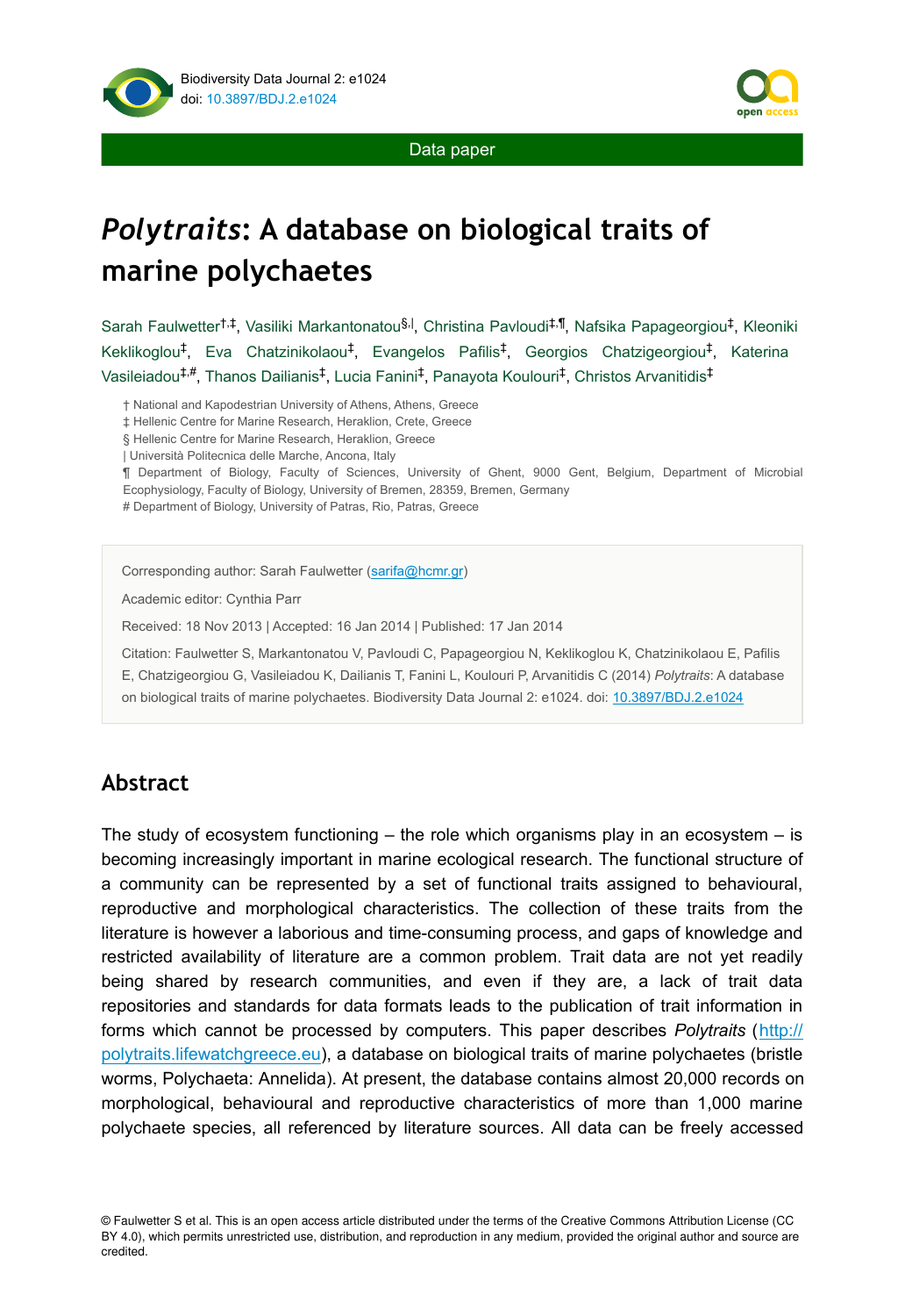through the project website in different ways and formats, both human-readable and machine-readable, and have been submitted to the [Encyclopedia of Life](http://eol.org/collections/97431) for archival and integration with trait information from other sources.

### **Keywords**

Polychaeta, biological traits, functional traits, morphology, reproduction, behaviour, larvae, life cycle, life history, database, literature

### **Introduction**

Benthic organisms participate in a number of ecosystem-level processes, often described as "ecosystem functions", which refer to any transformation process that occurs in an ecosystem (Cooper et al. 2008). The functional structure of a community can be represented by a set of functional traits assigned to behavioural, reproductive and morphological characteristics displayed by the observed species (Paganelli et al. 2012). Traits that affect resource use, feeding interactions, or habitat structure / availability are regarded as fundamentally important for ecosystem functioning (Bremner 2008), and the extent to which a species loss can threaten basic ecosystem processes depends on the functional richness (i.e., the number of functional groups) and evenness (i.e., the distribution of species across functional groups) in an ecosystem (Mouillot et al. 2005). Functional diversity is an important community property that can estimate the role organisms have in the ecosystem and can help to understand how the community reacts to environmental changes (Schleuter et al. 2010).

One approach to assess ecosystem functioning is to analyse species' biological traits which serve as a proxy for the functional characteristics of an assemblage (Bremner et al. 2003). This approach requires the selection of suitable traits that describe certain ecosystem processes and the assignment of species to these traits. However, this assignment is a laborious and time-consuming process that ideally requires collaborative work of a large team of people. Gaps of knowledge and information regarding species traits are a common problem (Tyler et al. 2012). Information may not be readily available since very often the relevant ecological and behavioural species studies are included in legacy literature which can be only found as rare paper copies in libraries around the world, or the biology of the species might not be known at all. Filling knowledge gaps requires both collection of additional data and development of statistical techniques for estimating missing trait values (Tyler et al. 2012). Lack of knowledge for certain traits in the literature is often surpassed by deriving available information for closely related species or even for species of the same family, since phylogenetically related species might have evolved similar environmental and ecological adaptations, thus leading to functional similarity (Usseglio-Polatera et al. 2000). However, the validity of this practice remains to be tested (Bevilacqua et al. 2012) and more accurate information on the evolutionary relationships between species is required (Tyler et al. 2012).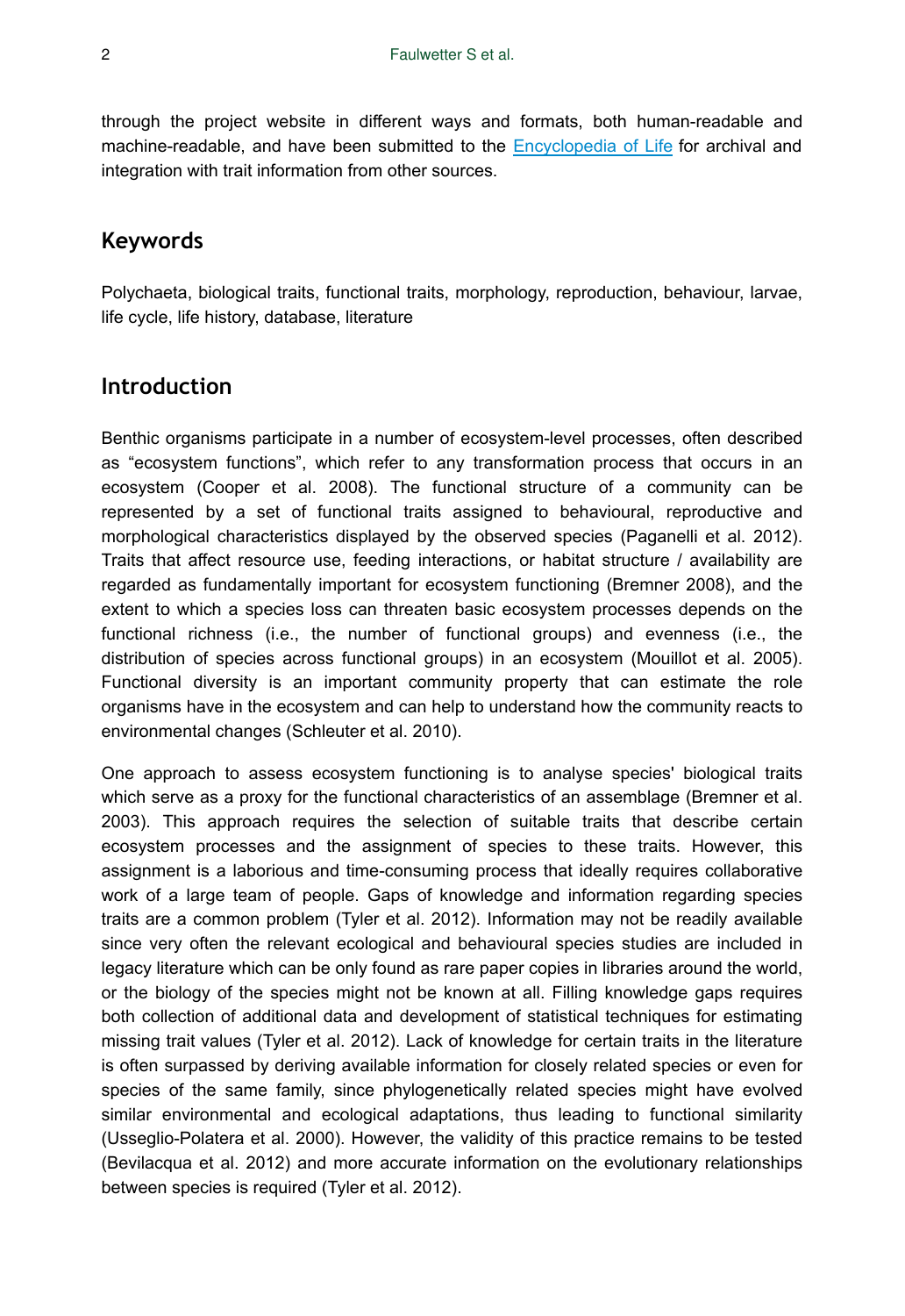The organisation of the collected information in traits databases is an additional challenge. In most cases, trait data are not published together with the relevant manuscripts, or they are published as supplementary annexes in a format which is not machine-readable. The trend to share functional trait data over the internet, especially for the marine environment, is only recent. Examples of databases that provide trait information for marine species are the [Neogene Marine Biota of Tropical America](http://eusmilia.geology.uiowa.edu) (NMiTA) database, the [Biological Traits](http://www.marlin.ac.uk/biotic) [Information Catalogue](http://www.marlin.ac.uk/biotic) (BIOTIC) of the Marine Life Information Network and [SeaLifeBase.](http://www.sealifebase.org) However, despite an increasing availability of these data through web-based databases, most of the data are not provided in a format that can be processed by computers. An obstacle to this is the lack of standardised data formats for describing trait data and the absence of ontologies (standardised and well-specified vocabulary of concepts and their interrelationships) with which trait information can be described. These are necessary prerequisites to integrate trait data into the semantic web – which will make them fully exploitable by both humans and computers. Furthermore, no public repository for traits data has existed to encourage authors to publish their data and make them re-usable. One initiative to address these problems is the [TraitBank initiative by the Encyclopedia of Life](http://eol.org/traitbank) (EOL), which will serve as a provider for aggregated species trait data in a machinereadable format.

This paper describes *Polytraits*, a database on biological traits of polychaetes (bristle worms, Polychaeta: Annelida). The database contains almost 20,000 records on morphological, behavioural and reproductive characteristics of more than 1,000 polychaete species (currently only marine species are covered). All data can be freely accessed through the [project website](http://polytraits.lifewatchgreece.eu) in different ways and formats, both human-readable and machine-readable. Furthermore, the data are [available through EOL's TraitBank,](http://eol.org/collections/97431) seamlessly integrating the information with other relevant trait data.

# **General description**

**Purpose:** The project was initially started as an in-house project of the Hellenic Centre for Marine Research, within the framework of the MSc thesis of V. Markantonatou. Traits were collected for an ecological study of polychaetes in Mediterranean lagoons. Since then, the database has been continuously expanded to serve the data needs for other analyses (e.g. as part of the PhD thesis of S. Faulwetter). The database and website are being maintained by the Institute for Marine Biology, Biotechnology and Aquaculture of the Hellenic Centre for Marine Research and will be supported by and constitute a part of the LifeWatch Greece infrastructure.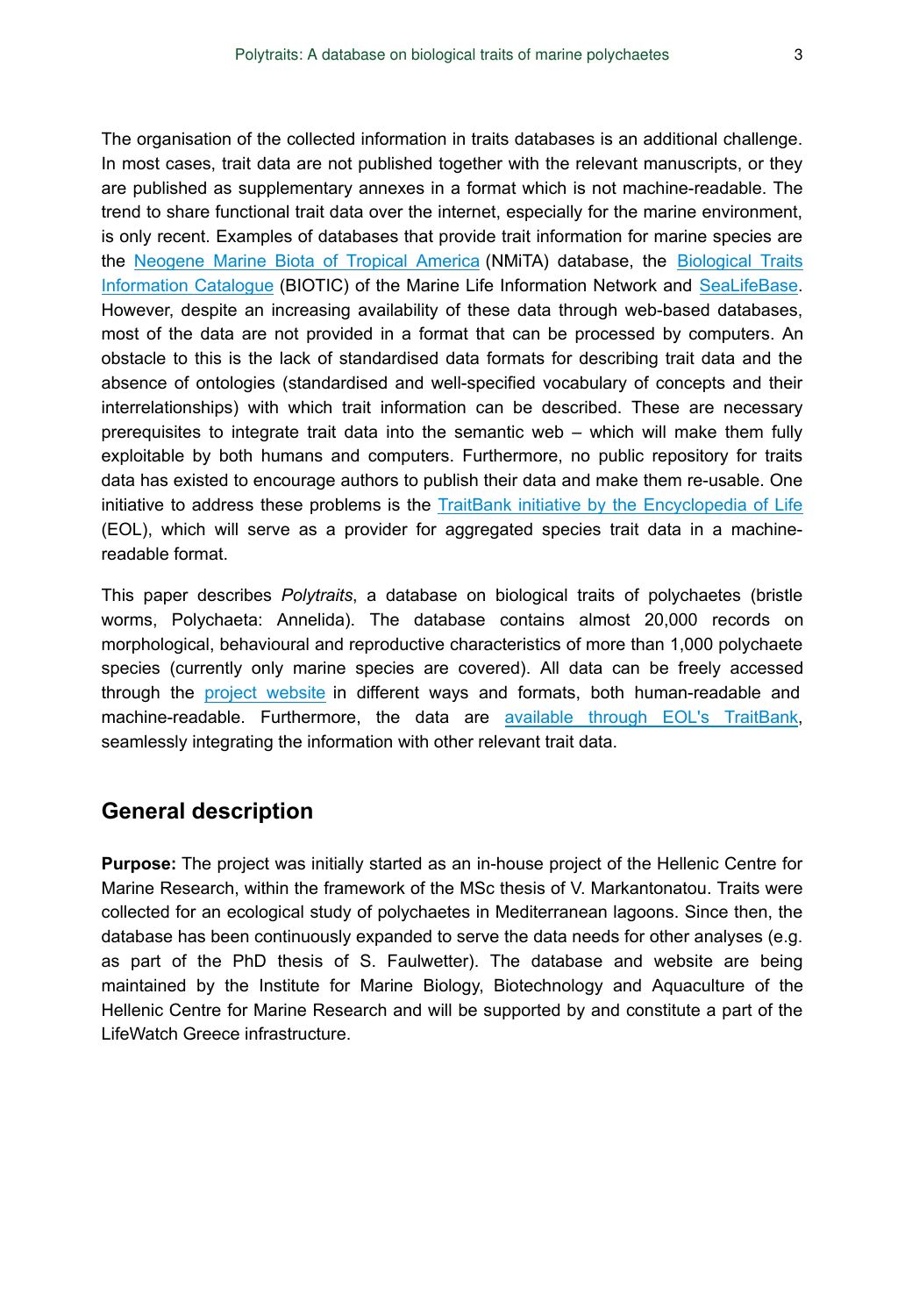# **Project description**

**Title:** *Polytraits*: A database of biological traits of polychaetes collected from the literature

**Personel:** Sarah Faulwetter (Concept development, database and web development, data collection and management, trait definitions), Christos Arvanitidis (Concept development, data collection, trait definitions), Vasiliki Markantonatou (Concept development, trait definitions, data collection), Nafsika Papageorgiou (trait definitions, data collection), Christina Pavloudi (trait definitions, data collection), Kleoniki Keklikoglou (data collection), Georgios Chatzigeorgiou (data collection), Katerina Vasileiadou (data collection), Evangelos Pafilis (data collection, web service development), Thanos Dailianis (data collection, website design), Lucia Fanini (data collection), Eva Chatzinikolaou (data collection), Panayota Koulouri (data collection)

**Design description:** To collect and disseminate biological trait data on polychaetes, a dedicated, web-based database has been created. It can be accessed at [http://](http://polytraits.lifewatchgreece.eu) [polytraits.lifewatchgreece.eu](http://polytraits.lifewatchgreece.eu). The database features an entry interface (access only for registered users), and several options to access and export the data (see detailed documentation at the end of this manuscript). The data can be browsed furthermore a) through the [Encyclopedia of Life](http://eol.org/collections/97431) and b) via a Scratchpads ([http://www.scratchpads.eu](http://www.scratchpads.eu/)) installation, dedicated to polychaete research ([http://polychaetes.lifewatchgreece.eu\)](http://polychaetes.lifewatchgreece.eu/). This taxon-centric virtual research environment (Smith et al. 2009) allows browsing the taxonomic classification and retrieving various kinds of relevant information for each taxon, among which are also the collected biological traits (Fig. 1).

|                                                                                                                                                                 |                                                                                                                      |                                                                                                                | Contact us Report abuse Help |  |  |  |
|-----------------------------------------------------------------------------------------------------------------------------------------------------------------|----------------------------------------------------------------------------------------------------------------------|----------------------------------------------------------------------------------------------------------------|------------------------------|--|--|--|
| polychaetes                                                                                                                                                     |                                                                                                                      | Search.                                                                                                        | SEARCH                       |  |  |  |
| scratchpad<br><b>MIIIz</b>                                                                                                                                      |                                                                                                                      | A<br><b>O</b> Taxonomy                                                                                         |                              |  |  |  |
|                                                                                                                                                                 |                                                                                                                      |                                                                                                                |                              |  |  |  |
|                                                                                                                                                                 |                                                                                                                      |                                                                                                                |                              |  |  |  |
| <b>LITERATURE</b><br>MEDIA GALLERY<br><b>POLYCHAETA</b><br><b>HOME</b>                                                                                          |                                                                                                                      |                                                                                                                |                              |  |  |  |
| Home > Syllidae > Polychaeta > Aciculata > Phyllodocida > Nereidiformia > Syllidae                                                                              |                                                                                                                      |                                                                                                                |                              |  |  |  |
|                                                                                                                                                                 | Syllidae Grube, 1850                                                                                                 |                                                                                                                | ö.                           |  |  |  |
| POLYCHAFTA                                                                                                                                                      | $\alpha$                                                                                                             |                                                                                                                |                              |  |  |  |
| ri Polychaeta (6)<br>si: Palpata (2)                                                                                                                            | Media<br><b>Descriptions</b><br>Overview                                                                             | Maps<br>Traits<br>Literature<br>Specimens                                                                      |                              |  |  |  |
| Aciculata (4)<br>is Amphinomida (2)                                                                                                                             |                                                                                                                      |                                                                                                                |                              |  |  |  |
| m. Eunicida (9)                                                                                                                                                 |                                                                                                                      | <b>BIOLOGICAL TRAITS</b>                                                                                       |                              |  |  |  |
| @ Myzostomida (3)<br>m Phyllodocida (6)<br>(a) Aphroditiformia (8)<br>in Glyceriformia (4)<br>st Levidoridae (1)<br>A Nereidiformia (6)<br>@ Antonbruunidae (2) |                                                                                                                      | These data can be downloaded in various formats from the polytraits database                                   |                              |  |  |  |
|                                                                                                                                                                 | Trait                                                                                                                | <b>Modality</b>                                                                                                | Value Verified               |  |  |  |
|                                                                                                                                                                 | Age at first reproduction                                                                                            | $≤$ 2 months                                                                                                   | $\circ$<br>ves               |  |  |  |
| ra Chrysopetalidae (17)                                                                                                                                         | Value added by Sarah Faulwetter on 2013-02-21 11:52:28                                                               |                                                                                                                |                              |  |  |  |
| E Hesionidae (30)<br>sh Nereididae (6)                                                                                                                          | Invertebrate Biology, 121:325-338.                                                                                   | Reference: Mchugh, D., Fong, P.P. (2002) Do life history traits account for diversity of polychaete annelids?. |                              |  |  |  |
| ra Pilaroidae (12)                                                                                                                                              | Original data: p. 331, Appendix 1 "Data on 5 life history traits for 32 polychaete Families": Syllidae- Age at first |                                                                                                                |                              |  |  |  |
| $E$ Syllidae (63)<br>so Phyllodocida incertae sedis (7)                                                                                                         | reproduction (years): 0.6 +/- 0.5<br>Original data added by Sarah Faulwetter on 2013-02-21 11:52:32                  |                                                                                                                |                              |  |  |  |
| is Phyllodociformia (4)                                                                                                                                         | Age at first reproduction<br>١                                                                                       | $2 - 6$ months                                                                                                 | $\circ$<br>yes.              |  |  |  |
| si Canalipalpata (3)<br>@ Polychaeta fossils incertae sedis (176)                                                                                               | Body size (max)<br>۱                                                                                                 | 0.2mm - 0.25 cm (200um - 2.5 mm)                                                                               | ø<br>no                      |  |  |  |
| si Polychaeta incertae sedis (29)<br>scolecida (12)                                                                                                             | Body size (max)<br>٠                                                                                                 | 0.25cm -1 cm (2.5mm -10 mm)                                                                                    | ø<br>no                      |  |  |  |
|                                                                                                                                                                 | Body size (max)<br>٠                                                                                                 | 1cm-2cm (10mm-20mm)                                                                                            | ø<br>no                      |  |  |  |
|                                                                                                                                                                 | <b>Body size (max)</b>                                                                                               | 2cm-5cm (20mm-50mm)                                                                                            | ø<br>no                      |  |  |  |
|                                                                                                                                                                 |                                                                                                                      |                                                                                                                |                              |  |  |  |

Figure 1.

Screenshot of the Scratchpads interface to the *Polytraits* database.

The database contains 47 different traits describing the morphological, behavioural, reproductive and larval features as well as the environmental affinities of a taxon. Each trait has several sub-categories, so-called "modalities" (e.g. the trait "Mobility of the adult"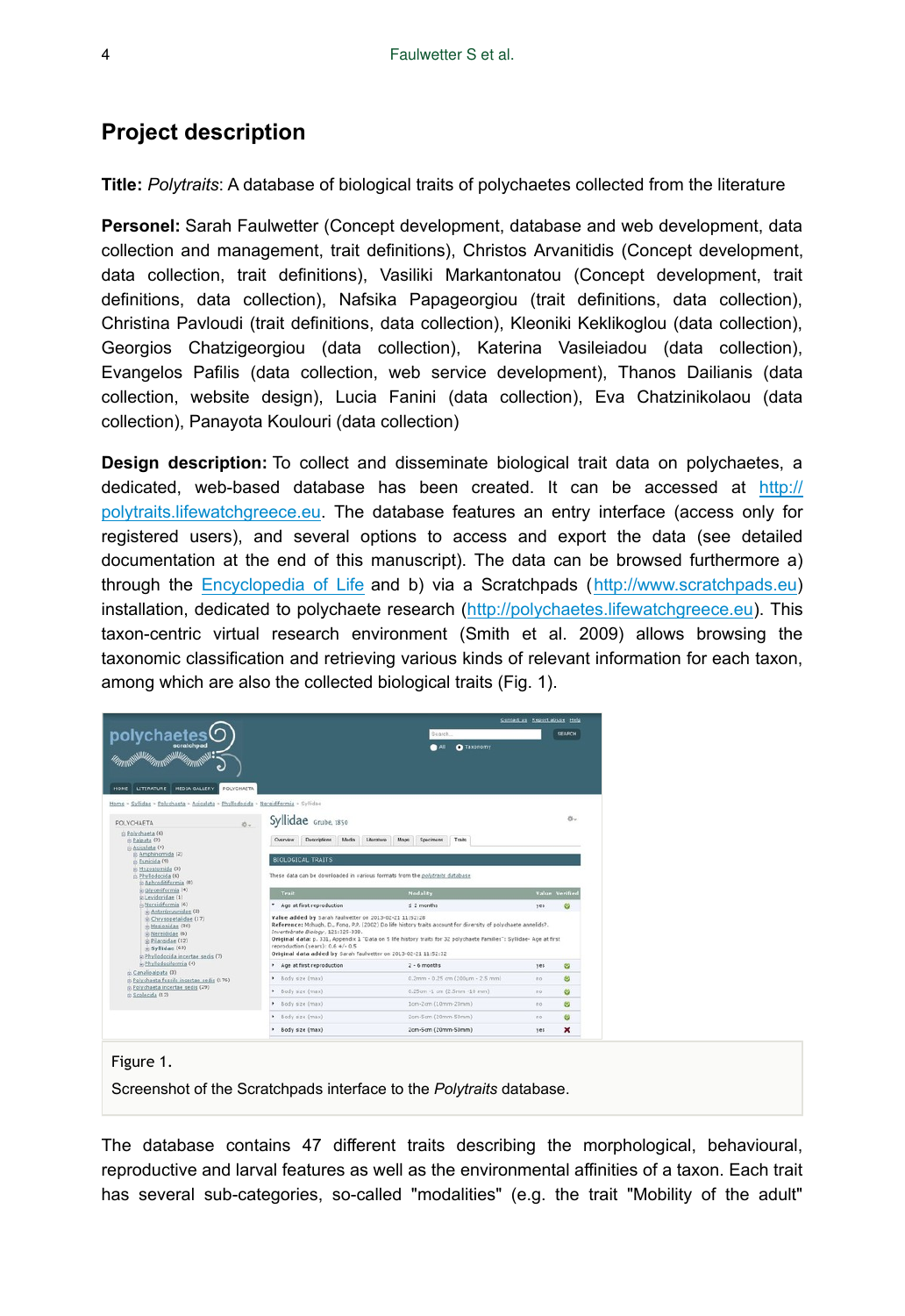contains the modalities "crawler", "burrower", "swimmer" and "non-motile/semi-motile"). In total, 252 modalities are covered. For a detailed list of all traits and modalities, including their definition, see section "Traits Coverage" below. The expression of a trait in a taxon is coded in the database by declaring each modality as "present" or "absent". This allows to capture both ambiguous information in the literature concerning the expression of a trait in a taxon, as well as the presence of multiple modalities in a taxon (e.g. some taxa can both be crawlers and swimmers).

Each assignment of a modality (and its presence/absence value) to a taxon is connected to a literature reference. This assignment is mandatory, no data can be entered without specifying the source of the data; however, to capture undocumented knowledge, the option "Expert's judgement" can be specified. The database contains its own literature management functions and stores references, the user can, during data entry, simply choose the desired reference from a list (or add it, if it is not yet present). It is possible to enter more than one reference per taxon-modality-value entry, thus corroborating the assignment. Additionally, most records are accompanied by the quotation of the exact literature passage which has led to the coding of the information. This serves two purposes: a) other researchers can re-use the data and code them differently if the modalities present in the database are not suitable for a specific analysis, and b) since the interpretation of text and the coding of the data is often subjective the original text can serve as a quality control mechanism. However, since this feature has only been introduced recently, some legacy data exist in the database which cite the reference but do not quote the exact text excerpt; these gaps are gradually being filled in.

### **Sampling methods**

**Study extent:** The dataset includes biological traits (morphological, behavioural, reproductive and larval traits) of polychaetes. Since the data were initially collected with a specific research question and dataset in mind, a large number of the species in the database are typical inhabitants of European lagoons. However, this core set of species has been expanded over time and now comprises species from a large number of habitats and from world-wide locations. At present, the database contains only marine species, but freshwater and terrestrial polychaetes will be covered in the future.

Sampling description: Data were collected from 950 different literature sources, the vast majority of which are scientific journals (Fig. 2a). However, on average most trait information is contained in books and review papers, whereas primary research papers often only contain information leading to the entry of one or very few records (Fig. 2b). Table 1 displays the references from which most of the trait data in the database originate. The system allows also to record experts' knowledge on taxa which is not documented in the literature; here the source of the data is specified as "Expert's judgement". Literature references were not "sampled" exhaustively by systematically coding all contained trait information, but since the data collection was purpose-driven, only the information needed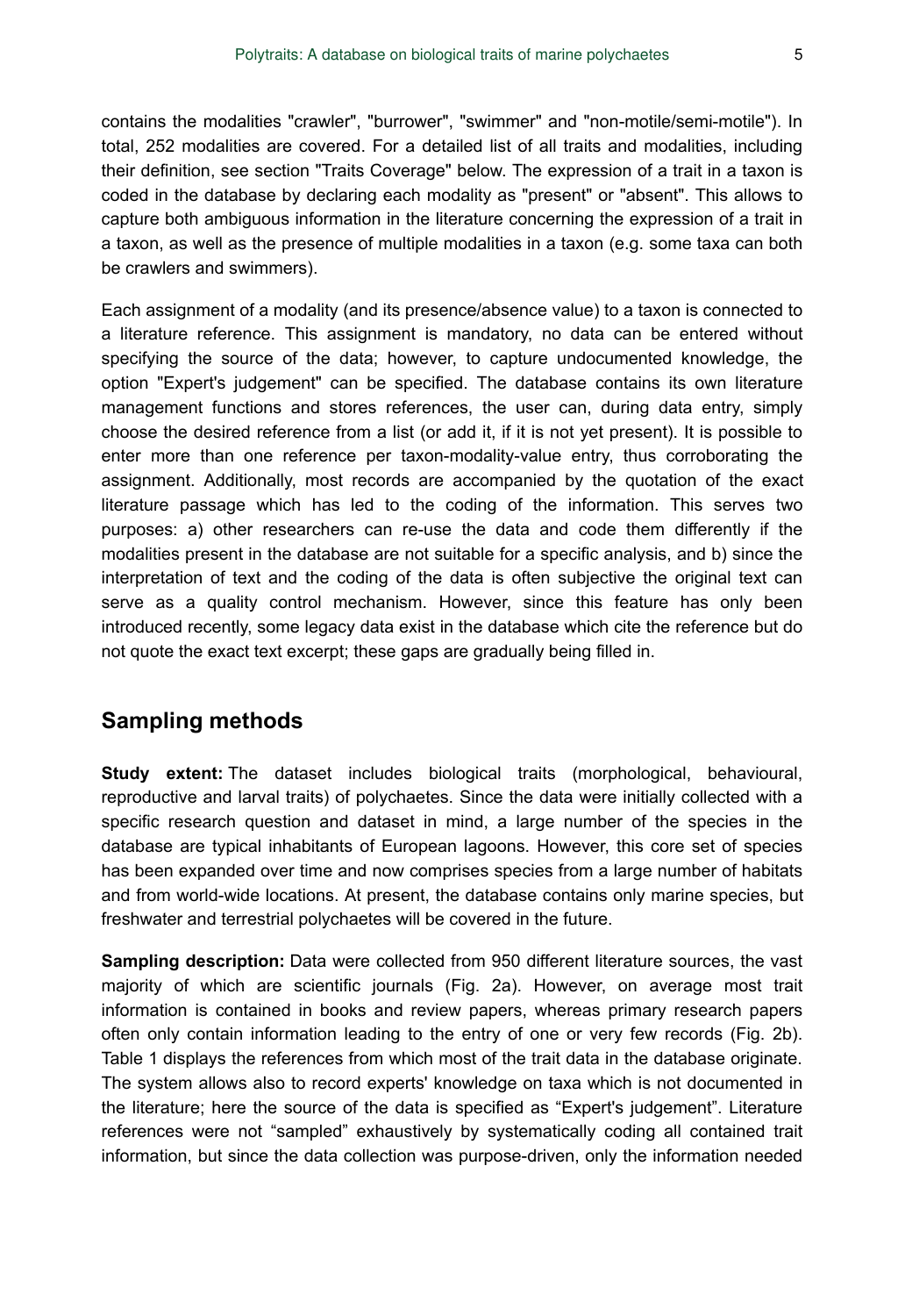for the analysis at the time was coded. Table 1 therefore does not display the absolute trait information content for the listed references but for the data in the *Polytraits* database.

Table 1.

The most employed literature references (more than 100 taxon-modality records each) in the *Polytraits* database. The number of taxon-modality records supported by each reference is given, as well as the number of records for which the original text excerpt is quoted (see also section "Quality control").

A full list of all references used to collect data for the *Polytraits* database can be found in Suppl. material 3.

| Reference                   | Nr. of records<br>(total) | Nr. of records withtext<br>excerpt | Nr. of records withouttext<br>excerpt |
|-----------------------------|---------------------------|------------------------------------|---------------------------------------|
| Rouse and Pleijel (2001)    | 5466                      | 5466                               | $\Omega$                              |
| Rouse and Pleijel (2006)    | 2252                      | 2252                               | $\mathbf 0$                           |
| Hartmann-Schröder (1996)    | 1756                      | 1755                               | $\mathbf{1}$                          |
| Almeida et al. (2003)       | 1540                      | 1540                               | $\Omega$                              |
| <b>Expert's Judgement</b>   | 1131                      | 763                                | 368                                   |
| MarLIN (2006)               | 530                       | 324                                | 206                                   |
| Eckelbarger (2005)          | 502                       | 497                                | 5                                     |
| Borja et al. (2000)         | 491                       | 1                                  | 490                                   |
| Fauchald and Jumars (1979)  | 452                       | 327                                | 125                                   |
| Arvanitidis (1994)          | 450                       | 220                                | 230                                   |
| San Martín (2003)           | 410                       | 388                                | 22                                    |
| Wilson (1991)               | 346                       | 324                                | 22                                    |
| Read (2006)                 | 214                       | 214                                | 0                                     |
| Vieitez et al. (2004)       | 203                       | 201                                | $\overline{2}$                        |
| Carson and Hentschel (2006) | 201                       | 34                                 | 167                                   |
| Blake and Arnofsky (1999)   | 181                       | 120                                | 61                                    |
| Tzetlin and Purschke (2005) | 178                       | 140                                | 38                                    |
| Holthe (1986)               | 139                       | 117                                | 22                                    |
| Fauvel (1927)               | 126                       | 23                                 | 103                                   |
| Wolff (1973)                | 124                       | 124                                | 0                                     |
| McHugh and Fong 2002        | 114                       | 82                                 | 32                                    |
| Kupriyanova et al. 2001     | 111                       | 59                                 | 52                                    |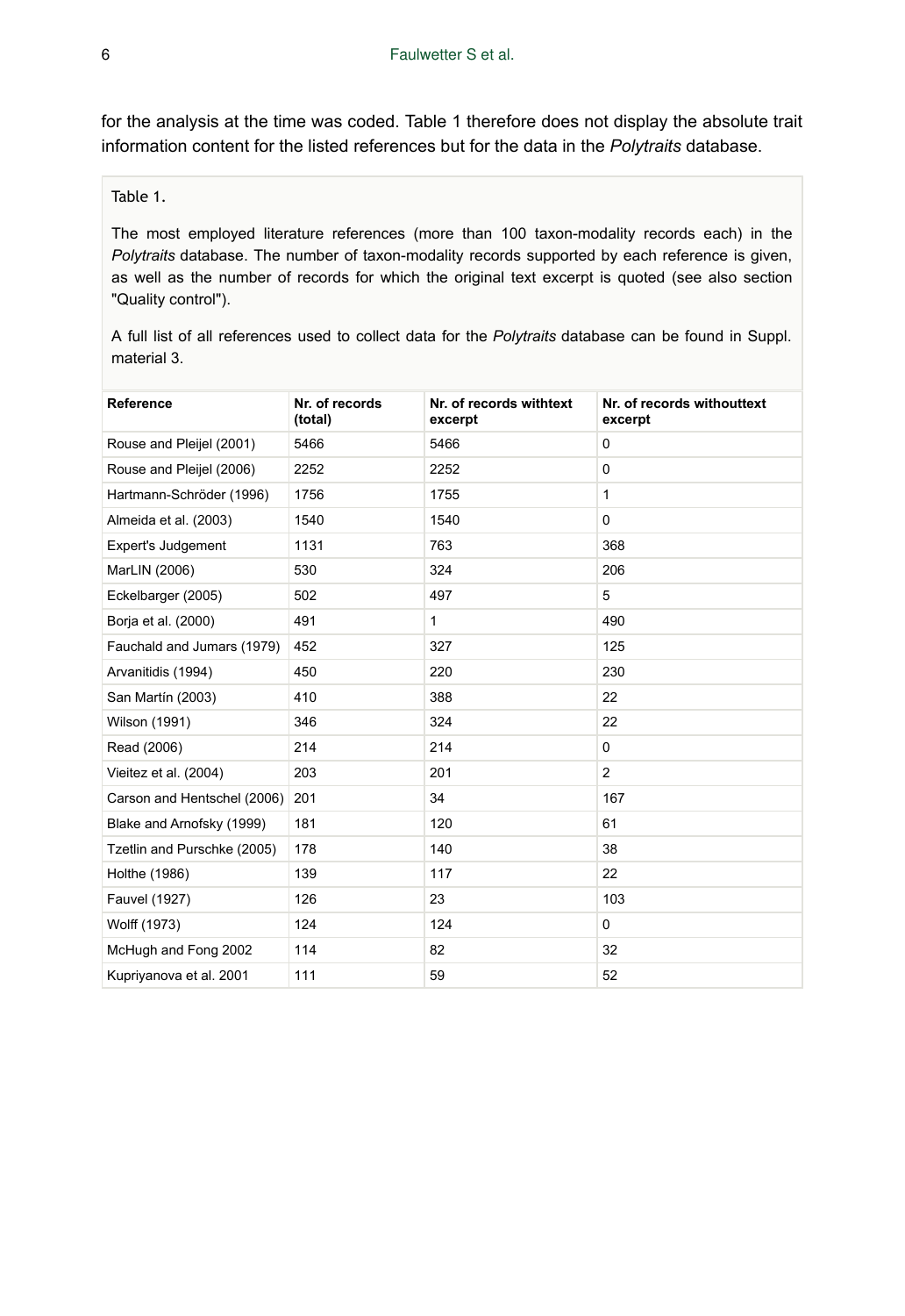

a) Different types of literature sources stored in the *Polytraits* database; b) Origin of the information in the *Polytraits* database. Most information is contained in books and review papers, whereas on average, a single research paper contains little information. Graph based on data in Suppl. material 4 and Suppl. material 5.

To enter the trait information, a dedicated web-based entry interface had been developed, assuring the integrity of the entered data and preventing information from being entered without specifying the literature source. The information found in the literature was assigned to pre-defined trait categories ("modalities", see below under Trait coverage), specifying either "presence" or "absence" of a modality in a taxon (or both, if this information was found in the literature).

The system allows data entry at different taxonomic levels (from subspecies to family). Data was always assigned to the most specific taxon possible (e.g. the information "*Eteone longa* is a predator" was assigned to *Eteone longa*; the information "Some species of *Eteone* are predators" was assigned to *Eteone*, the information "All Sabellidae are filter feeders" was assigned to all taxa in the family Sabellidae). Information for taxa that are at present considered as subjective synonyms was entered for each respective taxon involved, and not for the taxon presently considered as "valid". This allows keeping information and taxonomy separate, and in case of a future resurrection of the synonymised taxon, the trait information does not have to be re-assigned. The structure of the database allows re-combining the information on synonyms during data export.

**Quality control:** For each record, the relevant text excerpt from the source literature was recorded in addition to the citation (in the original language of the text, to avoid the introduction of translation errors). This short excerpt – usually no more than one or few short sentences – allows the reader to understand what led to the assignment of the taxon to a specific trait category. It also provides a means for quality control and allows other researchers to re-use the information in different contexts. This is especially helpful if the research question in mind requires different trait categories from those that have been chosen in this database.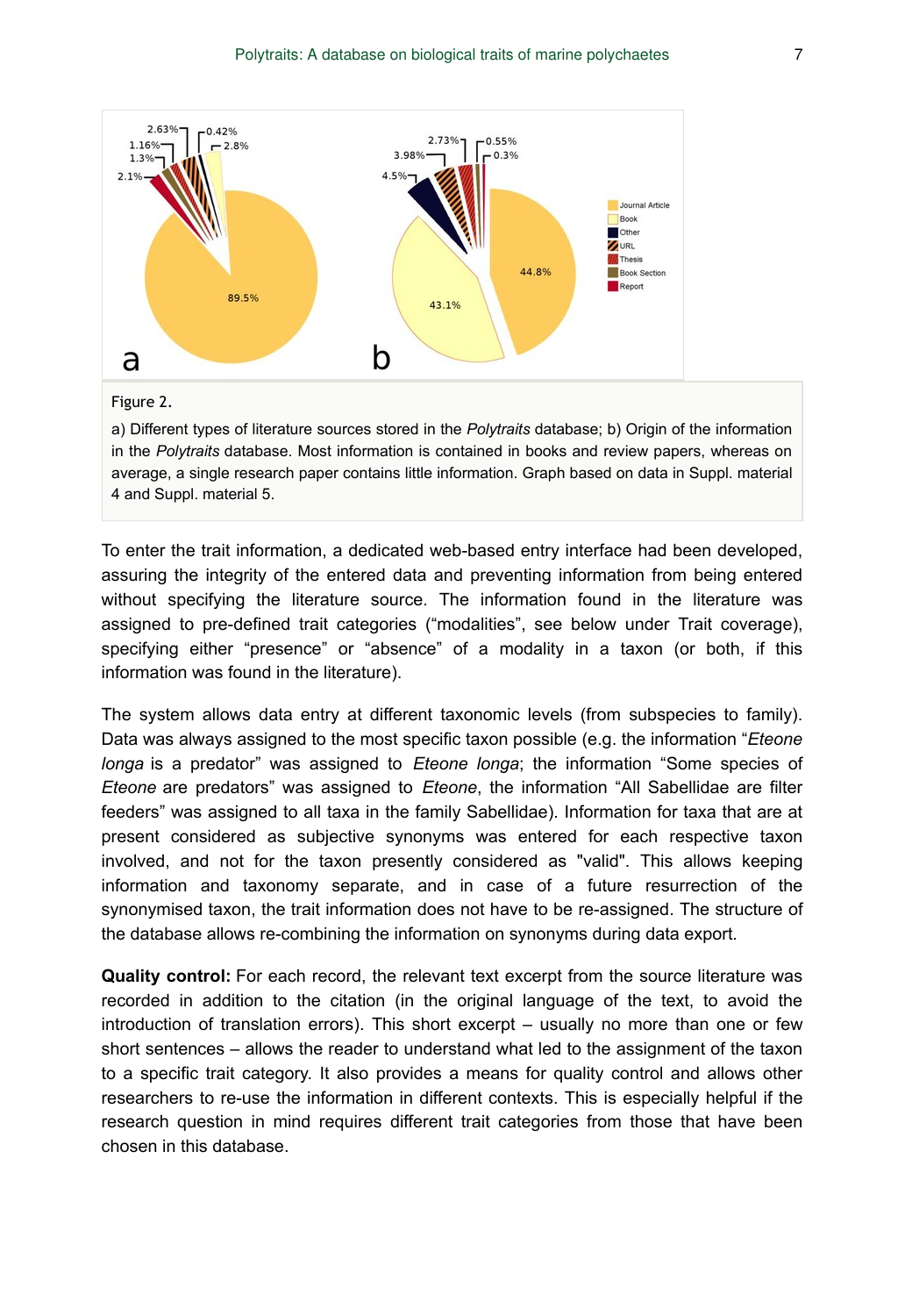Since the option to record the original text passage had been introduced at a later stage during the project, a certain percentage of the entries still lacks this information (see details below under "Taxonomic Coverage" and "Traits coverage", as well as Table 1) which is being added gradually to improve the quality of the data. The quality status is indicated in the [Polychaetes Scratchpad](http://polychaetes.lifewatchgreece.eu) trait section with either a green tick or a red cross in the rightmost column (Fig. 1).

**Step description:** The data collection for the *Polytraits* database has mainly been purpose-driven, meaning that information has been collected for a specific set of taxa for which an analysis was then performed. However, if no information on a certain trait in a taxon could be found in the literature, information for synonyms, congeners and confamiliars was likewise collected (from which data for the actual taxon in question can in some cases be derived). The data entry interface allows the registered user to enter new taxa and references. When a new taxon is entered, the taxonomic classification is automatically retrieved from the World Register of Marine Species and the taxon integrated into the local classification. All available information can be accessed and downloaded by the public through the *[Polytraits](http://polytraits.lifewatchgreece.eu)* website , the [Encyclopedia of Life](http://eol.org/collections/97431), the [Polychaetes](http://polychaetes.lifewatchgreece.eu) [Scratchpad](http://polychaetes.lifewatchgreece.eu) or programmatically through a web service (see below under "Data resources" for further specifications of all access options). A schema of the data flow can be found in Fig. 3.



#### Figure 3.

Flowchart of the data entry and publication process of the biological traits data in the *Polytraits* database. Starting with a species list for which data are to be collected, the respective taxa are entered in the database by the user. For each taxon, the required information is gathered from the literature. Data are always connected to their literature reference in the database and often the original text passage is also stored. Once in the database, the data can be accessed through an application programming interface (API), which also serves the [Polychaetes Scratchpads,](http://polychaetes.lifewatchgreece.eu) where data are displayed and can be browsed through a biological classification. Furthermore, data can be [downloaded](http://polytraits.lifewatchgreece.eu/download) for offline use in various formats, and finally they can be browsed through the web portal of the [Encyclopedia of Life.](http://eol.org/collections/97431)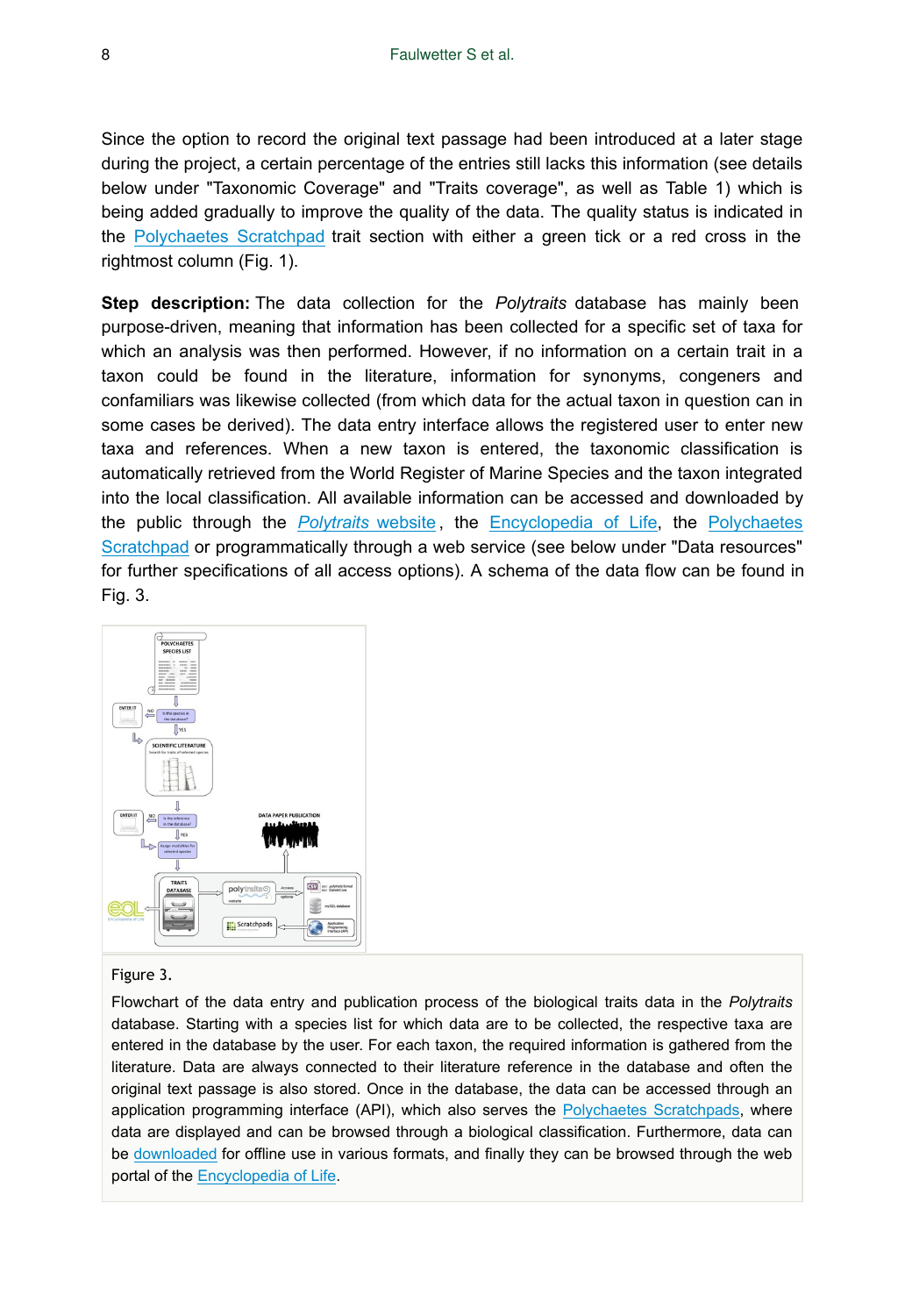### **Geographic coverage**

**Description:** A large number of taxa in the traits database are distributed in European waters. However, the database is constantly being expanded and by no means geographically restricted, so species from locations all over the world are also present in the database, albeit in lower numbers.

### **Taxonomic coverage**

**Description:** At present, the database contains 19,632 taxon-modality-value entries for 1,133 species-level, genus-level and family-level taxa of polychaetes. Currently only marine taxa are covered, but future expansions of the database will cover terrestrial and freshwater species as well. No data have been collected for taxa higher than the rank of family. Different representations of a taxonomic name can be stored in the database (e.g. objective synonyms, misspellings); the total number of taxonomic names for these taxa accounts to 1,373 (Fig. 4). A full list of all taxa in the *Polytraits* database for which trait information is available can be found on the [website](http://polytraits.lifewatchgreece.eu/taxa), including an overview of the amount of information available for each taxon. Several taxon-modality-value entries are supported by more than one literature source, so the total number of taxon-modality-value-reference entries amounts to 25,042. Updates to these numbers can be found on the *[Polytraits](http://polytraits.lifewatchgreece.eu)* [website.](http://polytraits.lifewatchgreece.eu)



#### Figure 4.

Taxonomic rank and status of taxa in the *Polytraits* database. Graph based on data in Suppl. material 6.

Syllidae are the most species-rich family in the *Polytraits* database, followed by Spionidae and Nereididae (Fig. 5). Fig. 6 gives an overview of the granularity of the traits information available for each family: most information has been recorded at species level, though the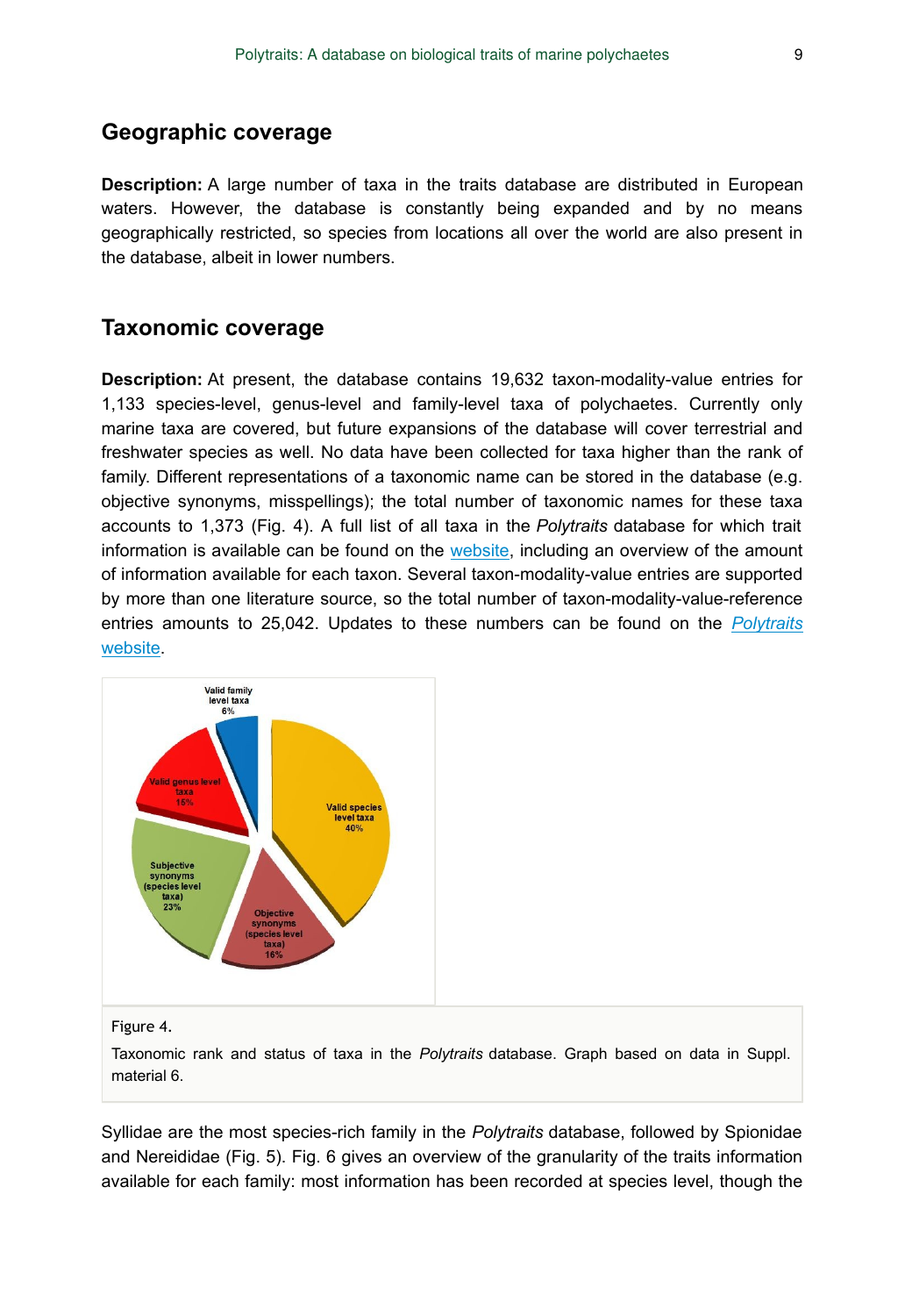percentage of information recorded for higher taxa (genus, family) is higher in some families with a low number of taxa.



Figure 5.

Number of valid species contained in the *Polytraits* database, per family. Graph based on data in Suppl. material 7.



Figure 6.

Number of taxon-modality-value records on family, genus and species level, per family. Graph based on data in Suppl. material 8.

The families with the largest number of species in the database contain also the largest amount of information on their biological traits. Table 2 gives an overview of the number of records per family (for all taxa within that family). The number of records for which the original text excerpt is not recorded varies among families. This is a result of the way information was recorded: during data collections in the beginning of the project the option to record this data was not implemented and this information was only gradually added.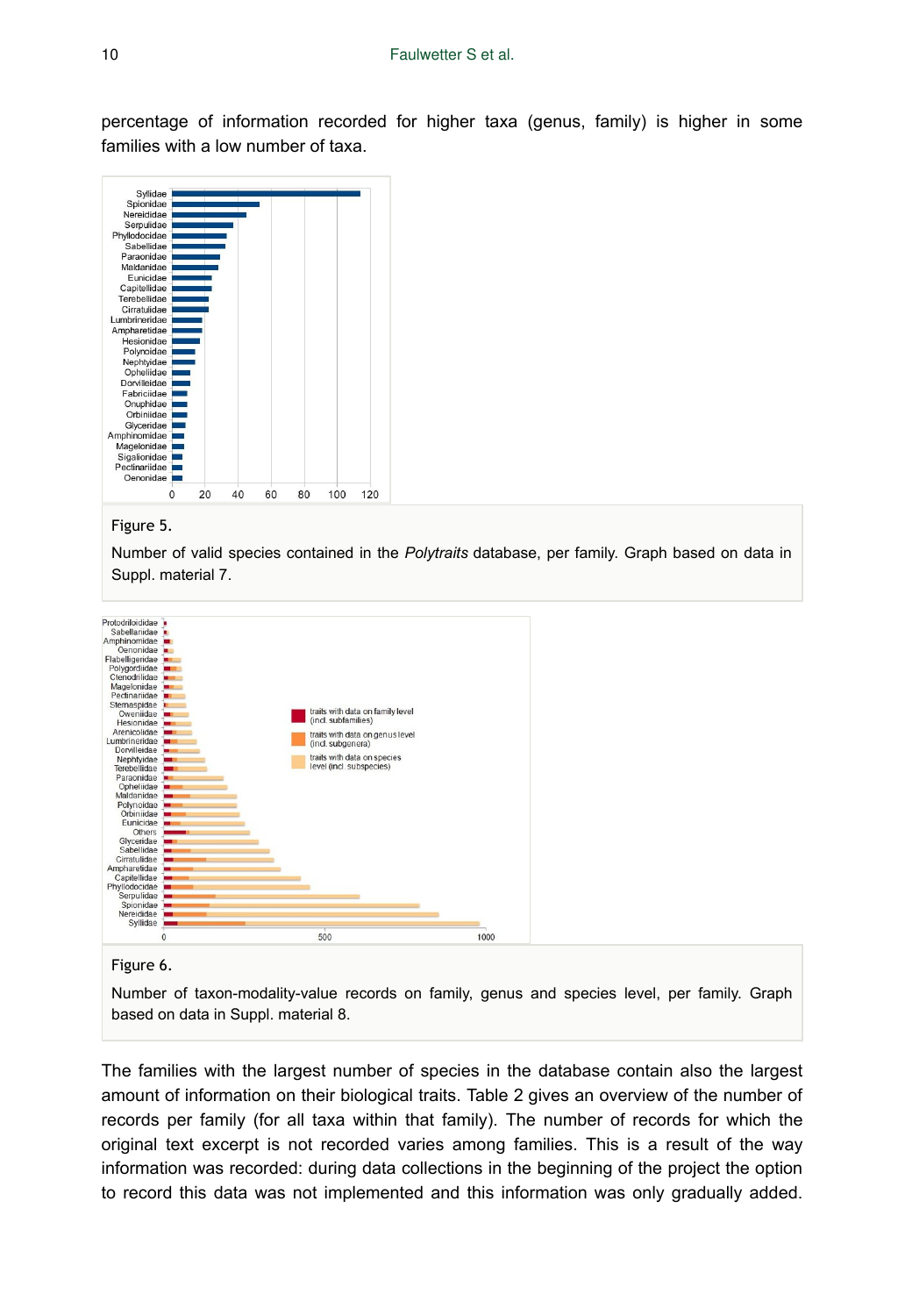Taxa present in datasets for which traits data was collected recently have a higher percentage of recorded text excerpts.

### Table 2.

Number of taxon-modality-literature records per family (for all taxa in each family), as well as the number and percentage of these records for which the original text excerpt from the literature has also been recorded.

| Family           | Total nr. of<br>records | Nr. of entries<br>withtext excerpt | % of entries with<br>text excerpt | % of entries<br>without text<br>excerpt |
|------------------|-------------------------|------------------------------------|-----------------------------------|-----------------------------------------|
| Nereididae       | 3168                    | 3012                               | 95.08                             | 4.92                                    |
| Syllidae         | 2860                    | 2541                               | 88.85                             | 11.15                                   |
| Spionidae        | 2190                    | 1758                               | 80.27                             | 19.73                                   |
| Serpulidae       | 1820                    | 1529                               | 84.01                             | 15.99                                   |
| Capitellidae     | 1469                    | 1331                               | 90.61                             | 9.39                                    |
| Phyllodocidae    | 1257                    | 1189                               | 94.59                             | 5.41                                    |
| Cirratulidae     | 1171                    | 696                                | 59.44                             | 40.56                                   |
| Ampharetidae     | 1103                    | 987                                | 89.48                             | 10.52                                   |
| Sabellidae       | 910                     | 740                                | 81.32                             | 18.68                                   |
| Glyceridae       | 818                     | 740                                | 90.46                             | 9.54                                    |
| Orbiniidae       | 710                     | 532                                | 74.93                             | 25.07                                   |
| Eunicidae        | 644                     | 509                                | 79.04                             | 20.96                                   |
| Polynoidae       | 615                     | 562                                | 91.38                             | 8.62                                    |
| Opheliidae       | 568                     | 501                                | 88.2                              | 11.8                                    |
| Paraonidae       | 561                     | 453                                | 80.75                             | 19.25                                   |
| Maldanidae       | 516                     | 462                                | 89.53                             | 10.47                                   |
| Terebellidae     | 500                     | 259                                | 51.8                              | 48.2                                    |
| Nephtyidae       | 480                     | 422                                | 87.92                             | 12.08                                   |
| Arenicolidae     | 455                     | 121                                | 26.59                             | 73.41                                   |
| Lumbrineridae    | 356                     | 136                                | 38.2                              | 61.8                                    |
| Oweniidae        | 339                     | 152                                | 44.84                             | 55.16                                   |
| Pectinariidae    | 283                     | 257                                | 90.81                             | 9.19                                    |
| Dorvilleidae     | 279                     | 233                                | 83.51                             | 16.49                                   |
| Hesionidae       | 279                     | 176                                | 63.08                             | 36.92                                   |
| Fabriciidae      | 278                     | 234                                | 84.17                             | 15.83                                   |
| Sternaspidae     | 197                     | 191                                | 96.95                             | 3.05                                    |
| Flabelligeridae  | 164                     | 121                                | 73.78                             | 26.22                                   |
| Magelonidae      | 153                     | 63                                 | 41.18                             | 58.82                                   |
| Ctenodrilidae    | 152                     | 113                                | 74.34                             | 25.66                                   |
| Polygordiidae    | 130                     | 76                                 | 58.46                             | 41.54                                   |
| Oenonidae        | 115                     | 42                                 | 36.52                             | 63.48                                   |
| Trichobranchidae | 71                      | 58                                 | 81.69                             | 18.31                                   |
| Amphinomidae     | 60                      | 55                                 | 91.67                             | 8.33                                    |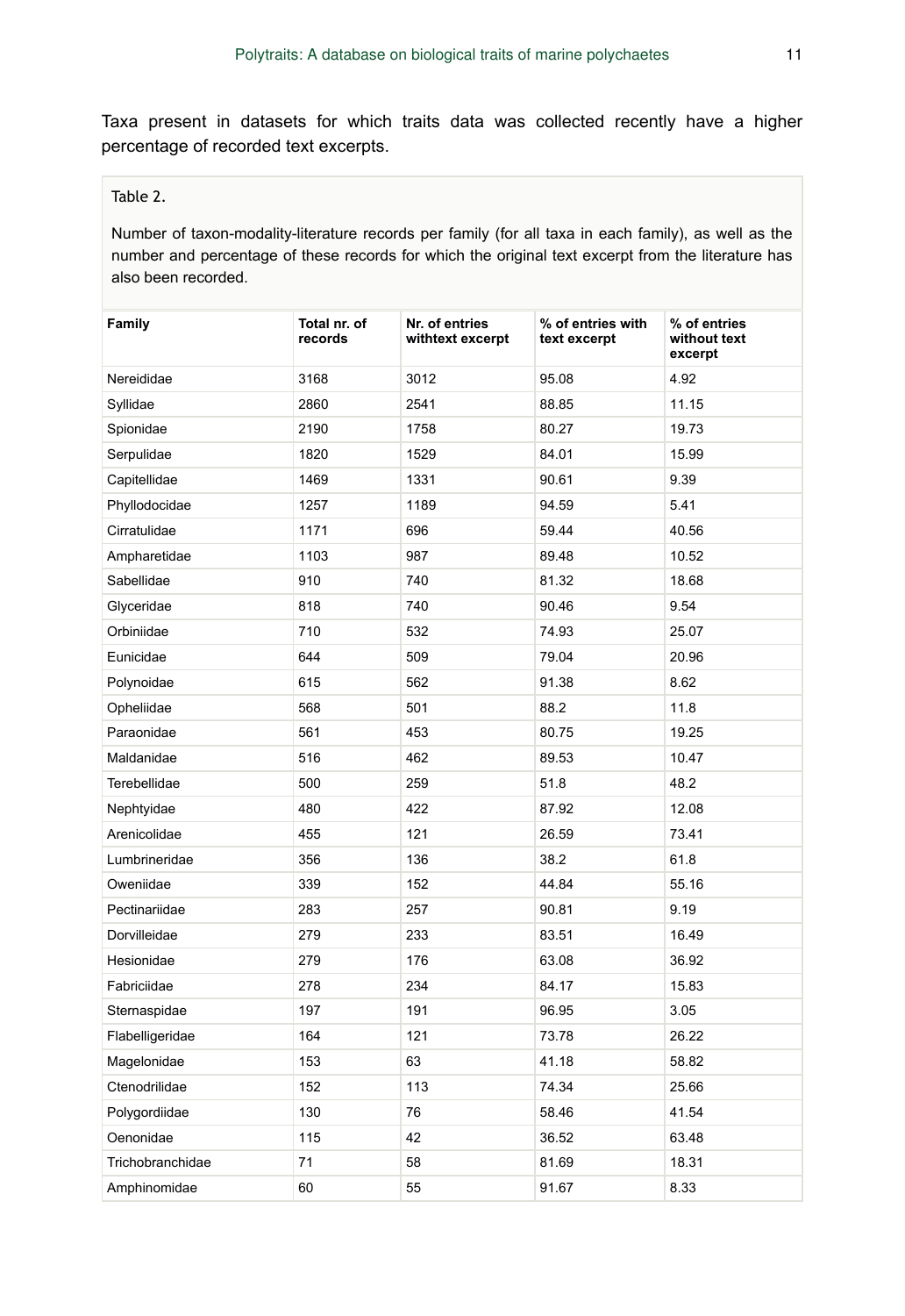| Sabellariidae      | 33                      | 31                      | 93.94 | 6.06 |
|--------------------|-------------------------|-------------------------|-------|------|
| Paralacydoniidae   | 32                      | 32                      | 100   | 0    |
| Lacydoniidae       | 23                      | 23                      | 100   | 0    |
| Chrysopetalidae    | 23                      | 23                      | 100   | 0    |
| Protodriloididae   | 19                      | 19                      | 100   | 0    |
| Pholoidae          | 18                      | 18                      | 100   | 0    |
| Sphaerodoridae     | 16                      | 16                      | 100   | 0    |
| Siboglinidae       | 10                      | 10                      | 100   | 0    |
| Myzostomidae       | 9                       | 9                       | 100   | 0    |
| Aberrantidae       | 8                       | 8                       | 100   | 0    |
| Aphroditidae       | 8                       | 7                       | 87.5  | 12.5 |
| Goniadidae         | 8                       | 8                       | 100   | 0    |
| Onuphidae          | 8                       | 8                       | 100   | 0    |
| Acrocirridae       | 7                       | 7                       | 100   | 0    |
| Chaetopteridae     | 7                       | $\overline{\mathbf{7}}$ | 100   | 0    |
| Pilargidae         | 7                       | 7                       | 100   | 0    |
| Tomopteridae       | 7                       | 7                       | 100   | 0    |
| Acoetidae          | 6                       | 6                       | 100   | 0    |
| Aeolosomatidae     | 6                       | 6                       | 100   | 0    |
| Alvinellidae       | 6                       | 6                       | 100   | 0    |
| Fauveliopsidae     | 6                       | 6                       | 100   | 0    |
| Nerillidae         | 6                       | 6                       | 100   | 0    |
| Pisionidae         | 6                       | 6                       | 100   | 0    |
| Poecilochaetidae   | 6                       | 6                       | 100   | 0    |
| Parergodrilidae    | 6                       | 6                       | 100   | 0    |
| Alciopidae         | 6                       | $\,6$                   | 100   | 0    |
| Cossuridae         | 5                       | 5                       | 100   | 0    |
| Euphrosinidae      | 5                       | 5                       | 100   | 0    |
| Scalibregmatidae   | 5                       | 5                       | 100   | 0    |
| Sigalionidae       | 5                       | 5                       | 100   | 0    |
| Nautiliniellidae   | 4                       | 4                       | 100   | 0    |
| Questidae          | 4                       | 4                       | 100   | 0    |
| Typhloscolecidae   | 4                       | 4                       | 100   | 0    |
| Alciopidae         | 4                       | 4                       | 100   | 0    |
| Eulepethidae       | 3                       | 3                       | 100   | 0    |
| Histriobdellidae   | 3                       | 3                       | 100   | 0    |
| Psammodrilidae     | 3                       | 3                       | 100   | 0    |
| Spintheridae       | 3                       | 3                       | 100   | 0    |
| Endomyzostomatidae | 2                       | $\overline{c}$          | 100   | 0    |
| Lopadorhynchidae   | $\overline{\mathbf{c}}$ | $\overline{c}$          | 100   | 0    |
| Poeobiidae         | $\overline{\mathbf{c}}$ | $\overline{c}$          | 100   | 0    |
| Trochochaetidae    | $\overline{\mathbf{c}}$ | $\overline{c}$          | 100   | 0    |
| Apistobranchidae   | $\mathbf{1}$            | $\mathbf{1}$            | 100   | 0    |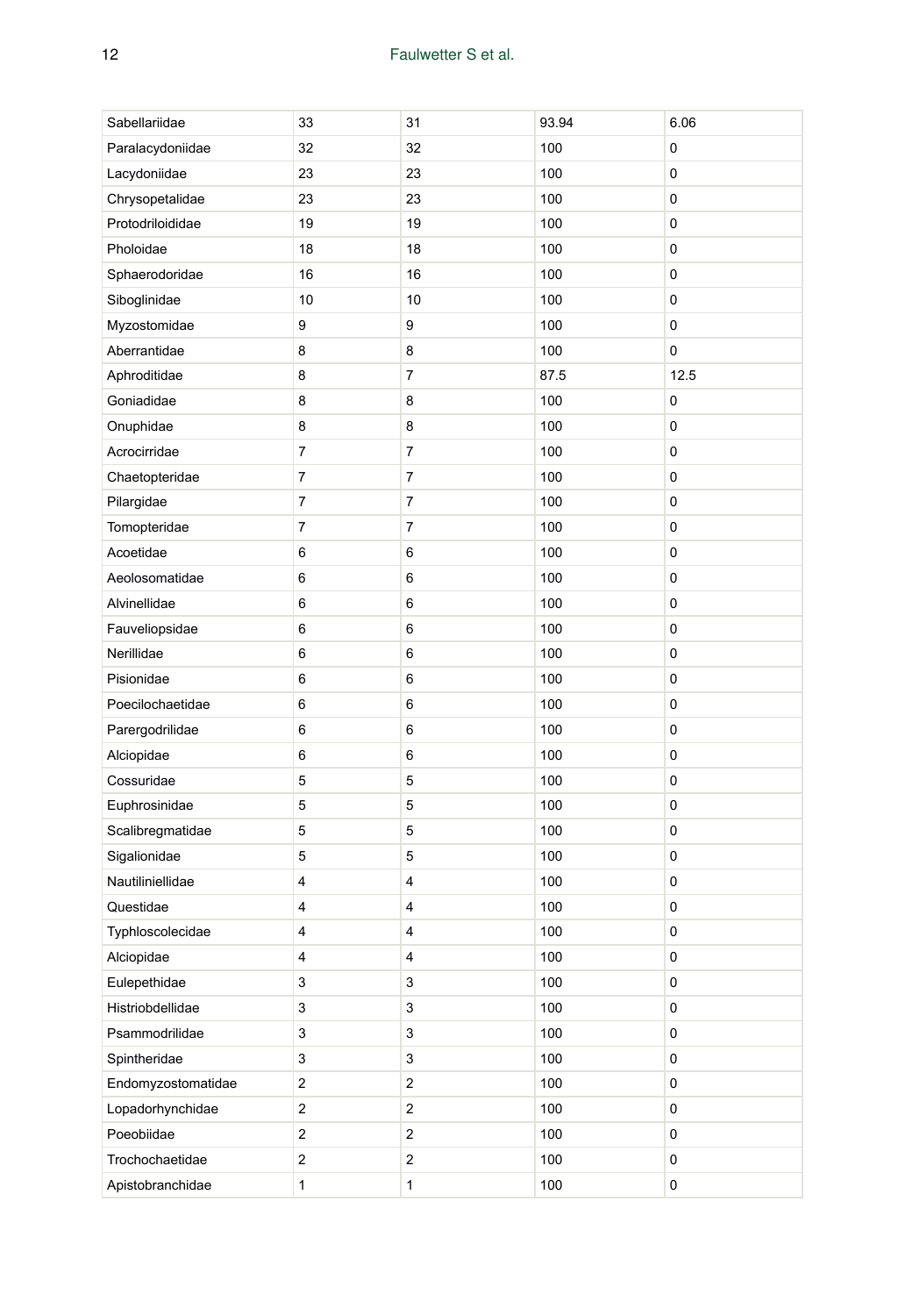| Flotidae        |  | 100 |  |
|-----------------|--|-----|--|
| Hartmaniellidae |  | 100 |  |
| Uncispionidae   |  | 100 |  |

**Taxa included:**

| Rank    | <b>Scientific Name</b> | <b>Common Name</b> |
|---------|------------------------|--------------------|
| kingdom | Animalia               | Animals            |
| phylum  | Annelida               | Segmented worms    |
| class   | Polychaeta             | Bristle worms      |

### **Traits coverage**

The database contains 47 traits which are subdivided into 252 sub-categories (called "modalities"). They cover mainly reproductive and behavioural traits of both adult and larval stages, as well as information on environmental preferences and a few morphological traits.

Traits were chosen, defined and amended according to the needs of each analysis for which data was collected, thus they are a compilation of various sources. As a consequence several traits currently included have been recognised as inadequate to reflect polychaetes life histories and are likely to be changed (e.g. "Migration of adults", "Sociability", partly overlapping modalities of "Habitat" and "Physiographic feature"). Furthermore, the initial focus on European marine species has resulted in certain traits being defined appropriately for these taxa, but requiring an expansion of modalities if terrestrial and freshwater species, as well as species from other regions are included (e.g. expansion / refinement of salinity ranges, additional habitat terms). Future versions of this database will include a revised set of traits and the already existing data, but old versions will be available for download and changes to traits and their definitions will be properly documented.

No single suitable ontology (standardised vocabulary of concepts) exists to describe marine invertebrate traits. A sound definition of the concepts employed in the database and the identification of these concepts through Unique Resource Identifiers (URIs) allows the integration of the data into other trait data collections (such as the Encyclopedia of Life's TraitBank), therefore traits and modalities have been mapped, where possible, to existing ontology terms (e.g. the [Environment Ontology](http://purl.bioontology.org/ontology/ENVO) or the [Animal Natural History and Life](http://purl.bioontology.org/ontology/ADW) [History ontology\)](http://purl.bioontology.org/ontology/ADW).

Several traits and modalities are identical to those used by the [BIOTIC database](http://www.marlin.ac.uk/biotic/glossaries.php) (MarLIN 2006), one of the most comprehensive databases on biological traits of marine organisms, to provide consistency across definitions and to ensure that data can be integrated more easily in the future. However, there is always a compromise required between trying to achieve comparability of the data and defining concepts as adequately as possible for a specific group of species, region and purpose. The approach used in this database is a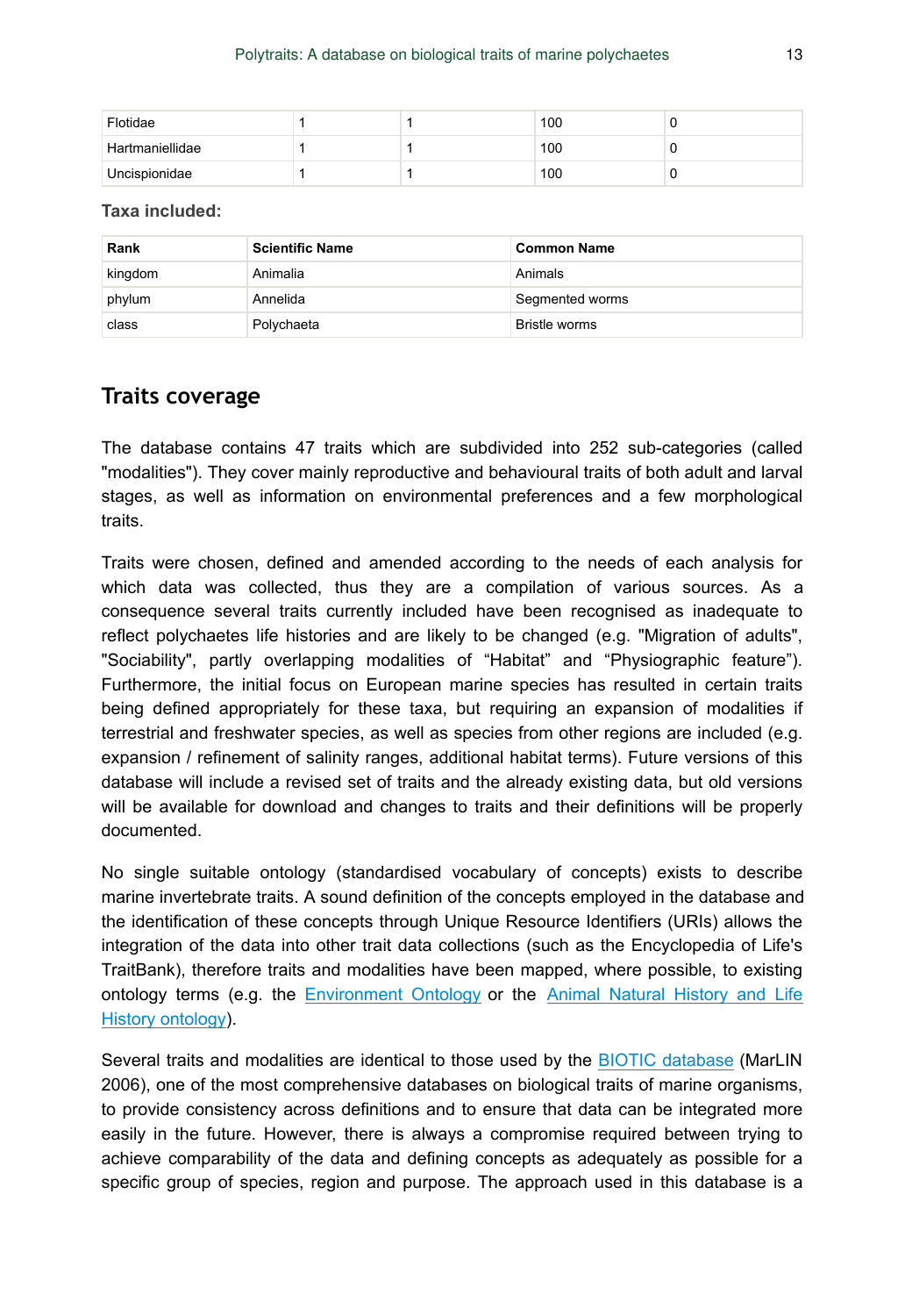mixed model – employing existing ontology concepts where possible, but defining others spedifically for the scope of this database. Future developments of the community concerning traits standards will therefore require continuous revisions of the traits and modalities used in the *Polytraits* database.

A full list of the traits, modalities and their definitions is given in Table 3. This table is a compact version of a more extensive documentation of the traits and modalities which can be found on the *[Polytraits](http://polytraits.lifewatchgreece.eu/terms)* website, where additional information and references for each trait and modality are provided, as well as ontology mappings and identifiers for each trait and modality in form of a Unique Resource Identifier (URI).

### Table 3.

Definition of traits and their modalities in the *Polytraits* database. Please refer to the extended version of this table at <http://polytraits.lifewatchgreece.eu/terms> for additional descriptions and literature references, related terms and synonyms, as well as Unique Resource Identifiers (URIs) and ontology mappings for each trait and modality.

#### *Adult traits*

| Body size (max)             | A measurement of the longest dimension of a body, typically between two distinct ends<br>of the body.<br>In polychaetes, this is the length from the head to the pygidium without appendages like<br>antennae or cirri. In the Polytraits database there are 7 different classes (modalities) for<br>this trait. For the coding of modalities, the maximum body size that is reported in the<br>literature for a species is chosen. |
|-----------------------------|-------------------------------------------------------------------------------------------------------------------------------------------------------------------------------------------------------------------------------------------------------------------------------------------------------------------------------------------------------------------------------------------------------------------------------------|
| Modalities:                 |                                                                                                                                                                                                                                                                                                                                                                                                                                     |
| $< 2.5$ mm                  | Maximum body size up to 2.5 mm.                                                                                                                                                                                                                                                                                                                                                                                                     |
| $2.5$ mm $- 10$ mm          | Maximum body size from 2.5 to 10 mm.                                                                                                                                                                                                                                                                                                                                                                                                |
| $11$ mm $-$ 20 mm           | Maximum body size from 11 to 20 mm.                                                                                                                                                                                                                                                                                                                                                                                                 |
| $21$ mm $-50$ mm            | Maximum body size from 21 to 50 mm.                                                                                                                                                                                                                                                                                                                                                                                                 |
| $51$ mm $-$ 80 mm           | Maximum body size from 51 to 80 mm.                                                                                                                                                                                                                                                                                                                                                                                                 |
| $81$ mm $- 100$ mm          | Maximum body size from 81 to 100 mm.                                                                                                                                                                                                                                                                                                                                                                                                |
| $>100$ mm                   | Maximum body size more than 100 mm.                                                                                                                                                                                                                                                                                                                                                                                                 |
| <b>Complex species</b>      | A group of species which satisfy the biological definition of species, that is, they are<br>reproductively isolated from each other, but they are not morphologically distinguishable<br>(or at least are not readily or reliably distinguishable on a morphological basis) (Mayr<br>and Ashlock 1991).                                                                                                                             |
| Modalities:                 |                                                                                                                                                                                                                                                                                                                                                                                                                                     |
| yes                         | Complex species reported in the literature.                                                                                                                                                                                                                                                                                                                                                                                         |
| no                          | No complex species reported in the literature.                                                                                                                                                                                                                                                                                                                                                                                      |
| Depth zonation<br>(benthos) | The depth at which an organism occurs. Commonly defined based on ecological<br>features of the zonation.                                                                                                                                                                                                                                                                                                                            |
| Modalities:                 |                                                                                                                                                                                                                                                                                                                                                                                                                                     |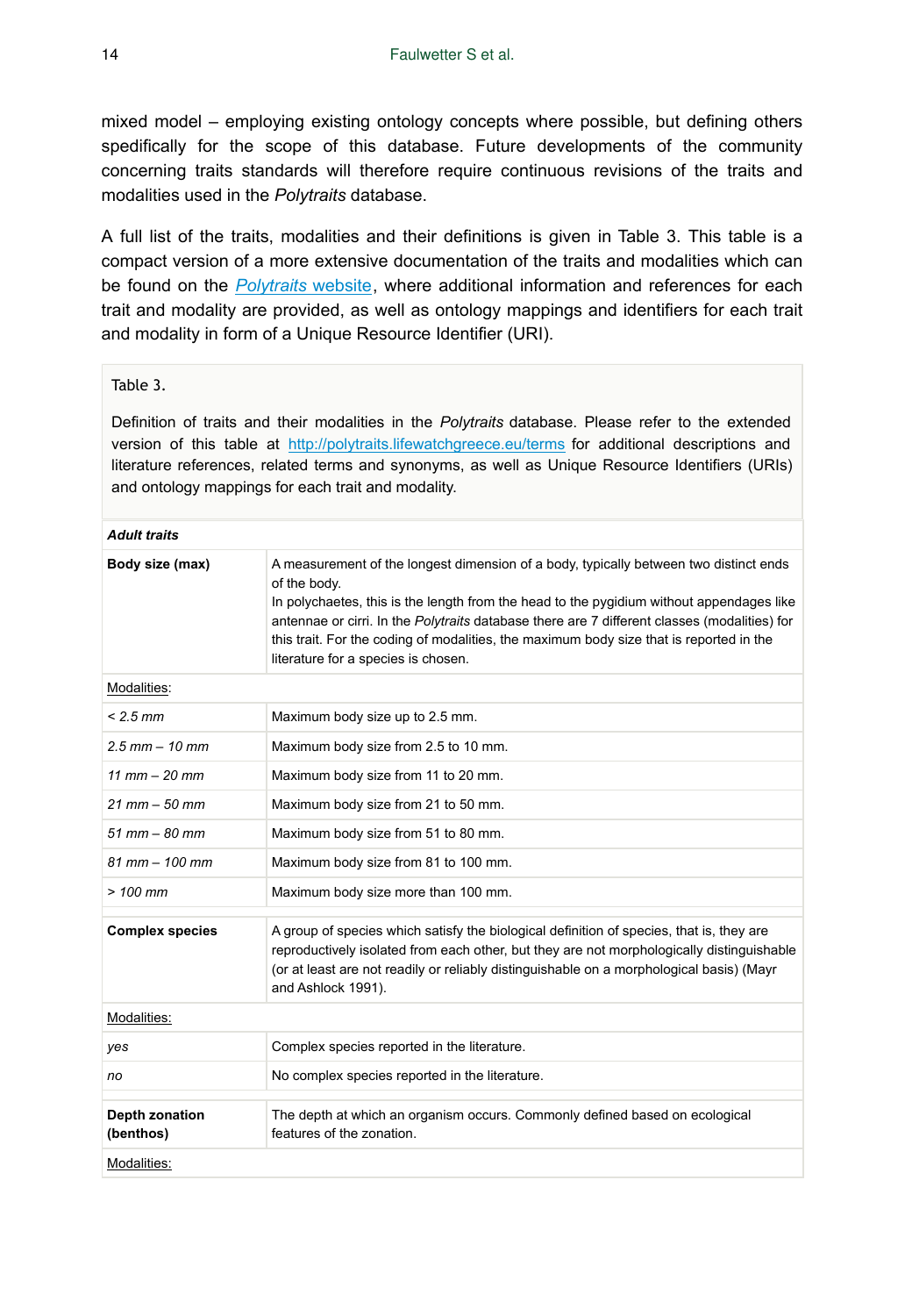| supralittoral zone           | The zone of the shore immediately above the highest water level and subjected to<br>wetting by spray or wave splash (Lincoln et al. 1998).                                                                                                                                                                   |
|------------------------------|--------------------------------------------------------------------------------------------------------------------------------------------------------------------------------------------------------------------------------------------------------------------------------------------------------------|
| littoral zone                | The area of the foreshore and seabed that is exposed to the air at low tide and<br>submerged at high tide, i.e., the area between tide marks.                                                                                                                                                                |
| sublittoral zone             | The zone of the shore immediately below the lowest water level and the edge of the<br>continental shelf (ca. 200 m).                                                                                                                                                                                         |
| bathyal zone                 | The steep descent zone from 200 m to 4000 m depth.                                                                                                                                                                                                                                                           |
| abyssal zone                 | The zone between 4000 - 6000 m depth (Lincoln et al. 1998).                                                                                                                                                                                                                                                  |
| hadal zone                   | The sea floor deeper than 6000 m, such as that of the oceanic trenches.                                                                                                                                                                                                                                      |
| Depth zonation<br>(pelagic)  | The depth at which an organism occurs in the water column. Commonly defined based<br>on ecological features of the zonation.                                                                                                                                                                                 |
| Modalities:                  |                                                                                                                                                                                                                                                                                                              |
| epipelagic zone              | The zone of an ocean from the surface to 200 m where photosynthesis can occur, due<br>to the penetration of light.                                                                                                                                                                                           |
| mesopelagic zone             | Water column from the upper aphotic zone (ca. 200 m) to a depth of ca. 1000 m<br>(MarLIN 2013).                                                                                                                                                                                                              |
| bathypelagic zone            | Water column from ca. 1000 m to a depth of ca. 2500 m (MarLIN 2013).                                                                                                                                                                                                                                         |
| abyssopelagic zone           | The zone of the ocean below the bathypelagic zone, with its lowest boundary at about<br>6000 m.                                                                                                                                                                                                              |
| hadalpelagic zone            | The zone of an ocean in oceanic trenches, lying between 6000 m and 10000 m.                                                                                                                                                                                                                                  |
| <b>Ecosystem engineering</b> | Organisms can be considered as ecosystem engineers when they directly or indirectly<br>modulate the availability of resources to other species, by causing physical state<br>changes in biotic or abiotic materials. In so doing they modify, maintain and/or create<br>habitats (Jones et al. 1994).        |
| Modalities:                  |                                                                                                                                                                                                                                                                                                              |
|                              |                                                                                                                                                                                                                                                                                                              |
| yes                          | "Umbrella term". Used to capture information that a species is an ecosystem engineer,<br>without specifying the type of engineering.                                                                                                                                                                         |
| no                           | "Umbrella term". Used to capture information that a species is not an ecosystem<br>engineer.                                                                                                                                                                                                                 |
| biodiffusor                  | Biodiffusors include organisms with activities that usually result in a constant and<br>random local sediment biomixing over short distances (Kristensen et al. 2012).                                                                                                                                       |
| upward conveyor              | Upward conveyors are vertically oriented species that typically feed head-down at depth<br>in the sediment. Vertically oriented head-down feeders actively select and ingest<br>particles at the deeper sediments and egest these non-locally as faeces in the sediment<br>surface (Kristensen et al. 2012). |
| downward conveyour           | Downward conveyors exhibit a feeding strategy opposite to that of upward conveyors.<br>Vertically oriented head-up feeders actively select and ingest particles at the surface<br>and egest these non-locally as faeces in deeper sediment strata (Kristensen et al.<br>2012).                               |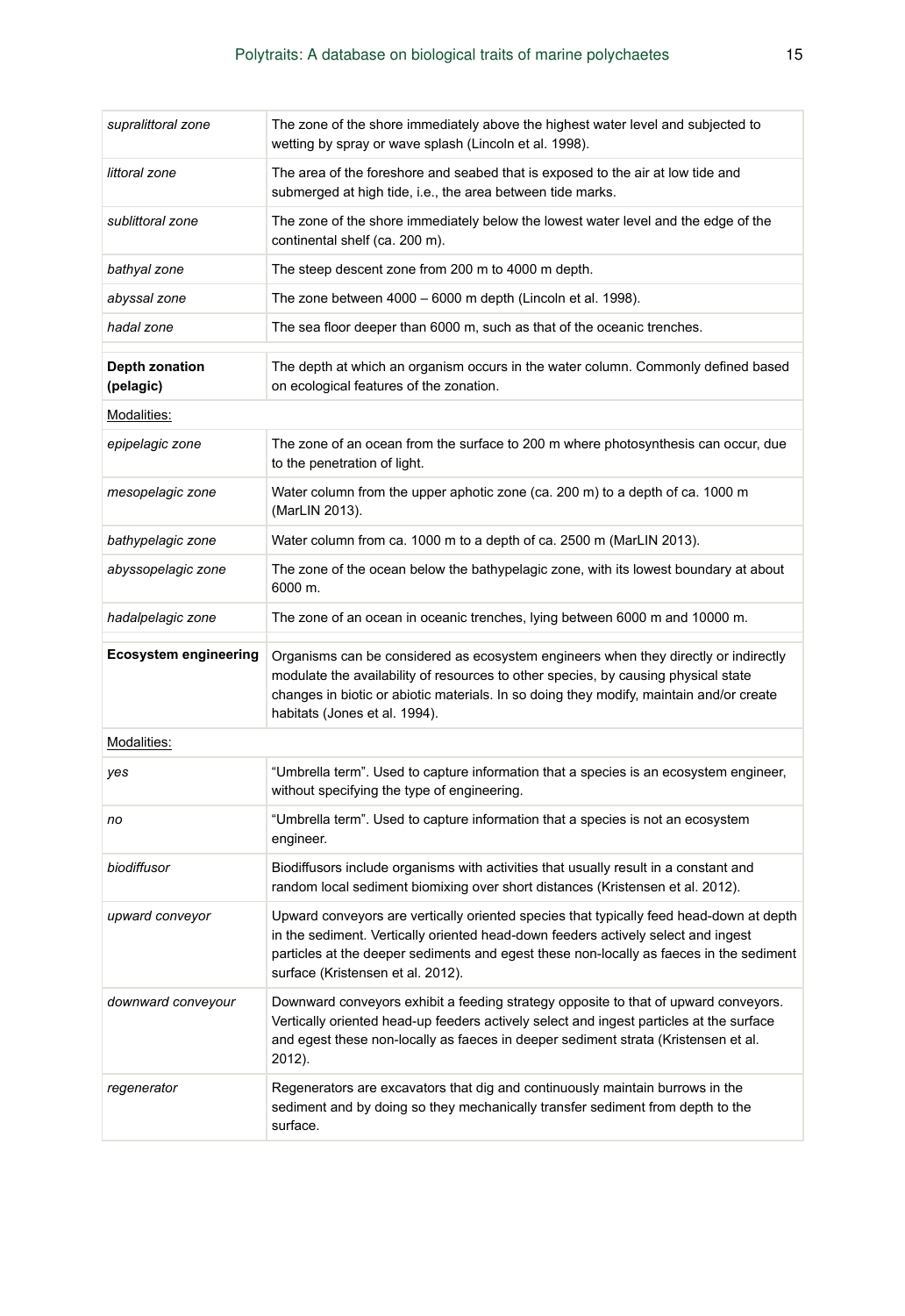| blind-ended ventilation                        | Ventilation occurs when animals flush their burrows with overlying water for respiratory<br>and feeding purposes. Blind-ended ventilation occurs when I-shaped burrows are<br>flushed uni- or bidirectionally depending on the permeability of the sediment (Kristensen<br>et al. 2012).       |
|------------------------------------------------|------------------------------------------------------------------------------------------------------------------------------------------------------------------------------------------------------------------------------------------------------------------------------------------------|
| open-ended ventilation                         | In open-ended ventilation the burrows are U-shaped and can be flushed easily from one<br>end to the other (Kristensen et al. 2012).                                                                                                                                                            |
| habitat-building (reef-<br>forming)            | Species which create structures which in turn form new habitats for other species.                                                                                                                                                                                                             |
| <b>Feeding structure</b>                       | The feeding structures of the polychaetes vary, reflecting the diversity of feeding types.<br>There are two major anatomical/morphological features involved in the polychaetes<br>feeding: the pharynx and the feeding structures of the prostomium (e.g. palps) (Rouse<br>and Pleijel 2006). |
| Modalities:                                    |                                                                                                                                                                                                                                                                                                |
| simple axial pharynx                           | A sac-like pharynx relying on fluid pressure from the coelom for eversion (Rouse and<br>Pleijel 2006).                                                                                                                                                                                         |
| ventral buccal organ<br>(simple)               | A variable set of folds, musculature and glands, present on the ventral side of many<br>polychaetes, is usually referred to as a ventral pharynx and is the most common form in<br>Polychaeta (Rouse and Pleijel 2006).                                                                        |
| ventral muscularpharynx                        | The ventral and lateral walls of the buccal region are muscular and the lining is<br>sclerotized into a varying number of eversible jaw pieces. The jaws are separated into a<br>pair of ventral mandibles and two or more pairs of lateral maxillae (Rouse and Pleijel<br>2006).              |
| muscular axialpharynx                          | The pharynx has thickened, strongly muscular walls and can be retracted into a sheath.<br>In other cases the pharynx is partially retracted and partially inverted. The mouth proper<br>is located at the tip of the pharynx when fully everted (Rouse and Pleijel 2006).                      |
| buccal organ absent or<br>occluded             | The buccal cavity lacks obvious differentiation of the wall and it is not eversible. In some<br>species, if the buccal cavity is present at all, it is only a transient larval structure and<br>becomes completely occluded (Rouse and Pleijel 2006).                                          |
| accessory feeding<br>structures                | Other structures as palps, tentacles or a radiolar crown ("grooved palps").                                                                                                                                                                                                                    |
| Feeding type                                   | The common diet of an organism that includes the food items which are enzymatically<br>and behaviourally capable of using.                                                                                                                                                                     |
| Modalities:                                    |                                                                                                                                                                                                                                                                                                |
| predator                                       | An organism that feeds by preying on other organisms, killing them for food (MarLIN<br>2013).                                                                                                                                                                                                  |
| suspension feeder                              | Any organism which feeds on particulate organic matter, including plankton, suspended<br>in the water column (MarLIN 2013).                                                                                                                                                                    |
| non-selective deposit<br>feeder                | An organism that feeds on mud or sand and may show a little discrimination in the size<br>or type of particles eaten. The sediment is ingested and any digestible organic material<br>is assimilated as it passes through the alimentary canal.                                                |
| selective deposit feeder                       | Some deposit feeders do not ingest sediment haphazardly but use their palps or buccal<br>organs to sort organic material from the sediment prior to ingestion. The method of<br>sorting varies according to the types of palps present.                                                        |
| deposit feeder (selective<br>or non-selective) | "Umbrella term". Any organism which feeds on fragmented particulate organic matter<br>from the substratum (MarLIN 2013). This modality should be filled in if nothing about the<br>selectivity of the deposit feeding is known.                                                                |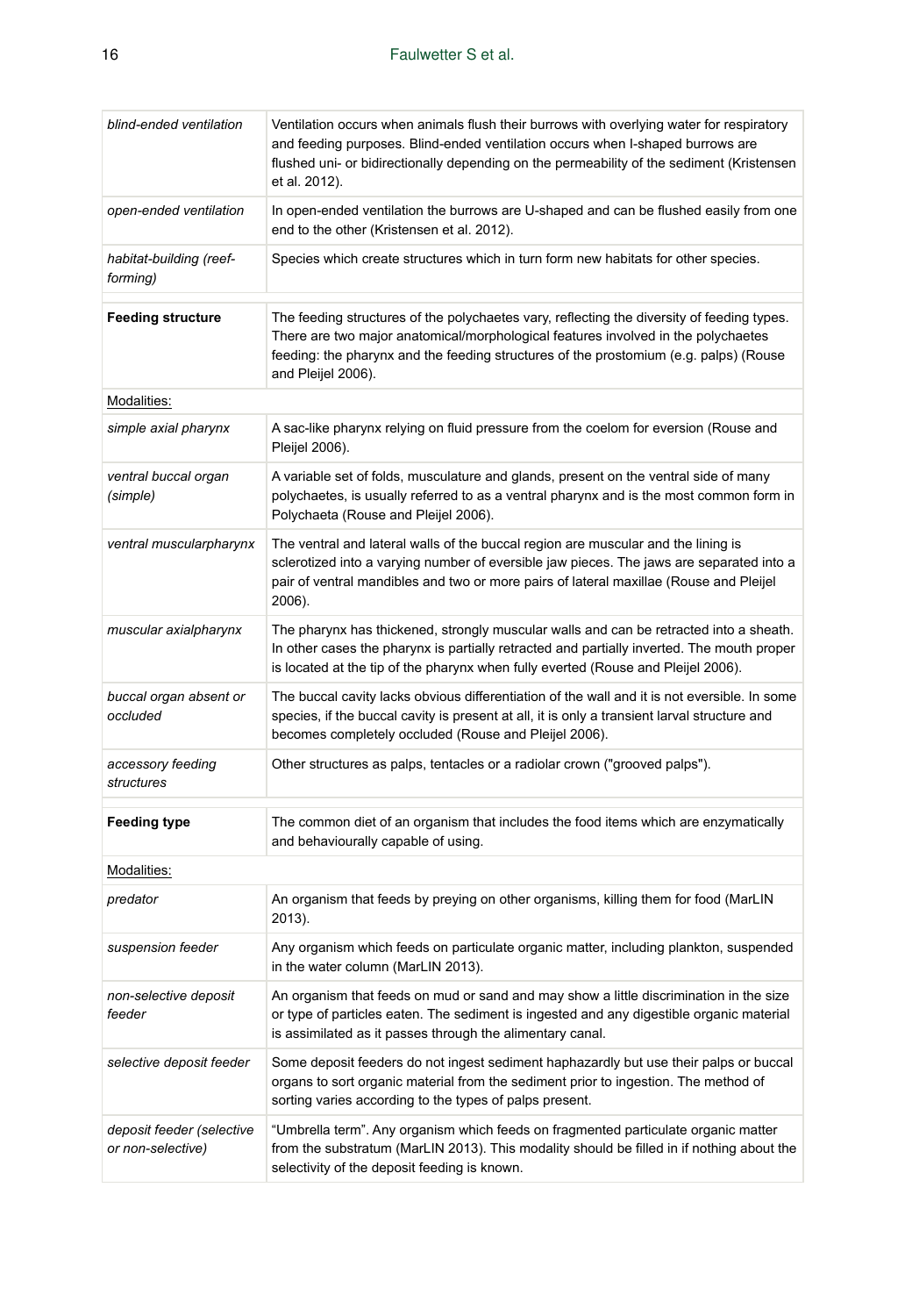| omnivore                          | Organisms which feed on a mixed diet including plant and animal material (MarLIN<br>2013).                                                                                                                                                                                                                                                                                                                                                                                                                                                                                                      |
|-----------------------------------|-------------------------------------------------------------------------------------------------------------------------------------------------------------------------------------------------------------------------------------------------------------------------------------------------------------------------------------------------------------------------------------------------------------------------------------------------------------------------------------------------------------------------------------------------------------------------------------------------|
| scavenger                         | Any organism that actively feeds on dead animals.                                                                                                                                                                                                                                                                                                                                                                                                                                                                                                                                               |
| herbivore                         | An animal that feeds on plants or algae, or parts of them.                                                                                                                                                                                                                                                                                                                                                                                                                                                                                                                                      |
| <b>Habitat type</b>               | The place in which an organism lives. It is defined for the marine environment according<br>to geographical location, physiographic features as well as the physical and chemical<br>environment (including salinity, wave exposure, strength of tidal streams, geology,<br>biological zone, substratum, 'features' (e.g. crevices, overhangs, rockpools) and<br>'modifiers' (e.g. sand-scour, wave-surge, substratum mobility) (MarLIN 2013).<br>The modalities of this trait might be expanded in the future and/or merged with the trait<br>"Physiographic feature".                         |
| Modalities:                       |                                                                                                                                                                                                                                                                                                                                                                                                                                                                                                                                                                                                 |
| algae                             | Macroalgae surfaces, such as Laminaria spp., or fucoids.                                                                                                                                                                                                                                                                                                                                                                                                                                                                                                                                        |
| biogenic reef                     | Solid, massive structure which is created by accumulations of organisms, usually rising<br>from the seabed, or at least clearly forming a substantial, discrete community or habitat<br>which is very different from the surrounding seabed. The structure of the reef may be<br>composed almost entirely of the reef building organism and its tubes or shells, or it may<br>to some degree be composed of sediments, stones and shells bound together by the<br>organisms (Holt et al. 1998).                                                                                                 |
| caves                             | A hollow normally eroded in a cliff, with the penetration being greater than the width at<br>the entrance (Sunamura 1992). Caves can also be formed by boulders (MarLIN 2013).                                                                                                                                                                                                                                                                                                                                                                                                                  |
| crevices / fissures               | Crevices are narrow cracks in a hard substratum < 10 mm wide at its entrance, with the<br>penetration being greater than the width at the entrance. Fissures are cracks in a hard<br>substratum > 10 mm wide at its entrance, with the depth being greater than the width at<br>the entrance (MarLIN 2013).                                                                                                                                                                                                                                                                                     |
| maerl / coralligenous<br>habitats | A coralligenous habitat is defined by the presence of a bioherm of coralline algae grown<br>at low irradiance levels and in relatively calm waters (Ballesteros 2006). Maerl denotes<br>loose-lying, normally non-geniculate (i.e. not jointed), coralline red algae. Depending on<br>the terminology used, maerl refers either to a class of rhodoliths, or may be considered<br>distinct from rhodoliths in lacking a non-algal core. Maerl beds are composed of living or<br>dead unattached corallines forming accumulations with or without terrigenous material<br>(Birkett et al. 1998). |
| other species                     | Epibiont of other species.                                                                                                                                                                                                                                                                                                                                                                                                                                                                                                                                                                      |
| overhangs                         | An overhanging part of a rock formation.                                                                                                                                                                                                                                                                                                                                                                                                                                                                                                                                                        |
| rockpools                         | A depression in the littoral zone of a rocky seashore, where, during low tide, seawater is<br>left behind (MarLIN 2013).                                                                                                                                                                                                                                                                                                                                                                                                                                                                        |
| salt marsh                        | A marsh whose water contains a considerable quantity of dissolved salts.                                                                                                                                                                                                                                                                                                                                                                                                                                                                                                                        |
| seagrass                          | Habitat associated with seagrass meadows communities. Seagrasses are flowering<br>plants that are adapted to living fully submerged and rooted in estuarine and marine<br>environments (MarLIN 2013).                                                                                                                                                                                                                                                                                                                                                                                           |
| strandline                        | A line on the shore composing debris deposited by a receding tide; commonly used to<br>denote the line of debris at the level of extreme high water (MarLIN 2013).                                                                                                                                                                                                                                                                                                                                                                                                                              |
| under boulders                    | Under unattached rocks that can be very large $(> 1024$ mm), large $(512 - 1024$ mm) or<br>small (256 – 512 mm) (MarLIN 2013).                                                                                                                                                                                                                                                                                                                                                                                                                                                                  |
| water column                      | Pelagic habitat.                                                                                                                                                                                                                                                                                                                                                                                                                                                                                                                                                                                |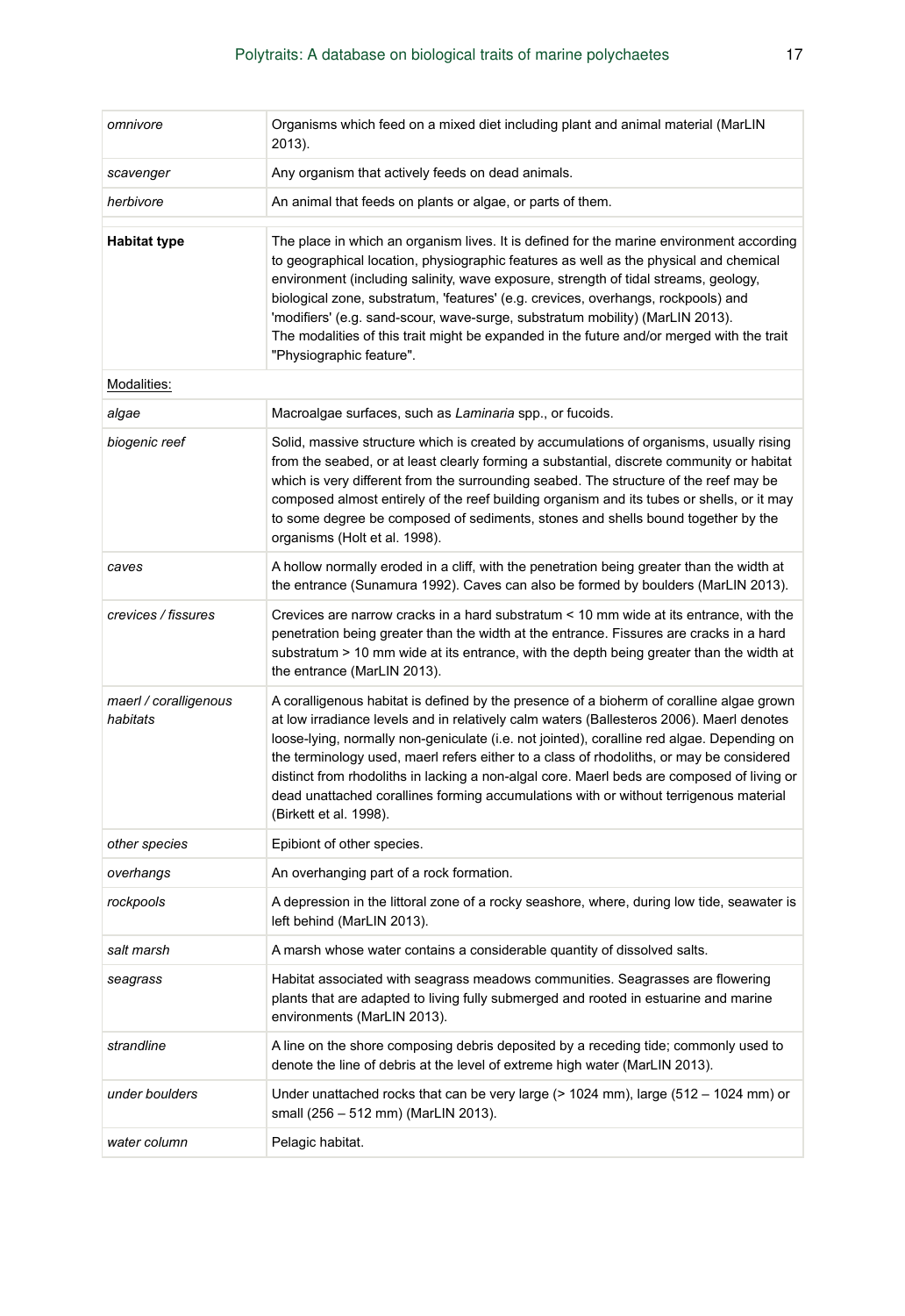| soft sediments                          | Deposits with a high water content (near or above the liquid limit), where the percolating<br>skeleton is made of fine-grained soils (clay fraction above $\sim$ 20%), with a high degree of<br>saturation, and subjected to low effective confinement (Klein and Santamarina 2005).                             |
|-----------------------------------------|------------------------------------------------------------------------------------------------------------------------------------------------------------------------------------------------------------------------------------------------------------------------------------------------------------------|
| Intra- and interspecific<br>competition | The simultaneous demand by two or more organisms or populations or species for an<br>essential common resource that is actually or potentially in limited supply or the<br>detrimental interaction between two or more organisms or species seeking a common<br>resource that is not limited (Eleftheriou 1997). |
| Modalities:                             |                                                                                                                                                                                                                                                                                                                  |
| annelida (adults)                       | Competition with other annelids that are in adult stage. The interaction can be between<br>different organisms, populations or species.                                                                                                                                                                          |
| crustacea (adults)                      | Competition with crustaceans that are in adult stage.                                                                                                                                                                                                                                                            |
| annelida (larvae)                       | Competition with other annelids that are in larval stage. The interaction can be between<br>different organisms, populations or species.                                                                                                                                                                         |
| crustacea (larvae)                      | Competition with crustaceans that are in larval stage.                                                                                                                                                                                                                                                           |
| mollusca                                | Competition with mollusks.                                                                                                                                                                                                                                                                                       |
| Lifespan                                | Maximum length of time that any particular organism can be expected to live.                                                                                                                                                                                                                                     |
| Modalities:                             |                                                                                                                                                                                                                                                                                                                  |
| $\leq$ 1 year                           | Life span shorter than a year.                                                                                                                                                                                                                                                                                   |
| $1 - 3$ years                           | Life span between 1 and 3 years.                                                                                                                                                                                                                                                                                 |
| $3 - 5$ years                           | Life span between 3 and 5 years.                                                                                                                                                                                                                                                                                 |
| $\geq$ 5 years                          | Life span more than 5 years.                                                                                                                                                                                                                                                                                     |
| <b>Migrations of adult</b>              | Movement of an organism or group from one habitat or location to another (MarLIN<br>2013).<br>This trait is poorly defined for invertebrates. Within the context of this database it will<br>likely be redefined or become obsolete.                                                                             |
| Modalities:                             |                                                                                                                                                                                                                                                                                                                  |
| yes                                     | "Umbrella term". Used to capture information that a species in its adult stage is<br>migratory.                                                                                                                                                                                                                  |
| no                                      | "Umbrella term". Used to capture information that a species in its adult stage is non-<br>migratory and remains within the same area.                                                                                                                                                                            |
| <b>Mobility of adult</b>                | The capability of an organism to move spontaneously and freely (MarLIN 2013).                                                                                                                                                                                                                                    |
| Modalities:                             |                                                                                                                                                                                                                                                                                                                  |
| crawler                                 | An organism that moves along on the substratum via movements of its legs,<br>appendages (e.g. parapodia and chaetae) or muscles (MarLIN 2013).                                                                                                                                                                   |
| burrower                                | An organism that lives or moves in a burrow in soft sediments.                                                                                                                                                                                                                                                   |
| swimmer                                 | An organism that swims through the water column via movements of its fins, legs or<br>appendages, via undulatory movements of the body or via jet propulsion; includes<br>pelagic phases during reproduction (swarming at the surface) (MarLIN 2013).                                                            |
| non-motile / semi-motile                | Permanently attached to a substratum (non-motile) or capable of movement across (or<br>through) it (semi-motile) (MarLIN 2013).                                                                                                                                                                                  |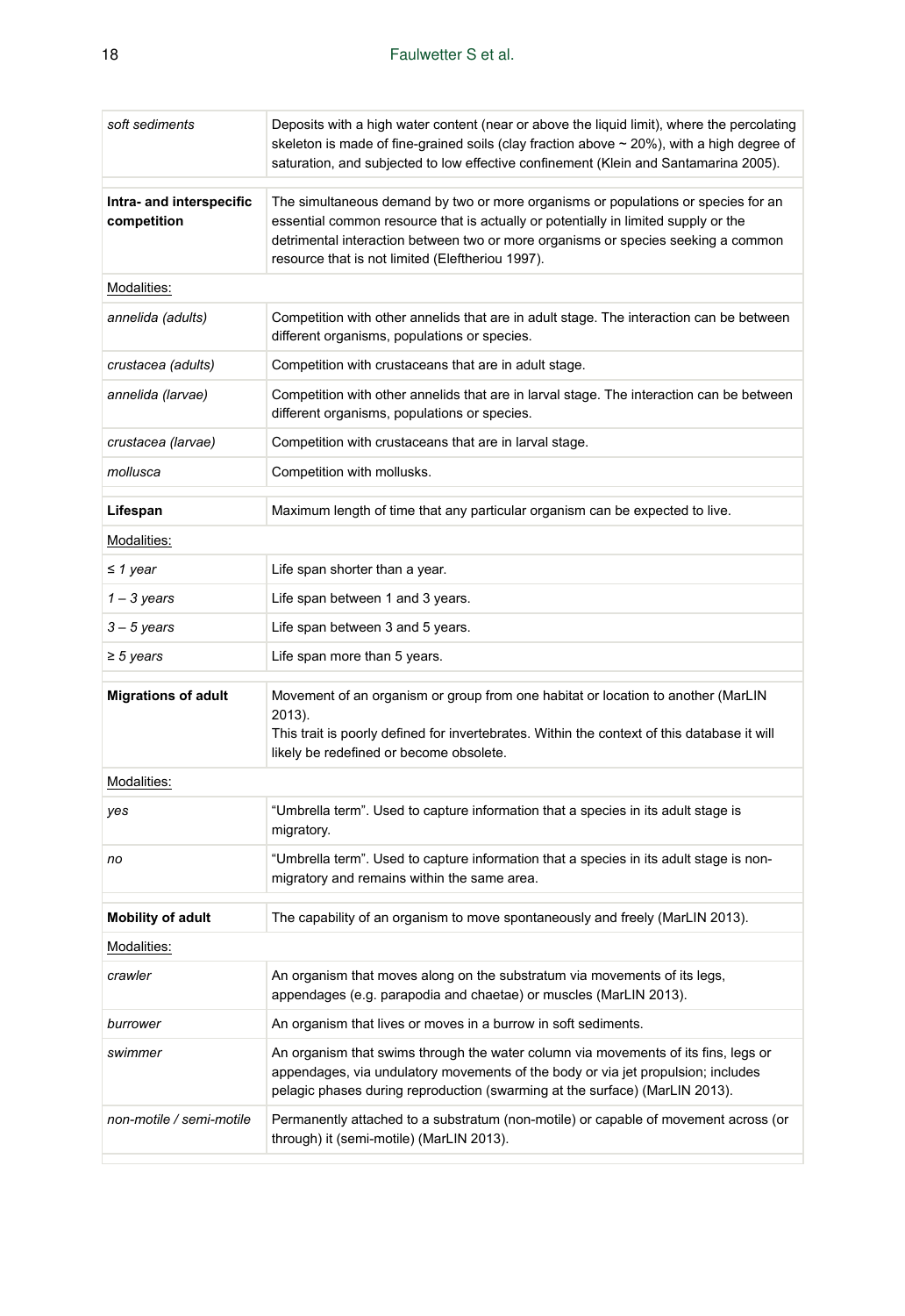| <b>Physiographic feature</b> | The general physical characteristics of the marine environment in which an organism<br>lives (MarLIN 2013).<br>The modalities of this trait might be expanded in the future and /or merged with the trait<br>"Habitat".                                                                                                                         |
|------------------------------|-------------------------------------------------------------------------------------------------------------------------------------------------------------------------------------------------------------------------------------------------------------------------------------------------------------------------------------------------|
| Modalities:                  |                                                                                                                                                                                                                                                                                                                                                 |
| open coast                   | Any part of the coast not within a marine inlet, strait or lagoon, including offshore rocks<br>and small islands. This includes <b>MNCR</b> types; Linear coast, Islands / Rocks and Semi-<br>enclosed coast.                                                                                                                                   |
| offshore seabed              | Seabed beyond three miles (5 km) from the shore.                                                                                                                                                                                                                                                                                                |
| strait                       | Strait is a narrow channel of water that connects two larger bodies of water, and thus<br>lies between two land masses.                                                                                                                                                                                                                         |
| fjord                        | Fjord is a long and narrow sea inlet with high steeply sloped walled sides. A fjord is a<br>landform created during a period of glaciation. Includes also sea lochs.                                                                                                                                                                            |
| ria                          | Ria is a submergent coastal landform where sea levels rise either in relation to the land<br>or as a result of eustatic sea level change; where the global sea levels rise or isostatic<br>sea level change; where the land sinks. When this happens valleys which were<br>previously at sea level become submerged. Includes also voes.        |
| estuary                      | A semi-enclosed coastal body of water with one or more rivers or streams flowing into it,<br>and with a free connection to the open sea.                                                                                                                                                                                                        |
| enclosed coast/<br>embayment | An area of water bordered by land on three sides. Includes also harbours and marinas.                                                                                                                                                                                                                                                           |
| lagoon                       | Enclosed bodies of water separated or partially separated from the sea by shingle, sand<br>or sometimes rock and with a restricted exchange of water with the sea, yielding varying<br>salinity regimes.                                                                                                                                        |
| hydrothermal vents           | A marine hydrothermal vent is a marine benthic feature where heat generated due to<br>tectonic activity, either at divergent plate boundaries or convergent ocean plates where<br>back-arc spreading occurs, is released or 'vented' to the surface. The resultant high<br>temperature water jets are laden with dissolved metals and minerals. |
| <b>Predated by</b>           | Organism categories that feed by preying on the present species.<br>The modalities of this trait might be expanded in the future.                                                                                                                                                                                                               |
| Modalities:                  |                                                                                                                                                                                                                                                                                                                                                 |
| annelids                     | Prey for other annelids.                                                                                                                                                                                                                                                                                                                        |
| crustaceans                  | Prey for crustacean species.                                                                                                                                                                                                                                                                                                                    |
| fish                         | Prey for fish species.                                                                                                                                                                                                                                                                                                                          |
| birds                        | Prey for bird species.                                                                                                                                                                                                                                                                                                                          |
| mollusks                     | Prey for mollusks.                                                                                                                                                                                                                                                                                                                              |
| echinoderms                  | Prey for echinoderm species.                                                                                                                                                                                                                                                                                                                    |
| <b>Sociability</b>           | "Umbrella term". Used to capture information that an organism, population or species is<br>living alone or interacting with others forming groups/communities or colonies (through<br>asexual reproduction).<br>This term and its modalities are poorly defined and will likely be re-defined within the<br>context of this database.           |
| Modalities:                  |                                                                                                                                                                                                                                                                                                                                                 |
| algae                        | Species that interact/live with algae.                                                                                                                                                                                                                                                                                                          |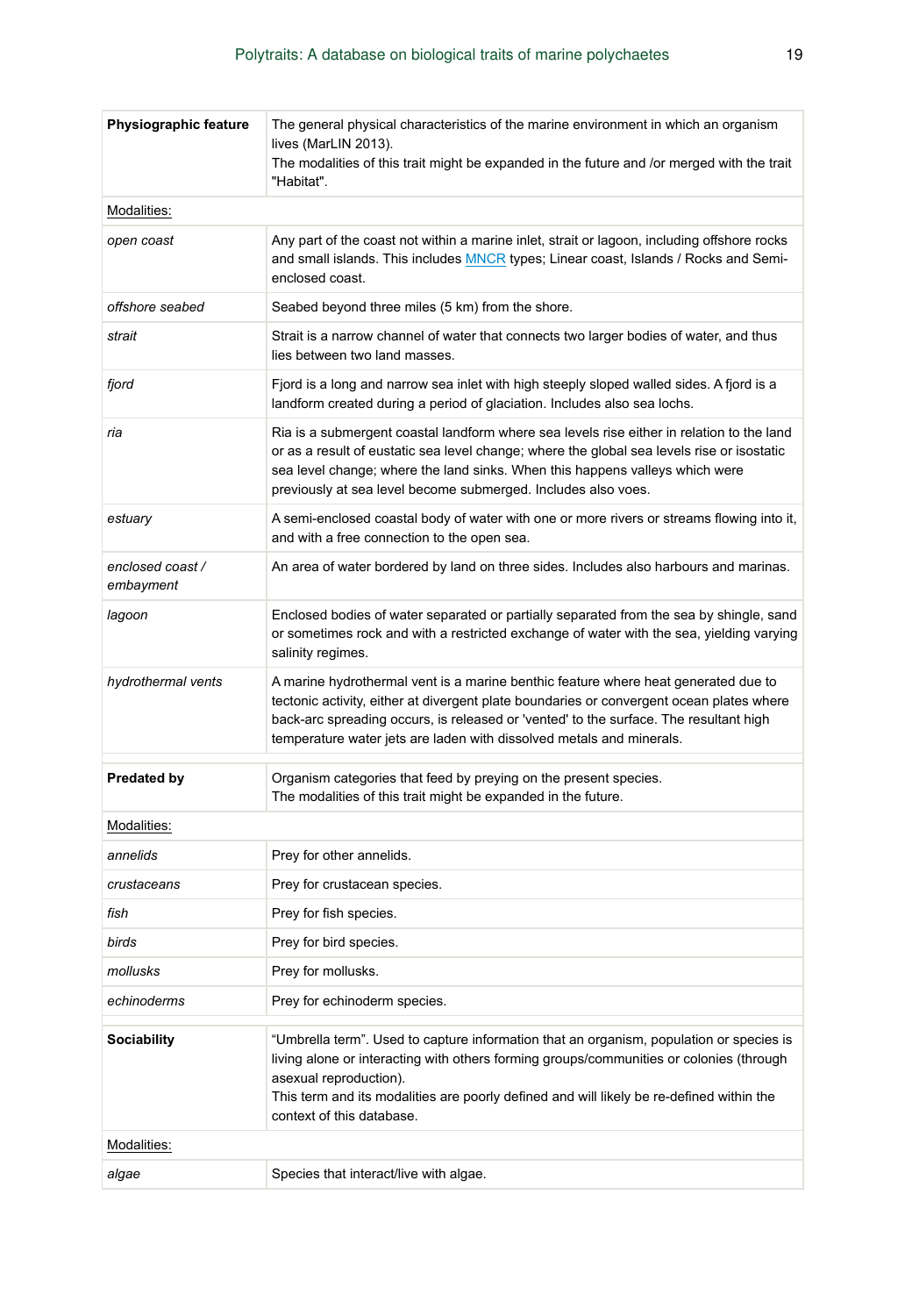| seagrasses                      | Species that interact/live with seagrass meadows.                                                                                                                   |  |  |  |  |  |
|---------------------------------|---------------------------------------------------------------------------------------------------------------------------------------------------------------------|--|--|--|--|--|
| annelids                        | Species that interact/live with annelids.                                                                                                                           |  |  |  |  |  |
| bacteria                        | Species that interact/live with bacteria.                                                                                                                           |  |  |  |  |  |
| crustaceans                     | Species that interact/live with crustaceans.                                                                                                                        |  |  |  |  |  |
| fish                            | Species that interact/live with fish.                                                                                                                               |  |  |  |  |  |
| mollusks                        | Species that interact/live with mollusks.                                                                                                                           |  |  |  |  |  |
| nematodes                       | Species that interact/live with nematodes.                                                                                                                          |  |  |  |  |  |
| echinoderms                     | Species that interact/live with echinoderms.                                                                                                                        |  |  |  |  |  |
| cnidarians                      | Species that interact/live with cnidarians.                                                                                                                         |  |  |  |  |  |
| poriferans                      | Species that interact/live with poriferans.                                                                                                                         |  |  |  |  |  |
| branchiostomids                 | Species that interact/live with branchiostomids.                                                                                                                    |  |  |  |  |  |
| bryozoans                       | Species that interact/live with bryozoans.                                                                                                                          |  |  |  |  |  |
| entoproctans                    | Species that interact/live with entoproctans.                                                                                                                       |  |  |  |  |  |
| Substrate type                  | The surface on which an organism lives. The substrate may simply provide structural<br>support, or may provide nutrients (MarLIN 2013).                             |  |  |  |  |  |
| Modalities:                     |                                                                                                                                                                     |  |  |  |  |  |
| bedrock                         | Any stable hard substratum not separated into boulders or smaller sediment units.                                                                                   |  |  |  |  |  |
| large to very large<br>boulders | Unattached rock, of large (512 – 1024 mm) or very large (> 1024 mm) size (MarLIN<br>2013).                                                                          |  |  |  |  |  |
| small boulders                  | Unattached rock, of small (256 – 512 mm) size (MarLIN 2013).                                                                                                        |  |  |  |  |  |
| cobbles                         | Sediment characterised by an average particle diameter between 64 and 256 mm.                                                                                       |  |  |  |  |  |
| pebbles                         | Sediment characterised by an average particle diameter between 4 and 64 mm.                                                                                         |  |  |  |  |  |
| gravel                          | An environmental material which is composed of pieces of rock that are at least two<br>millimeters (2 mm) in its largest dimension and no more than 75 millimeters. |  |  |  |  |  |
| sandy gravel                    | $50 - 80\%$ gravel; $20 - 50\%$ sand.                                                                                                                               |  |  |  |  |  |
| muddy gravel                    | 50 - 80% gravel; 20 - 50% mud.                                                                                                                                      |  |  |  |  |  |
| muddy sandy gravel              | 50 - 80% gravel; 20 - 50% mud and sand.                                                                                                                             |  |  |  |  |  |
| coarse clean sand               | Sediment particles diameter between $0.5 - 4$ mm; the sand fraction is $> 80\%$ .                                                                                   |  |  |  |  |  |
| fine clean sand                 | Sediment particles diameter between $0.063 - 0.5$ mm; the sand fraction is $> 80\%$ .                                                                               |  |  |  |  |  |
| gravelly sand                   | $50 - 80\%$ sand; $20 - 50\%$ gravel.                                                                                                                               |  |  |  |  |  |
| muddy gravelly sand             | 50 - 80% sand; 20 - 50% mud and sand.                                                                                                                               |  |  |  |  |  |
| muddy sand                      | 50 - 80% sand; 20 - 50% mud.                                                                                                                                        |  |  |  |  |  |
| sandy mud                       | 50 - 80% mud; 20 - 50% sand.                                                                                                                                        |  |  |  |  |  |
| sandy gravelly mud              | 50 - 80% mud; 20 - 50% sand and gravel.                                                                                                                             |  |  |  |  |  |
| gravelly mud                    | 50 - 80% mud; 20 - 50% gravel.                                                                                                                                      |  |  |  |  |  |
| mud                             | Fine particles of silt and/or clay < $0.063$ mm; the silt/clay fraction is > $80\%$ (MarLIN<br>2013).                                                               |  |  |  |  |  |
| silt                            | Sediment characterised by an average particle diameter between 3.9 and 63<br>micrometers.                                                                           |  |  |  |  |  |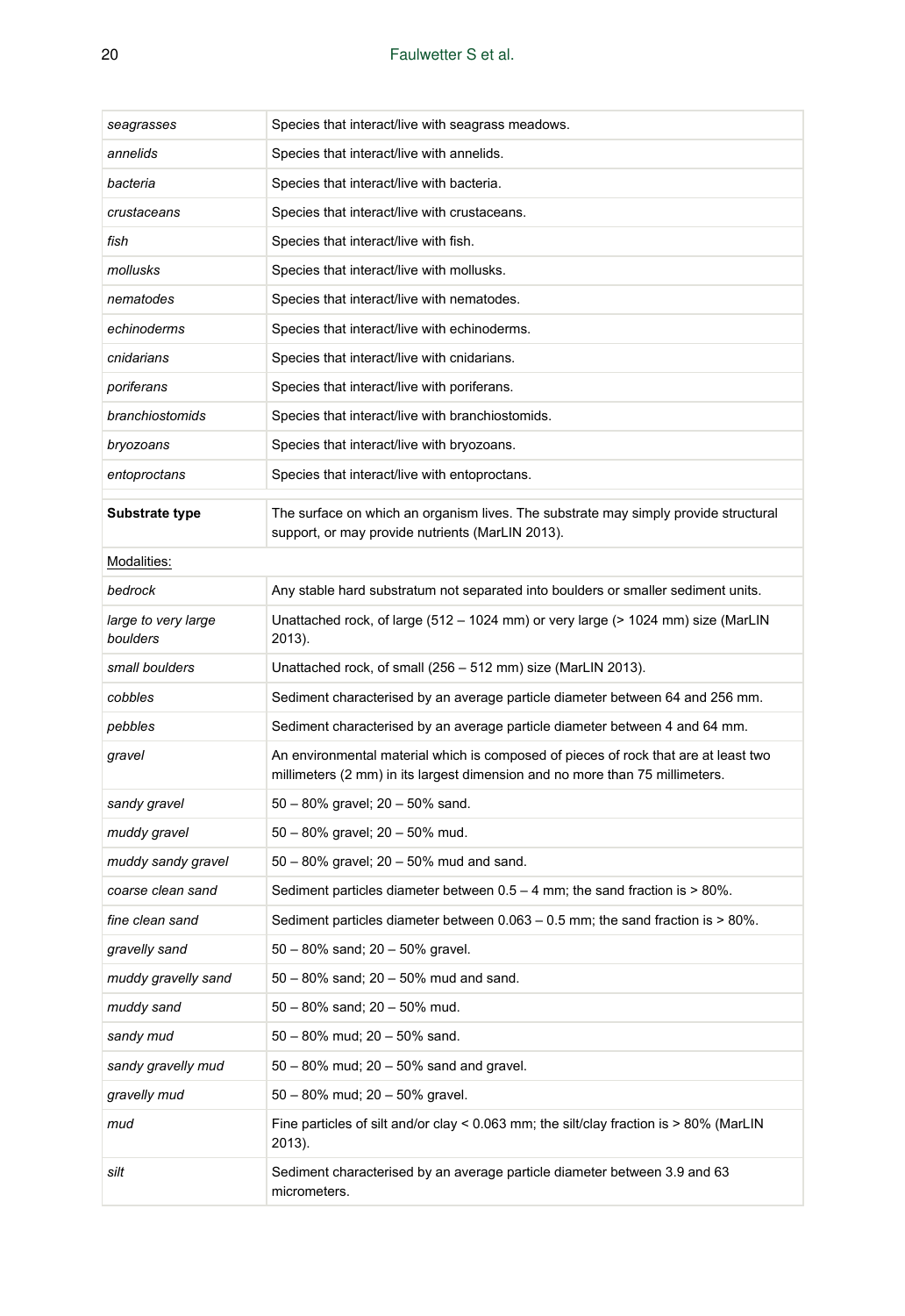| clay                                     | Sediment characterised by an average particle diameter between 1 and 3.9<br>micrometers.                                                                                                                      |  |  |  |  |  |  |
|------------------------------------------|---------------------------------------------------------------------------------------------------------------------------------------------------------------------------------------------------------------|--|--|--|--|--|--|
| mixed                                    | Mixtures of a variety of sediment types composed of pebble/gravel/sand/mud. This<br>category includes muddy gravels, muddy sandy gravels, gravelly muds, and muddy<br>gravelly sands.                         |  |  |  |  |  |  |
| artificial                               | E.g. wood, metal or concrete structures.                                                                                                                                                                      |  |  |  |  |  |  |
| <b>Survival salinity</b>                 | The range of salinity in which an organism is capable to survive and grow (MarLIN<br>2013). The modalities of this trait will be refined in the future to capture also hypersaline<br>and freshwater species. |  |  |  |  |  |  |
| Modalities:                              |                                                                                                                                                                                                               |  |  |  |  |  |  |
| full salinity                            | The capability of an organism to live in environments of average marine water salinity<br>$(30 - 40 \text{ %})$ .                                                                                             |  |  |  |  |  |  |
| variable salinity                        | The capability of an organism to live in environments of variable salinity (18 – 40 ‰).                                                                                                                       |  |  |  |  |  |  |
| reduced salinity                         | The capability of an organism to live in brackish water having a wide range of salinity<br>between 18 ‰ and 30 ‰.                                                                                             |  |  |  |  |  |  |
| low salinity                             | The capability of an organism to live in brackish water with low salinity $($ < 18 $\%$ ).                                                                                                                    |  |  |  |  |  |  |
| Survival temperature                     | The range of temperature in which an organism is capable to survive and grow.                                                                                                                                 |  |  |  |  |  |  |
| Modalities:                              |                                                                                                                                                                                                               |  |  |  |  |  |  |
| cold waters                              | The capability of an organism to live in cold water environments $(< 0 - 10 \degree C)$ .                                                                                                                     |  |  |  |  |  |  |
| warm / temperate /<br>subtropical waters | The capability of an organism to live in environments of average temperatures $(10 - 25)$<br>°C).                                                                                                             |  |  |  |  |  |  |
| tropical waters                          | The capability of an organism to live in warm water environments ( $>$ 25 °C).                                                                                                                                |  |  |  |  |  |  |
| Tolerance (AMBI index)                   | The sensitivity of an organism to organic enrichment, classfied through the AMBI index<br>(Borja et al. 2000).                                                                                                |  |  |  |  |  |  |
| Modalities:                              |                                                                                                                                                                                                               |  |  |  |  |  |  |
| group I                                  | Species very sensitive to organic enrichment and present under unpolluted conditions<br>(initial state).                                                                                                      |  |  |  |  |  |  |
| group II                                 | Species indifferent to enrichment, always present in low densities with non-significant<br>variations with time (from initial state to slightly unbalanced condition).                                        |  |  |  |  |  |  |
| group III                                | Species tolerant to excess organic matter enrichment. These species may occur under<br>normal conditions, but their populations are stimulated by organic enrichment (slightly<br>unbalanced condition).      |  |  |  |  |  |  |
| group IV                                 | Second-order opportunistic species (slightly to pronouncedly unbalanced condition).                                                                                                                           |  |  |  |  |  |  |
| group V                                  | First-order opportunistic species (pronouncedly unbalanced condition).                                                                                                                                        |  |  |  |  |  |  |
| <b>Tube/burrow material</b>              | Materials used for the construction of an organism's tube or burrow (if present).                                                                                                                             |  |  |  |  |  |  |
| Modalities:                              |                                                                                                                                                                                                               |  |  |  |  |  |  |
| clay                                     | Tubes/burrows constructed of clay, a group of hydrous aluminium phyllosilicate minerals<br>that are typically less than 3.9 micrometres in diameter.                                                          |  |  |  |  |  |  |
| gravel                                   | Tubes/burrows constructed of gravel, an environmental material which is composed of<br>pieces of rock that are at least two millimeters (2 mm) in its largest dimension and no<br>more than 75 millimeters.   |  |  |  |  |  |  |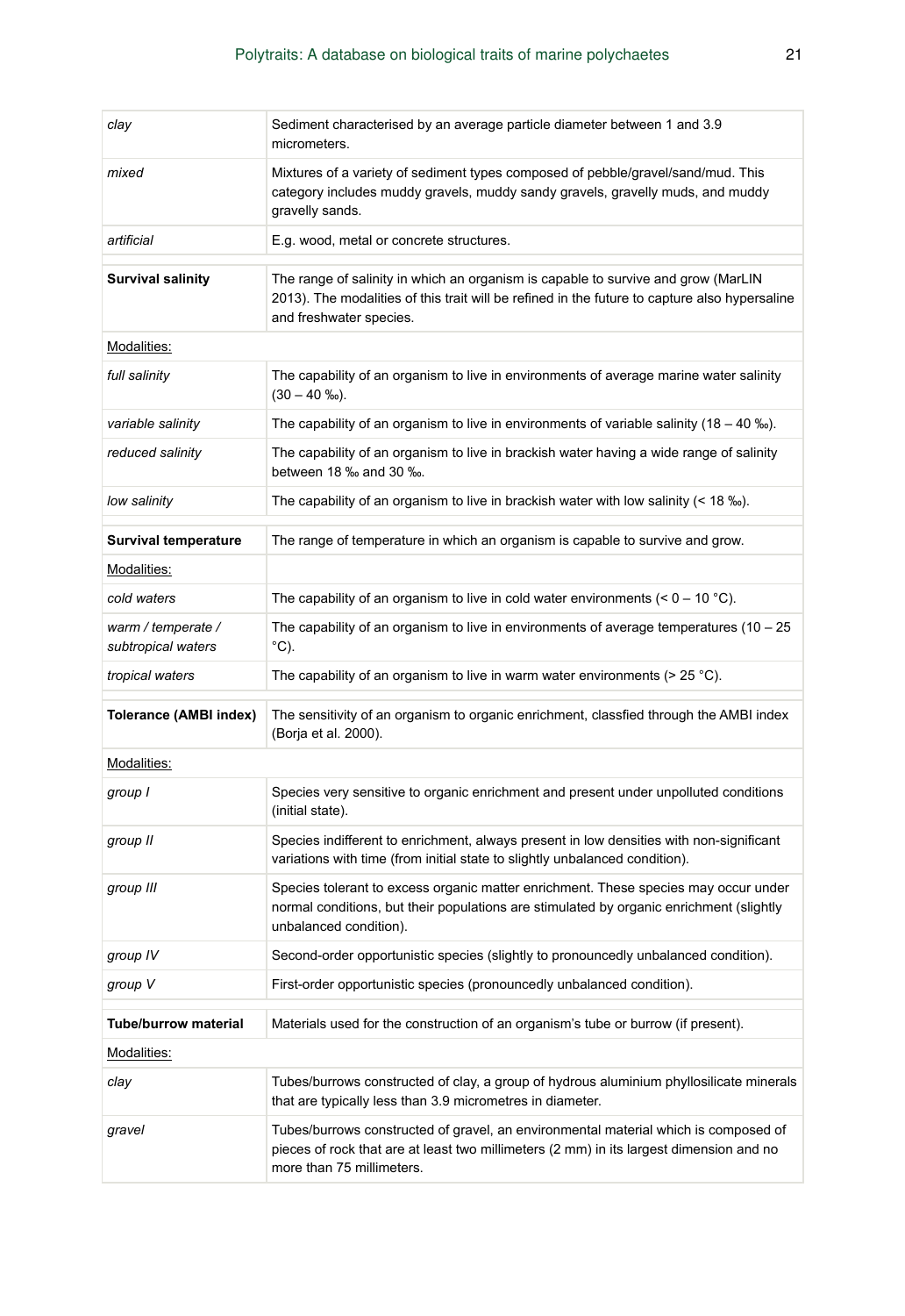| sand                                                 | Tubes/burrows constructed of sand, a naturally occurring granular material composed<br>of finely divided rock and mineral particles.                                                                                                                                                                                                                                                                                                                                                            |  |  |  |  |
|------------------------------------------------------|-------------------------------------------------------------------------------------------------------------------------------------------------------------------------------------------------------------------------------------------------------------------------------------------------------------------------------------------------------------------------------------------------------------------------------------------------------------------------------------------------|--|--|--|--|
| mud                                                  | Tubes/burrows constructed of mud, a liquid or semi-liquid mixture of water and fine<br>particles of silt and/or clay < 0.063 mm; the silt/clay fraction is > 80% (MarLIN 2013).                                                                                                                                                                                                                                                                                                                 |  |  |  |  |
| biogenic detritus                                    | Tubes/burrows constructed of dead skeleton materials found in the environment (e.g.<br>shells, algal parts).                                                                                                                                                                                                                                                                                                                                                                                    |  |  |  |  |
| secretions                                           | Tubes/burrows constructed of bodily secretions, usually mucus.                                                                                                                                                                                                                                                                                                                                                                                                                                  |  |  |  |  |
| calcium carbonate                                    | Tubes constructed of calcium carbonate.                                                                                                                                                                                                                                                                                                                                                                                                                                                         |  |  |  |  |
| Typically feeds on                                   | The type of food an organism prefers. The modalities of this trait might be expanded in<br>the future.                                                                                                                                                                                                                                                                                                                                                                                          |  |  |  |  |
| Modalities:                                          |                                                                                                                                                                                                                                                                                                                                                                                                                                                                                                 |  |  |  |  |
| algae                                                | Algae as food source.                                                                                                                                                                                                                                                                                                                                                                                                                                                                           |  |  |  |  |
| bacteria                                             | Bacteria as food source.                                                                                                                                                                                                                                                                                                                                                                                                                                                                        |  |  |  |  |
| annelids                                             | Annelida as food source                                                                                                                                                                                                                                                                                                                                                                                                                                                                         |  |  |  |  |
| ciliates                                             | Ciliates as food source.                                                                                                                                                                                                                                                                                                                                                                                                                                                                        |  |  |  |  |
| crustaceans                                          | Crustaceans as food source.                                                                                                                                                                                                                                                                                                                                                                                                                                                                     |  |  |  |  |
| diatoms                                              | Diatoms as food source.                                                                                                                                                                                                                                                                                                                                                                                                                                                                         |  |  |  |  |
| flagellates                                          | Flagellates as food source.                                                                                                                                                                                                                                                                                                                                                                                                                                                                     |  |  |  |  |
| foraminiferans                                       | Foraminiferans as food source.                                                                                                                                                                                                                                                                                                                                                                                                                                                                  |  |  |  |  |
| mollusks                                             | Mollusks as food source.                                                                                                                                                                                                                                                                                                                                                                                                                                                                        |  |  |  |  |
| detritus                                             | Particles of organic material from dead and decomposing organisms as food source.                                                                                                                                                                                                                                                                                                                                                                                                               |  |  |  |  |
| sediment                                             | Unselective ingestion of sediment.                                                                                                                                                                                                                                                                                                                                                                                                                                                              |  |  |  |  |
| fish                                                 | Fish, incl. their larvae, as food source.                                                                                                                                                                                                                                                                                                                                                                                                                                                       |  |  |  |  |
| ascidians                                            | Ascidians, incl. their larvae, as food source.                                                                                                                                                                                                                                                                                                                                                                                                                                                  |  |  |  |  |
| echinoderms                                          | Echinoderms, incl. their larvae, as food source.                                                                                                                                                                                                                                                                                                                                                                                                                                                |  |  |  |  |
| cnidarians                                           | Cnidarians as food source.                                                                                                                                                                                                                                                                                                                                                                                                                                                                      |  |  |  |  |
| Larval stage traits                                  |                                                                                                                                                                                                                                                                                                                                                                                                                                                                                                 |  |  |  |  |
| Habitat type of<br>settlement / early<br>development | Habitat type of the larval settlement and early development after metamorphosis.                                                                                                                                                                                                                                                                                                                                                                                                                |  |  |  |  |
| Modalities:                                          |                                                                                                                                                                                                                                                                                                                                                                                                                                                                                                 |  |  |  |  |
| algae                                                | Macroalgae surfaces, such as Laminaria spp., or fucoids.                                                                                                                                                                                                                                                                                                                                                                                                                                        |  |  |  |  |
| biogenic reef                                        | Solid, massive structure which is created by accumulations of organisms, usually rising<br>from the seabed, or at least clearly forming a substantial, discrete community or habitat<br>which is very different from the surrounding seabed. The structure of the reef may be<br>composed almost entirely of the reef building organism and its tubes or shells, or it may<br>to some degree be composed of sediments, stones and shells bound together by the<br>organisms (Holt et al. 1998). |  |  |  |  |
| caves                                                | A hollow normally eroded in a cliff, with the penetration being greater than the width at<br>the entrance (Sunamura 1992). Caves can also be formed by boulders (MarLIN 2013).                                                                                                                                                                                                                                                                                                                  |  |  |  |  |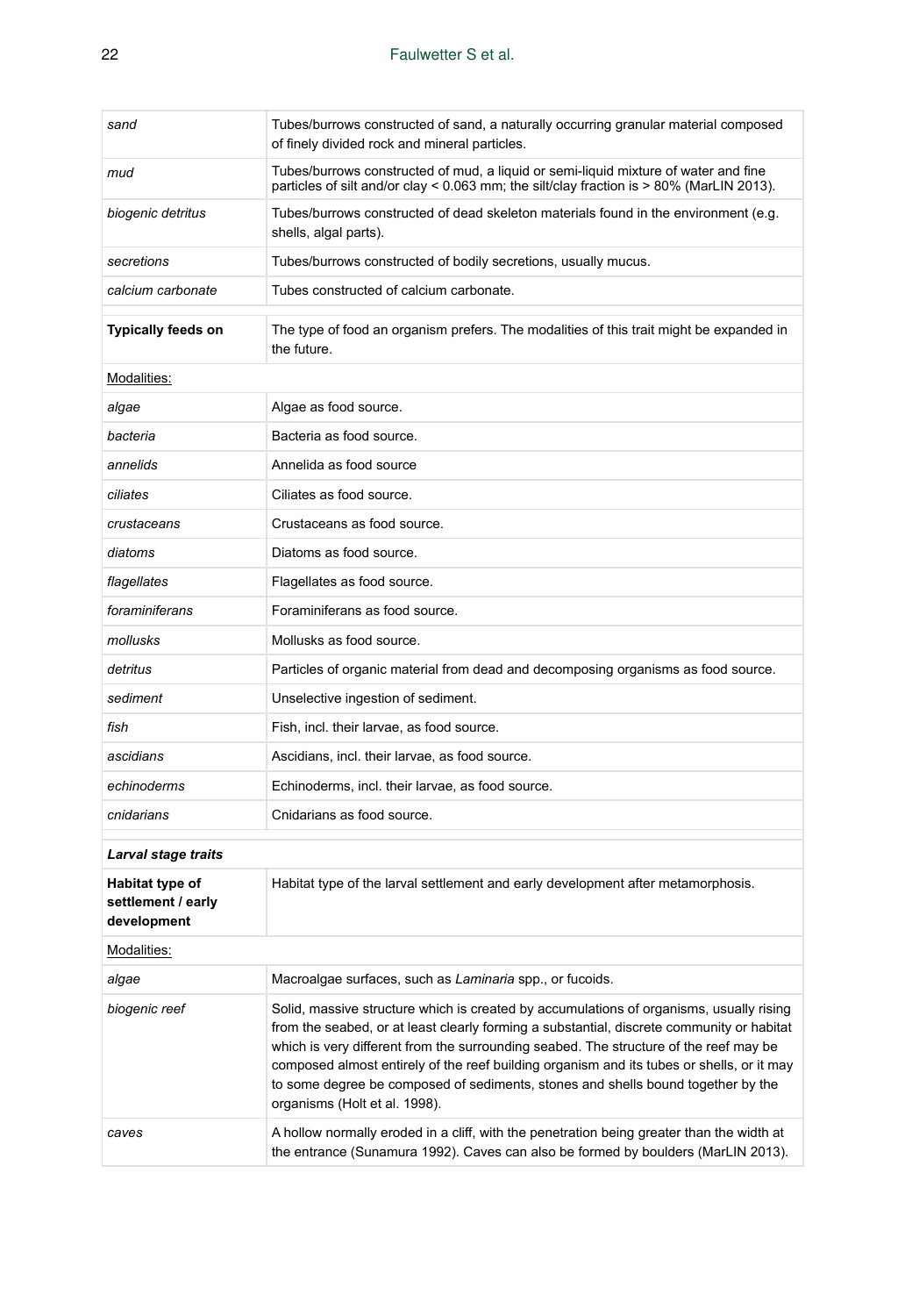| crevices / fissures               | Crevices are narrow cracks in a hard substratum < 10 mm wide at its entrance, with the<br>penetration being greater than the width at the entrance. Fissures are cracks in a hard<br>substratum > 10 mm wide at its entrance, with the depth being greater than the width at<br>the entrance (MarLIN 2013).                                                                                                                                                                                                                                                                                     |  |  |  |  |  |
|-----------------------------------|-------------------------------------------------------------------------------------------------------------------------------------------------------------------------------------------------------------------------------------------------------------------------------------------------------------------------------------------------------------------------------------------------------------------------------------------------------------------------------------------------------------------------------------------------------------------------------------------------|--|--|--|--|--|
| maerl / coralligenous<br>habitats | A coralligenous habitat is defined by the presence of a bioherm of coralline algae grown<br>at low irradiance levels and in relatively calm waters (Ballesteros 2006). Maerl denotes<br>loose-lying, normally non-geniculate (i.e. not jointed), coralline red algae. Depending on<br>the terminology used, maerl refers either to a class of rhodoliths, or may be considered<br>distinct from rhodoliths in lacking a non-algal core. Maerl beds are composed of living or<br>dead unattached corallines forming accumulations with or without terrigenous material<br>(Birkett et al. 1998). |  |  |  |  |  |
| other species                     | Epibiont of other species.                                                                                                                                                                                                                                                                                                                                                                                                                                                                                                                                                                      |  |  |  |  |  |
| overhangs                         | An overhanging part of a rock formation.                                                                                                                                                                                                                                                                                                                                                                                                                                                                                                                                                        |  |  |  |  |  |
| rockpools                         | A depression in the littoral zone of a rocky seashore, where, during low tide, seawater is<br>left behind (MarLIN 2013).                                                                                                                                                                                                                                                                                                                                                                                                                                                                        |  |  |  |  |  |
| salt marsh                        | A marsh whose water contains a considerable quantity of dissolved salts.                                                                                                                                                                                                                                                                                                                                                                                                                                                                                                                        |  |  |  |  |  |
| seagrass                          | Habitat associated with seagrass meadows communities. Seagrasses are flowering<br>plants that are adapted to living fully submerged and rooted in estuarine and marine<br>environments (MarLIN 2013).                                                                                                                                                                                                                                                                                                                                                                                           |  |  |  |  |  |
| strandline                        | A line on the shore composing debris deposited by a receding tide; commonly used to<br>denote the line of debris at the level of Extreme High Water (MarLIN 2013).                                                                                                                                                                                                                                                                                                                                                                                                                              |  |  |  |  |  |
| under boulders                    | Under unattached rocks that can be very large (> 1024 mm), large (512 – 1024 mm) or<br>small (256 - 512 mm) (MarLIN 2013).                                                                                                                                                                                                                                                                                                                                                                                                                                                                      |  |  |  |  |  |
| water column                      | Pelagic habitat.                                                                                                                                                                                                                                                                                                                                                                                                                                                                                                                                                                                |  |  |  |  |  |
| soft sediments                    | Deposits with a high water content (near or above the liquid limit), where the percolating<br>skeleton is made of fine-grained soils (clay fraction above $\sim$ 20%), with a high degree of<br>saturation, and subjected to low effective confinement (Klein and Santamarina 2005).                                                                                                                                                                                                                                                                                                            |  |  |  |  |  |
| Juvenile mobility                 | The capability of a juvenile to move spontaneously and freely.                                                                                                                                                                                                                                                                                                                                                                                                                                                                                                                                  |  |  |  |  |  |
| Modalities:                       |                                                                                                                                                                                                                                                                                                                                                                                                                                                                                                                                                                                                 |  |  |  |  |  |
| crawler                           | An organism that moves along on the substratum via movements of its legs,<br>appendages (e.g. parapodia and chaetae) or muscles (MarLIN 2013).                                                                                                                                                                                                                                                                                                                                                                                                                                                  |  |  |  |  |  |
| burrower                          | An organism that lives or moves in a burrow in soft sediments.                                                                                                                                                                                                                                                                                                                                                                                                                                                                                                                                  |  |  |  |  |  |
| swimmer                           | An organism that moves through the water column via movements of its fins, legs or<br>appendages, via undulatory movements of the body or via jet propulsion; includes<br>pelagic phases during reproduction (swarming at the surface) (MarLIN 2013).                                                                                                                                                                                                                                                                                                                                           |  |  |  |  |  |
| non-motile / semi-motile          | Permanently attached to a substratum (non-motile) or capable of moving across (or<br>through) it (semi-motile) (MarLIN 2013).                                                                                                                                                                                                                                                                                                                                                                                                                                                                   |  |  |  |  |  |
| Larval development                | The mode of development from the larval to the adult stage.                                                                                                                                                                                                                                                                                                                                                                                                                                                                                                                                     |  |  |  |  |  |
| Modalities:                       |                                                                                                                                                                                                                                                                                                                                                                                                                                                                                                                                                                                                 |  |  |  |  |  |
| direct development                | There are no intermediate larval stage(s) or postembryonic metamorphoses of any kind.<br>Embryonic development culminates in the hatching or birth of a fully formed, albeit<br>miniature adult (Hall and Olson 2003).                                                                                                                                                                                                                                                                                                                                                                          |  |  |  |  |  |
| indirect development              | One or more successive, free-living larval stages intervene between embryo and adult,<br>with a more-or-less abrupt transition, or metamorphosis, between the last larval stage<br>and the adult (Hall and Olson 2003).                                                                                                                                                                                                                                                                                                                                                                         |  |  |  |  |  |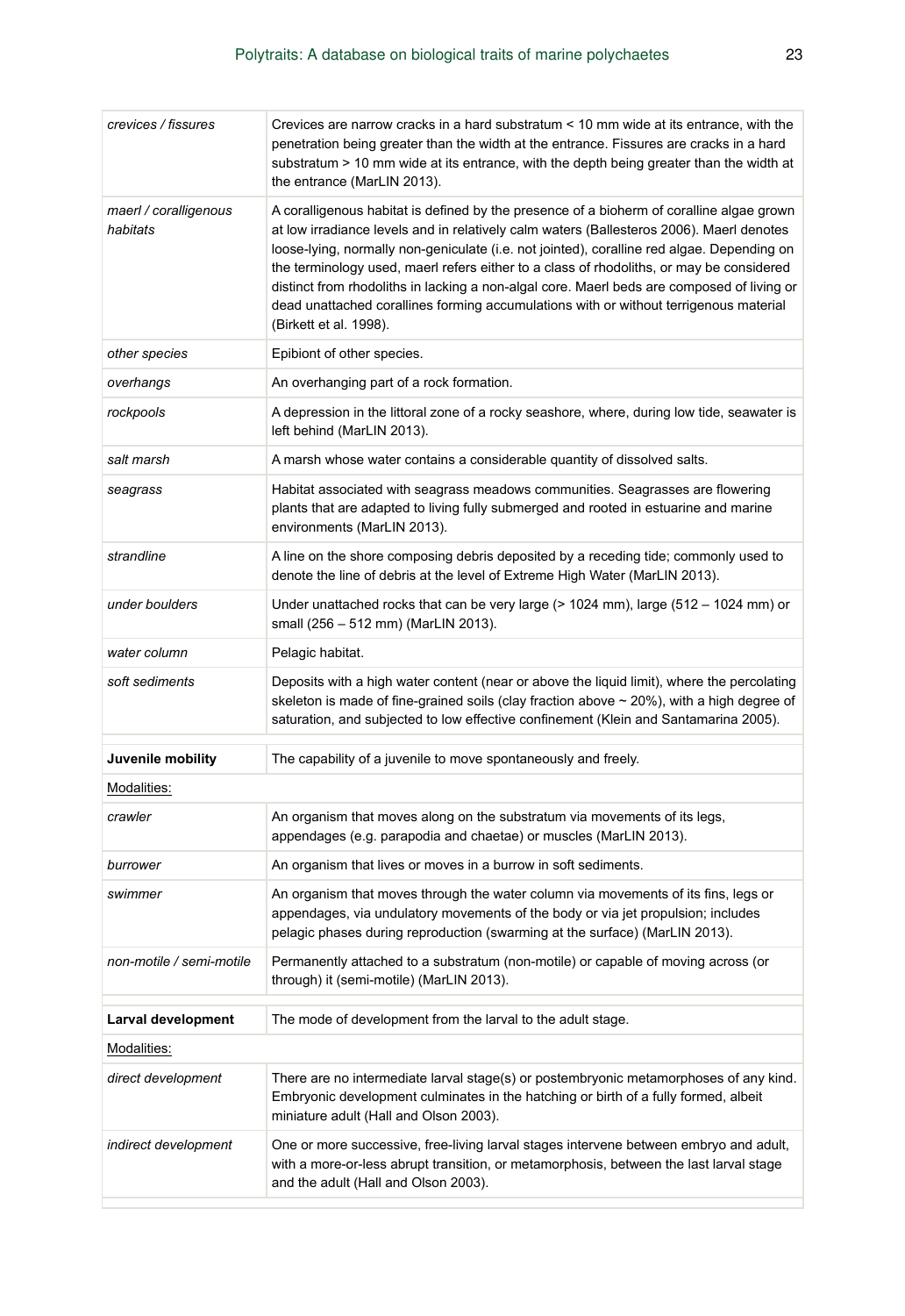| Larval feeding type                          | The existence of two distinct larval types, feeding and non-feeding, has established the<br>current paradigm for larval ecology. Feeding larvae are those that can capture and use<br>exogenous food, whereas non-feeding larvae are those that cannot capture or use<br>exogenous food (McEdward 1995).                                                                                                             |  |  |  |  |  |
|----------------------------------------------|----------------------------------------------------------------------------------------------------------------------------------------------------------------------------------------------------------------------------------------------------------------------------------------------------------------------------------------------------------------------------------------------------------------------|--|--|--|--|--|
| Modalities:                                  |                                                                                                                                                                                                                                                                                                                                                                                                                      |  |  |  |  |  |
| planktotrophic                               | A larval development strategy in which small eggs are converted into larger juveniles by<br>means of larval feeding and growth (Levin and Bridges 1995).                                                                                                                                                                                                                                                             |  |  |  |  |  |
| maternally derived<br>nutrition              | "Umbrella term" describing the maternal sources of nutrition and including the terms<br>lecithotrophy, adelphophagy, and translocation of nutrients.                                                                                                                                                                                                                                                                 |  |  |  |  |  |
| Larval mode of<br>development                | Larvae development in the water column or on/in soft- or hard-bottom substrates                                                                                                                                                                                                                                                                                                                                      |  |  |  |  |  |
| Modalities:                                  |                                                                                                                                                                                                                                                                                                                                                                                                                      |  |  |  |  |  |
| benthic                                      | Development on or near the bottom of a water body.                                                                                                                                                                                                                                                                                                                                                                   |  |  |  |  |  |
| pelagic                                      | Development in the water column.                                                                                                                                                                                                                                                                                                                                                                                     |  |  |  |  |  |
| Location of parental<br>care                 | Defines the location of the parental care (if provided), either near the body of the parent<br>or at a distance from it.                                                                                                                                                                                                                                                                                             |  |  |  |  |  |
| Modalities:                                  |                                                                                                                                                                                                                                                                                                                                                                                                                      |  |  |  |  |  |
| outside<br>microenvironment of the<br>parent | Parental care is provided through e.g. protective structures, but not on the body of the<br>parent or in its immediate living environment (e.g. in a burrow, tube or nest).                                                                                                                                                                                                                                          |  |  |  |  |  |
| within microenvironment<br>of the parent     | Parental care is provided either on the body of the parent or in its immediate living<br>environment (e.g. in a burrow, tube or nest).                                                                                                                                                                                                                                                                               |  |  |  |  |  |
| Metamorphosis amount                         | Generally, any anatomical remodelling between opposing life-history periods, i.e.<br>between the larval and the adult stage, can be considered as a form of metamorphosis<br>(Nielsen 2000, Nielsen 2009). These changes can be rapid and cataclysmic, or can<br>proceed gradually, depending on the particular developmental basis for the juvenile<br>body plan within the body of the larva (Bishop et al. 2006). |  |  |  |  |  |
| Modalities:                                  |                                                                                                                                                                                                                                                                                                                                                                                                                      |  |  |  |  |  |
| catastrophic                                 | The metamorphosis is accompanied by massive internal change coupled with<br>catastrophic destruction of the larval tissues. Huge chunks of the larval body, its tissues<br>and organs, are digested away and reabsorbed, or simply discarded (Ryan 2011).                                                                                                                                                            |  |  |  |  |  |
| non-catastrophic                             | The adult develops from the juvenile through a process of extension and differential<br>growth, including different larval stages but without a drastic change of the body plan.                                                                                                                                                                                                                                     |  |  |  |  |  |
| Parental care / Brood<br>protection          | Any parental trait that enhances the fitness of a parent's offspring after the offspring is<br>released from the female body (Smiseth et al. 2012). Viviparity and other forms of<br>lecithotrophy are excluded here from this definition and not considered as forms of<br>parental care.                                                                                                                           |  |  |  |  |  |
| Modalities:                                  |                                                                                                                                                                                                                                                                                                                                                                                                                      |  |  |  |  |  |
| yes                                          | "Umbrella term". Used to capture information that a species provides parental care to its<br>offspring.                                                                                                                                                                                                                                                                                                              |  |  |  |  |  |
| no                                           | Used to capture information that a species does not provide parental care to its<br>offspring beyond supplying them with a small package of yolk that serves as an initial<br>source of nutrition until the offspring are fully capable of feeding for themselves<br>(Smiseth et al. 2012).                                                                                                                          |  |  |  |  |  |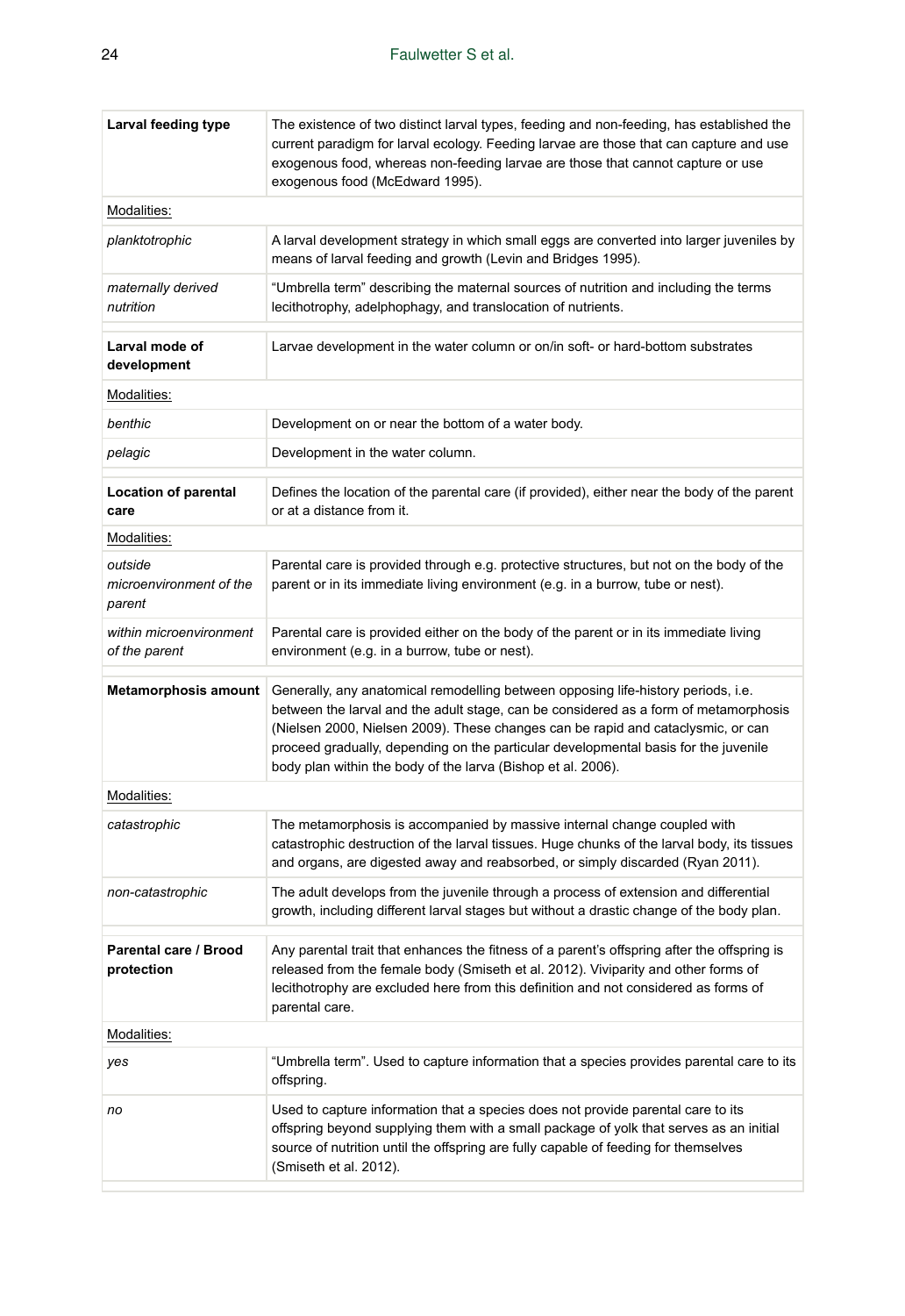| Substrate type of<br>settlement | Settlement is defined as the behavioural performance when pelagic larvae descend<br>from the plankton to the benthos, and move upon the substratum with or without<br>attaching to it. Settlement is reversible: a larva can swim up again from the substrate to<br>resettle at another location (Qian and Dahms 2006). The surface on which larvae<br>choose to settle is defined as the substrate of settlement. |  |  |  |  |  |
|---------------------------------|--------------------------------------------------------------------------------------------------------------------------------------------------------------------------------------------------------------------------------------------------------------------------------------------------------------------------------------------------------------------------------------------------------------------|--|--|--|--|--|
| Modalities:                     |                                                                                                                                                                                                                                                                                                                                                                                                                    |  |  |  |  |  |
| hard substrates                 | "Umbrella term". Used to capture information that larvae choose some type of hard<br>substrate for their settlement.                                                                                                                                                                                                                                                                                               |  |  |  |  |  |
| sand                            | Particles defined in three size categories: very coarse sand and granules $(1 - 4$ mm);<br>medium and coarse sand $(0.25 - 1 \text{ mm})$ ; very fine and fine sand $(0.063 - 0.25 \text{ mm})$<br>(MarLIN 2013).                                                                                                                                                                                                  |  |  |  |  |  |
| mud                             | Fine particles of silt and/or clay, $\lt 0.063$ mm diameter; the silt/clay fraction is $>80\%$<br>(MarLIN 2013).                                                                                                                                                                                                                                                                                                   |  |  |  |  |  |
| clay                            | Sediment characterised by an average particle diameter between 1 and 3.9<br>micrometers.                                                                                                                                                                                                                                                                                                                           |  |  |  |  |  |
| silt                            | Sediment characterised by an average particle diameter between 3.9 and 63<br>micrometers.                                                                                                                                                                                                                                                                                                                          |  |  |  |  |  |
| gravel                          | An environmental material which is composed of pieces of rock that are at least two<br>millimeters (2 mm) in its largest dimension and no more than 75 millimeters.                                                                                                                                                                                                                                                |  |  |  |  |  |
| pebbles                         | Sediment characterised by an average particle diameter between 4 and 64 mm.                                                                                                                                                                                                                                                                                                                                        |  |  |  |  |  |
| cobbles                         | Sediment characterised by an average particle diameter between 64 and 256 mm.                                                                                                                                                                                                                                                                                                                                      |  |  |  |  |  |
| boulders                        | Sediment characterised by an average particle diameter greater than 256 mm.                                                                                                                                                                                                                                                                                                                                        |  |  |  |  |  |
| bacterial / organic biofilm     | A complex aggregation of microorganisms marked by the excretion of a protective and<br>adhesive matrix; usually adhering to a substratum.                                                                                                                                                                                                                                                                          |  |  |  |  |  |
| <b>Reproduction traits</b>      |                                                                                                                                                                                                                                                                                                                                                                                                                    |  |  |  |  |  |
| Age at reproductive<br>maturity | Beginning of the first sexual reproductive cycle. Defined as the first ripening of gametes.                                                                                                                                                                                                                                                                                                                        |  |  |  |  |  |
| Modalities:                     |                                                                                                                                                                                                                                                                                                                                                                                                                    |  |  |  |  |  |
| $\leq$ 2 months                 | Reproductive maturity reached at an age younger than 2 months.                                                                                                                                                                                                                                                                                                                                                     |  |  |  |  |  |
| $2 - 6$ months                  | Reproductive maturity reached at an age between 2 to 6 months.                                                                                                                                                                                                                                                                                                                                                     |  |  |  |  |  |
| 6 months-1 year                 | Reproductive maturity reached at an age between 6 months to a year.                                                                                                                                                                                                                                                                                                                                                |  |  |  |  |  |
| $1 - 2$ years                   | Reproductive maturity reached at an age between 1 to 2 years.                                                                                                                                                                                                                                                                                                                                                      |  |  |  |  |  |
| $2 - 3$ years                   | Reproductive maturity reached at an age between 2 to 3 years.                                                                                                                                                                                                                                                                                                                                                      |  |  |  |  |  |
| $3 - 4$ years                   | Reproductive maturity reached at an age between 3 to 4 years.                                                                                                                                                                                                                                                                                                                                                      |  |  |  |  |  |
| $\geq$ 4 years                  | Reproductive maturity reached at an age more than 4 years.                                                                                                                                                                                                                                                                                                                                                         |  |  |  |  |  |
| Developmental<br>mechanism      | The mechanism of the development of the embryo(s), inside or outside of the parental<br>organism.                                                                                                                                                                                                                                                                                                                  |  |  |  |  |  |
| Modalities:                     |                                                                                                                                                                                                                                                                                                                                                                                                                    |  |  |  |  |  |
| oviparous                       | Reproduction in which eggs are released by the female; development of offspring<br>occurs outside the mother's body.                                                                                                                                                                                                                                                                                               |  |  |  |  |  |
| viviparous                      | Reproduction in which fertilization and development take place within the female body<br>and the developing embryo derives nourishment from the female.                                                                                                                                                                                                                                                            |  |  |  |  |  |
|                                 |                                                                                                                                                                                                                                                                                                                                                                                                                    |  |  |  |  |  |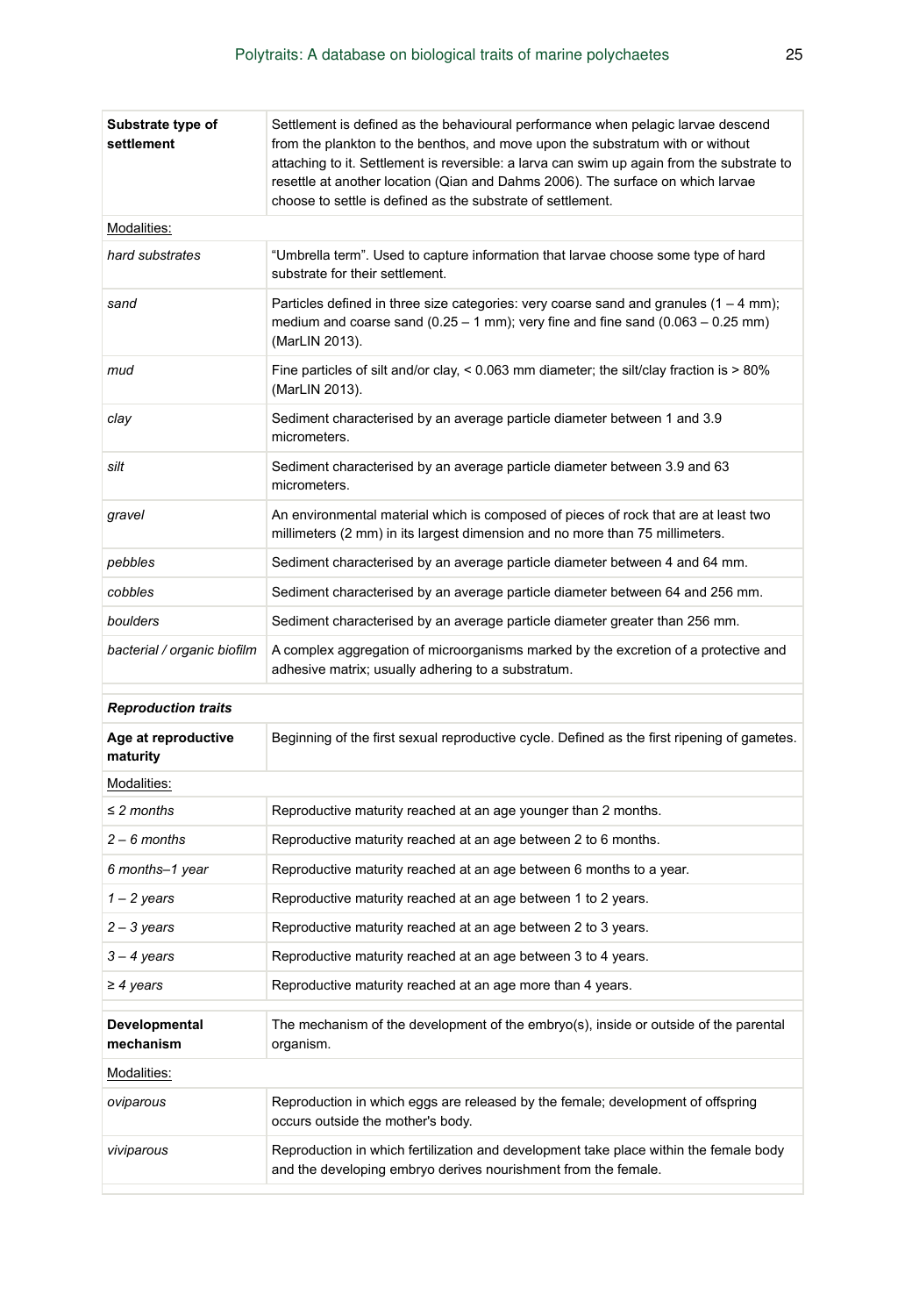| Egg size                                  | Diameter of the eggs spawned by an organism.                                                                                                                                                                                            |  |  |  |  |  |
|-------------------------------------------|-----------------------------------------------------------------------------------------------------------------------------------------------------------------------------------------------------------------------------------------|--|--|--|--|--|
| Modalities:                               |                                                                                                                                                                                                                                         |  |  |  |  |  |
| $0 - 100 \mu m$                           | Egg diameter up to 100 $\mu$ m.                                                                                                                                                                                                         |  |  |  |  |  |
| 100–200 µm                                | Egg diameter from 100 $\mu$ m to 200 $\mu$ m.                                                                                                                                                                                           |  |  |  |  |  |
| $> 200 \ \mu m$                           | Egg diameter larger than 200 µm.                                                                                                                                                                                                        |  |  |  |  |  |
| <b>Epitoky</b>                            | Form of reproduction of marine polychates in which the new individual arises by<br>modification and separation from the posterior end of the worm in order to leave the<br>bottom and reproduce (MarLIN 2013).                          |  |  |  |  |  |
| Modalities:                               |                                                                                                                                                                                                                                         |  |  |  |  |  |
| yes                                       | The organism undergoes epitokous metamorphosis.                                                                                                                                                                                         |  |  |  |  |  |
| no                                        | The organism does not undergo epitokous metamorphosis.                                                                                                                                                                                  |  |  |  |  |  |
| <b>Factors triggering</b><br>reproduction | Factors that can initiate or enhance reproduction.                                                                                                                                                                                      |  |  |  |  |  |
| Modalities:                               |                                                                                                                                                                                                                                         |  |  |  |  |  |
| lunar cycle                               | Reproduction which is timed to particular phases of the lunar cycle (or the semilunar<br>cycle of spring and neap tides) (Dorresteijn and Westheide 1999).                                                                              |  |  |  |  |  |
| pheromones / hormones                     | Spawning as a result of a pheromonal interaction between swarming males and<br>females. Hormonal factors may be involved not only in the timing of reproduction but<br>also in sexual differentiation (Dorresteijn and Westheide 1999). |  |  |  |  |  |
| photoperiod                               | Reproduction which is timed to a particular daylight length (Dorresteijn and Westheide<br>1999).                                                                                                                                        |  |  |  |  |  |
| temperature                               | Reproduction which is controlled by changes in water temperature. In some species, a<br>certain temperature value is a prerequisite for reproduction to occur (Dorresteijn and<br>Westheide 1999).                                      |  |  |  |  |  |
| salinity                                  | Reproduction which is stimulated by changes in salinity (George 1966).                                                                                                                                                                  |  |  |  |  |  |
| <b>Fecundity</b>                          | The potential reproductive capacity of an organism or population, measured by the<br>number of gametes (eggs) or asexual propagules (MarLIN 2013).                                                                                      |  |  |  |  |  |
| Modalities:                               |                                                                                                                                                                                                                                         |  |  |  |  |  |
| $1 - 50$                                  | Up to 50 eggs per female and reproductive event.                                                                                                                                                                                        |  |  |  |  |  |
| $50 - 500$                                | From 50 to 500 eggs per female and reproductive event.                                                                                                                                                                                  |  |  |  |  |  |
| 500 – 2500                                | From 500 to 2500 eggs per female and reproductive event.                                                                                                                                                                                |  |  |  |  |  |
| 2500 - 10000                              | From 2500 to 10000 eggs per female and reproductive event.                                                                                                                                                                              |  |  |  |  |  |
| 10000 - 20000                             | From 10000 to 20000 eggs per female and reproductive event.                                                                                                                                                                             |  |  |  |  |  |
| 20000 - 100000                            | From 20000 to 100000 eggs per female and reproductive event.                                                                                                                                                                            |  |  |  |  |  |
| >100000                                   | More than 100000 eggs per female and reproductive event.                                                                                                                                                                                |  |  |  |  |  |
| <b>Fertilization</b>                      | Location of the union of male and female gametes.                                                                                                                                                                                       |  |  |  |  |  |
| Modalities:                               |                                                                                                                                                                                                                                         |  |  |  |  |  |
| internal                                  | Fertilization takes place within the female's body.                                                                                                                                                                                     |  |  |  |  |  |
| external (broadcast<br>spawner)           | A method of reproduction during which the gametes (egg and sperm) unite outside the<br>body.                                                                                                                                            |  |  |  |  |  |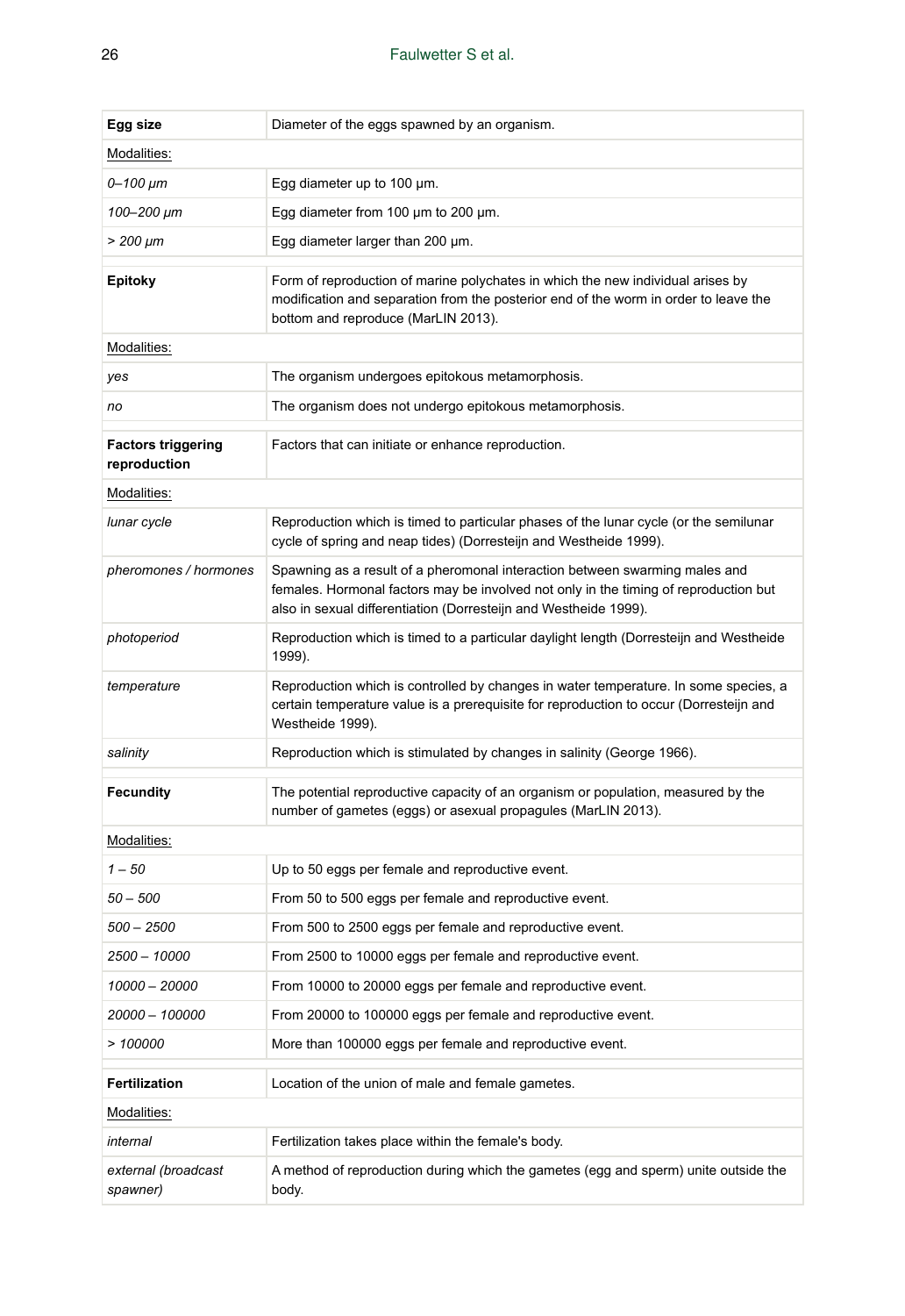| external<br>(pseudocopulation)                    | A form of external fertilization in which the partners are in close contact (Rouse and<br>Pleijel 2006).                                                                                                                                                  |  |  |  |  |  |
|---------------------------------------------------|-----------------------------------------------------------------------------------------------------------------------------------------------------------------------------------------------------------------------------------------------------------|--|--|--|--|--|
| Mode of reproduction                              | The production by an organism of new individuals that contain some portion of genetic<br>material inherited from that organism.                                                                                                                           |  |  |  |  |  |
| Modalities:                                       |                                                                                                                                                                                                                                                           |  |  |  |  |  |
| gonochoristic                                     | Having separate sexes throughout life (MarLIN 2013).                                                                                                                                                                                                      |  |  |  |  |  |
| simultaneous<br>hermaphrodite                     | Condition of hermaphroditic animals (and plants) in which the reproductive organs of<br>both sexes are present and functional at the same time.                                                                                                           |  |  |  |  |  |
| sequential hermaphrodite                          | Sequential hermaphrodites are born as one sex, but can later change into the opposite<br>sex. Can be subdivided into protandrous and protogynous hermaphroditism.                                                                                         |  |  |  |  |  |
| asexual reproduction                              | Reproduction that is not sexual; that is, reproduction that does not include recombining<br>the genotypes of two parents. Includes all different types of asexual reproduction<br>(budding; parthenogenesis etc).                                         |  |  |  |  |  |
| <b>Pattern of oogenesis</b>                       | Process of germ cell development in the female from the primordial germ cells through<br>oogonia to the mature haploid ova. In polychaetes, two patterns have been identified:<br>intraovarian and extraovarian (Eckelbarger 1983).                       |  |  |  |  |  |
| Modalities:                                       |                                                                                                                                                                                                                                                           |  |  |  |  |  |
| intraovarian                                      | Occurs when oocytes are retained by the ovary until most or all of oogenesis (and<br>vitellogenesis) is completed. Ovaries are usually large, structurally complex, and<br>persistent throughout the sexual phase of the female (Rouse and Pleijel 2006). |  |  |  |  |  |
| extraovarian                                      | Occurs when small, previtellogenic oocytes are released from the ovary and complete<br>vitellogenesis in the fluid-filled coelom. Ovaries are generally small, simple and<br>sometimes have a transient nature (Rouse and Pleijel 2006).                  |  |  |  |  |  |
| <b>Population sex ratio</b>                       | The ratio of male to female (or vice versa) in a population.                                                                                                                                                                                              |  |  |  |  |  |
| Modalities:                                       |                                                                                                                                                                                                                                                           |  |  |  |  |  |
| 1:1                                               | The ratio of female to male in the population is 1 to 1.                                                                                                                                                                                                  |  |  |  |  |  |
| female > male                                     | The number of females is higher in a population.                                                                                                                                                                                                          |  |  |  |  |  |
| female < male                                     | The number of males is higher in a population.                                                                                                                                                                                                            |  |  |  |  |  |
| <b>Reproduction strategy</b><br>of the individual | Number of times an individual can reproduce during its lifetime.                                                                                                                                                                                          |  |  |  |  |  |
| Modalities:                                       |                                                                                                                                                                                                                                                           |  |  |  |  |  |
| iteroparous                                       | Breeding several times per lifetime.                                                                                                                                                                                                                      |  |  |  |  |  |
| semelparous                                       | Organisms that have only one brood during their life time and then the parent usually<br>dies.                                                                                                                                                            |  |  |  |  |  |
| Reproduction<br>temperature                       | Water temperature that initiates or enhances reproduction.                                                                                                                                                                                                |  |  |  |  |  |
| Modalities:                                       |                                                                                                                                                                                                                                                           |  |  |  |  |  |
| cold water                                        | Reproduction in cold water environments $(< 0 - 10$ °C).                                                                                                                                                                                                  |  |  |  |  |  |
| warm / temperate /<br>subtropical waters          | Reproduction in environments of average temperatures (10 – 25 °C).                                                                                                                                                                                        |  |  |  |  |  |
| tropical waters                                   | Reproduction in warm water environments ( $>$ 25 °C).                                                                                                                                                                                                     |  |  |  |  |  |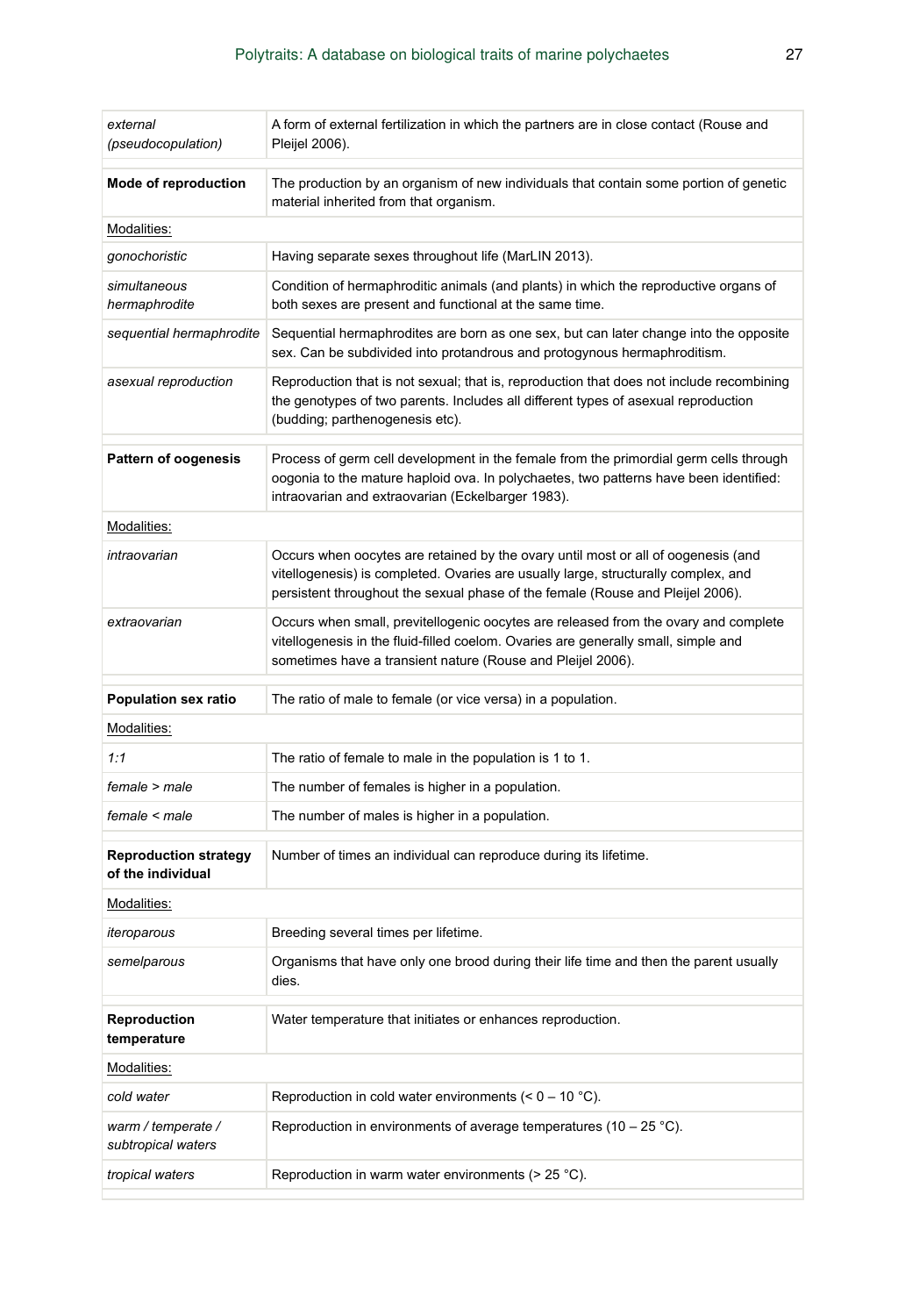| <b>Resorption of eggs</b>               | Ability to resorb all or part of the gametes instead of spawning them normally.                                                                                                                                                                         |  |  |  |  |  |  |
|-----------------------------------------|---------------------------------------------------------------------------------------------------------------------------------------------------------------------------------------------------------------------------------------------------------|--|--|--|--|--|--|
| Modalities:                             |                                                                                                                                                                                                                                                         |  |  |  |  |  |  |
| yes                                     | Organisms that have the ability of egg resorption.                                                                                                                                                                                                      |  |  |  |  |  |  |
| no                                      | Organisms that do not have the ability of egg resorption.                                                                                                                                                                                               |  |  |  |  |  |  |
| Sexual metamorphosis                    | Conspicuous change in the organism's body structure prior to reproduction.                                                                                                                                                                              |  |  |  |  |  |  |
| Modalities:                             |                                                                                                                                                                                                                                                         |  |  |  |  |  |  |
| yes                                     | Organisms that undergo sexual metamorphosis.                                                                                                                                                                                                            |  |  |  |  |  |  |
| no                                      | Organisms that do not undergo sexual metamorphosis.                                                                                                                                                                                                     |  |  |  |  |  |  |
| Spawning frequency of<br>the population | Period and frequency of spawning in a population.                                                                                                                                                                                                       |  |  |  |  |  |  |
| Modalities:                             |                                                                                                                                                                                                                                                         |  |  |  |  |  |  |
| continuous or semi-<br>continuous       | Reproduction occurs all year round or for the most part of the year.                                                                                                                                                                                    |  |  |  |  |  |  |
| annually; seasonal                      | Yearly over a drawn out period of several weeks or a few months, or always in a defined<br>season, peaks or epidemic swarming can occur within this period.                                                                                             |  |  |  |  |  |  |
| multiple events/year                    | More than once per year, but in relatively defined peaks or intense periods that do not<br>fall within a drawn-out period.                                                                                                                              |  |  |  |  |  |  |
| Sperm type                              | Different types of sperm that occur in organisms and fertilize the eggs. Rouse and<br>Jamieson (1987) proposed a system of classifying polychaete sperm based purely on<br>function, using the terminology ect-aquasperm, ent-aquasperm and introsperm. |  |  |  |  |  |  |
| Modalities:                             |                                                                                                                                                                                                                                                         |  |  |  |  |  |  |
| ect - aquasperm                         | Type of sperm that are released into the water and fertilize similarly released eggs<br>(Rouse 2005).                                                                                                                                                   |  |  |  |  |  |  |
| ent - aquasperm                         | Type of sperm that are released freely into the ambient water but differ from ect-<br>aquasperm in being gathered by, or in some other way reaching, the female (Rouse<br>2005).                                                                        |  |  |  |  |  |  |
| introsperm                              | Have no contact with water when passed from male to female (Rouse 2005).                                                                                                                                                                                |  |  |  |  |  |  |
| Synchronization of<br>spawning          | Level of synchronization of the reproductive activity in a population.                                                                                                                                                                                  |  |  |  |  |  |  |
| Modalities:                             |                                                                                                                                                                                                                                                         |  |  |  |  |  |  |
| yes                                     | Organisms whose populations undergo through a synchronized ripening of the<br>gametes, usually culminating in an epidemic spawning event.                                                                                                               |  |  |  |  |  |  |
| no                                      | Organisms whose populations do not undergo through a synchronized ripening of the<br>gametes.                                                                                                                                                           |  |  |  |  |  |  |

### **Data coverage of traits**

The amount of data available for the different traits varies greatly. The trait with the most entries is "Feeding structure", a morphological trait which is almost completely consistent within each family and known for all polychaete families. Information related to environmental preferences as well as mobility and feeding is likewise available for a large number of taxa, whereas many reproductive and larval traits are unknown for the majority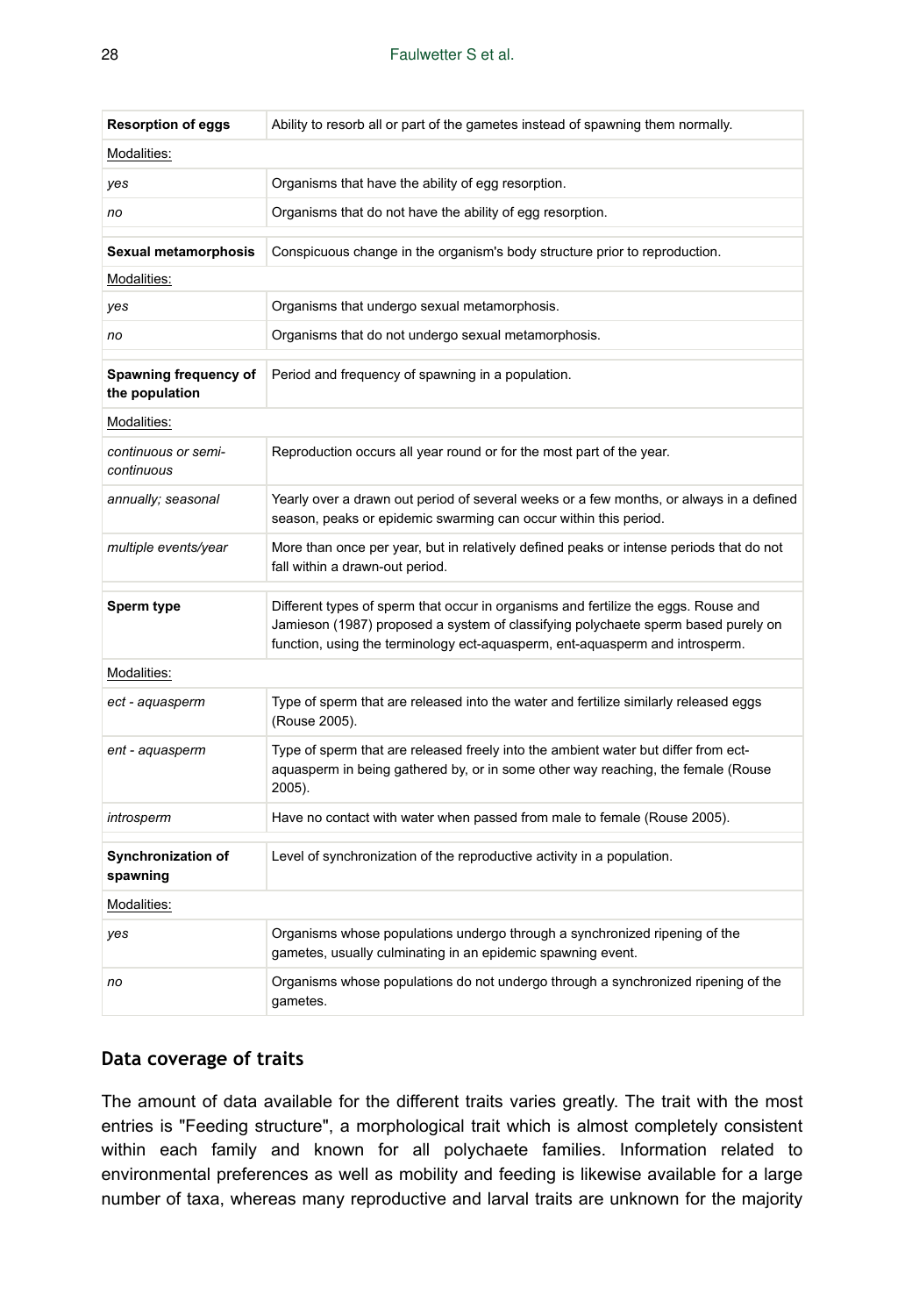of polychaetes (Fig. 7). Most of the information is furthermore accompanied by a quotation of the original text passage which helps interpreting the assignment of the trait to the taxon and provides a means of quality control Fig. 7. A certain percentage of the missing text excerpts is however attributed to the fact that for a trait assigned according to an expert's judgement, no text excerpt can be recorded.



#### Figure 7.

Traits coverage with the total number of entries and the number of entries with and without text excerpt. Graph based on data in Suppl. material 9. Abbreviations of traits as follows: **BP** = Parental care / Brood protection; **BS**= Body size (max); **COMP** = Intra- and Interspecies competition; **CPLX** = Complex species; **DEV** = Developmental mechanism; **DZ** = Depth zonation (benthos); **DZP** = Depth zonation (pelagic); **EGG** = Egg size; **EPKY** = Epitoky; **FAC** = Factors triggering reproduction; **FEC** = Fecundity; **FEED** = Feeding type; **FER** = Fertilization type; **FREQ** = Spawning frequency of a population; **HAB** = Habitat type; **HSET** = Habitat type of settlement/early development; **JMOB** = Juvenile mobility; **LDEV** = Larval development; **LFT** = Larval feeding type; **LIFE** = Lifespan; **LM** = Larval mode of development; **MAT** = Age at first reproduction; **MIGR** = Migrations of adult; **MOB** = Mobility of adult; **MV** = Metamorphosis volume; **OOG** = Pattern of oogenesis; **PC** = Location of parental care; **PHF** = Physiographic feature; **PRED** = Predated by; **PSR** = Population sex ratio; **REP** = Mode of reproduction; **RESORP** = Resorption of eggs; **RT** = Reproduction temperature; **RW** = Ecosystem engineering; **SAL** = Survival salinity; **SETTL** = Substrate type of settlement; **SM** = Sexual metamorphosis; **SOC** = Sociability; **SPERM** = Sperm type; **STRAT** = Reproduction strategy of the individual; **STRUCT** = Feeding structure; **SUBST** = Substrate type; **SYNC** = Synchronization of spawning; **TEMP** = Survival temperature; **TF** = Typically feeds on; **TOL** = Tolerance (AMBI index); **TUBE** = Tube / burrow material.

Fig. 8 provides a more detailed overview of the amount of information available per taxonomic rank for each trait. For several traits, information is mainly available for taxonomic ranks higher than species (e.g. information about depth distribution is known for most families, but less so for individual species).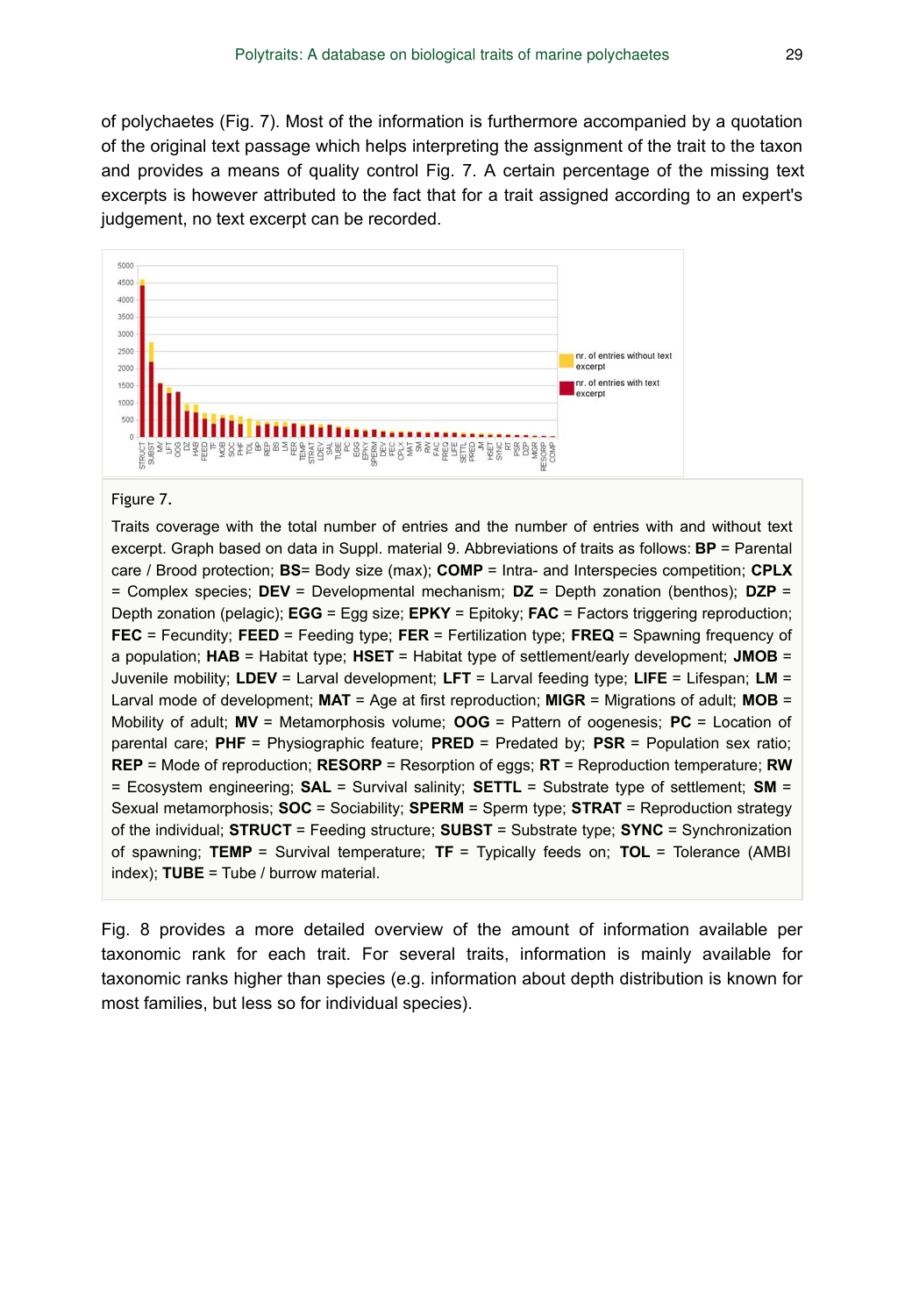

#### Figure 8.

Percentage of number of species, genus and families for which information is available, per trait. Graph based on data in Suppl. material 10. Abbreviations of traits as in Fig. 7.

# **Temporal coverage**

**Notes:** To collect information on biological traits of polychaetes, literature from the past two centuries has been employed. However, the majority of the information was collected from literature published during the last decades Fig. 9.



### Figure 9.

Temporal distribution (publication year) of references used to collect polychaete trait information. URLs and other references without a publication year are excluded from the graph. Graph based on data in Suppl. material 11.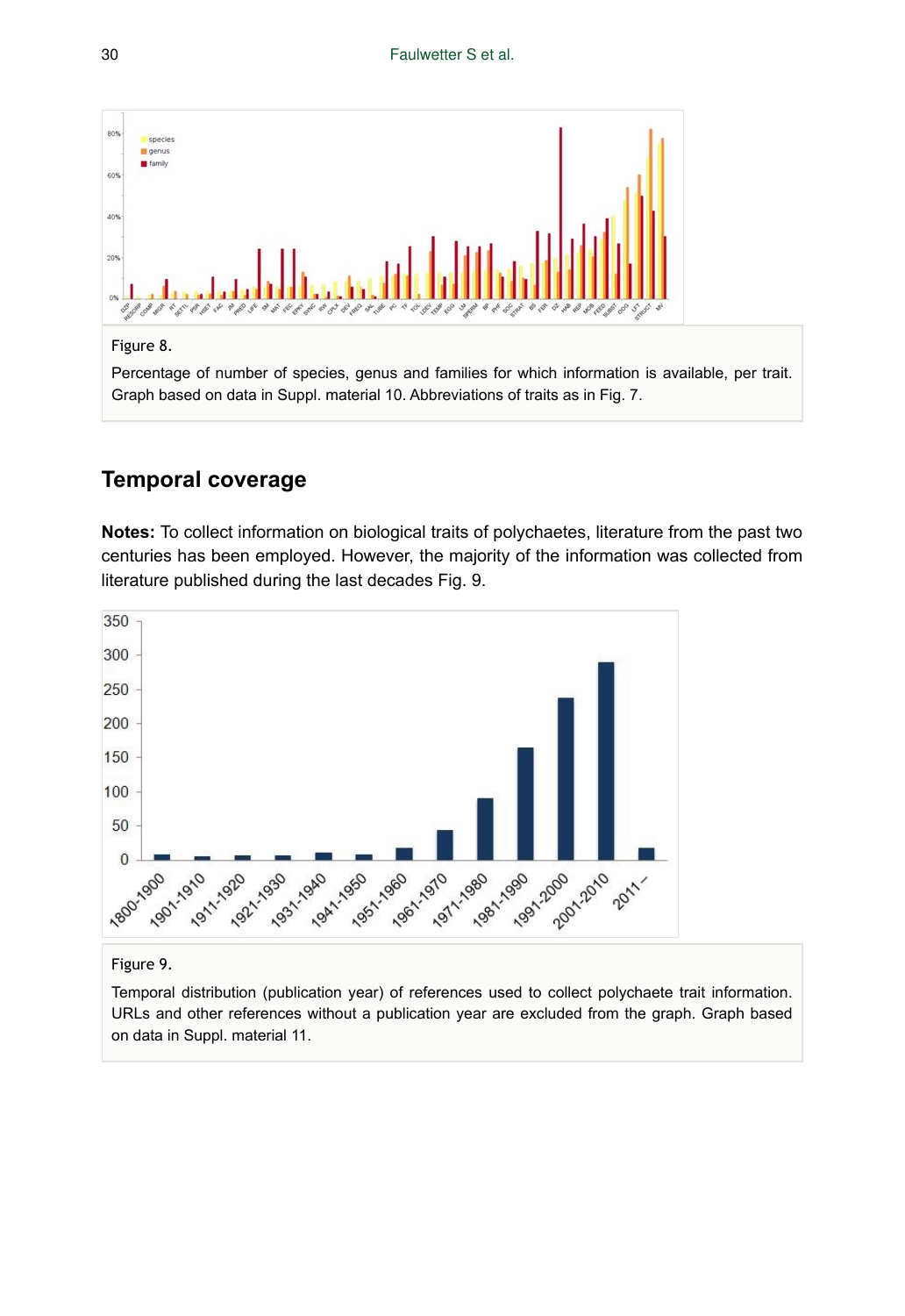# **Usage rights**

**Use license:** Open Data Commons Attribution License

**IP rights notes:** All data in the database can be freely used. Please cite this publication or the resource when using a large part of the data in your analyses. If individual records from the *Polytraits* database are displayed on a third-party website, it is recommended to cite also the record-level creator (see <http://polytraits.lifewatchgreece.eu/download> for more information), simply because often this information helps in assessing the quality of an entry (e.g. when "Expert's judgement" is given as a source for the information).

### **Data resources**

**Data package title:** Polytraits database

**Resource link:** <http://polytraits.lifewatchgreece.eu>

### **Number of data sets:** 1

**Data set name:** Polytraits database

**Character set:** UTF-8

**Download URL:** <http://polytraits.lifewatchgreece.eu/download>

**Data format:** Darwin Core, csv, mySQL

**Description:** The data in the *Polytraits* database can be accessed in five different ways:

- 1. Browsing the data on a taxon-by-taxon basis through the [Polychaetes](http://polychaetes.lifewatchgreece.eu) [Scratchpads](http://polychaetes.lifewatchgreece.eu) (tab "Polychaetes" – tab "Traits").
- 2. Browsing the data through the [Encyclopedia of Life](http://eol.org/collections/97431) (EOL).
- 3. Downloading the data as a comma separated value (\*.csv) file from the *[Polytraits](http://polytraits.lifewatchgreece.eu/download-list)* website. The download can be customised by submitting a list of taxa for which trait information should be retrieved or by limiting the output to specific traits. As an output format, either a *Polytraits*-specific format or DarwinCore can be chosen. Note that due to the restrictions of DarwinCore for trait data no information on the absence of a modality in a taxon could be included, this file therefore contains fewer records than the native export. A description of the returned fields for the *Polytraits*-specific format are documented in Table 4, those for the DarwinCore format are described below.
- 4. Downloading the full database as a [MySQL script,](http://polytraits.lifewatchgreece.eu/download-db) automatically created at monthly intervals. A full documentation of all database tables and fields, including an Entity Relationship Diagram is provided in Suppl. material 1. The script can be imported into any local MySQL database and will automatically create all relevant tables and their data.
- 5. Accessing the data programmatically via a web service ([REST API,](http://polytraits.lifewatchgreece.eu/download-api) application programming interface). This approach addresses a more technically oriented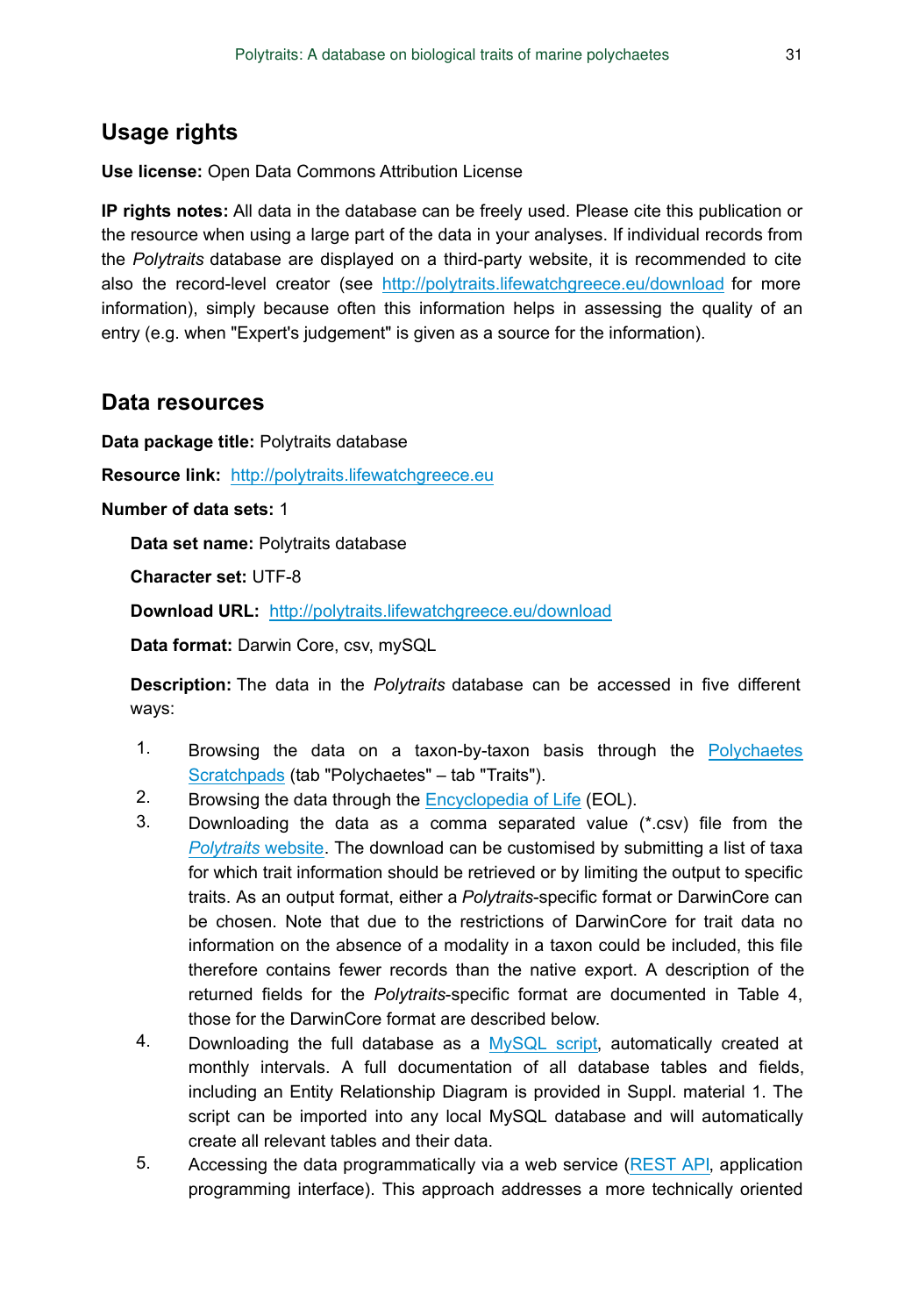audience. The API can be accessed as follows: **http:// polytraits.lifewatchgreece.eu/{method}/{query}/{format}/?{other parameter key value pairs}**. Two methods are currently available (documented in Table 5 and Table 6; an exemplary client implementing both methods is provided both as a PHP and a perl script in Suppl. material 2):

- 1. *taxon*: searches for a taxon name and returns taxon identifier(s);
- 2. *traits*: retrieves traits information for one or more taxon identifiers.

### Table 4.

List of fields returned by the *Polytraits* database, either when downloading information from the *[Polytraits](http://polytraits.lifewatchgreece.eu/download-list)* [download page](http://polytraits.lifewatchgreece.eu/download-list) (export format "default CSV file") or when accessing the database through the REST API.

| <b>Column label</b>                  | <b>Column description</b>                                                                                                                                                                                                                                  |
|--------------------------------------|------------------------------------------------------------------------------------------------------------------------------------------------------------------------------------------------------------------------------------------------------------|
| Taxon                                | The taxon for which the information was recorded.                                                                                                                                                                                                          |
| Author                               | The author and year of the Taxon for which the information was recorded.                                                                                                                                                                                   |
| Valid taxon                          | Currently accepted name of the Taxon (as stored in the Polytraits database – information<br>might not be up to date with the latest taxonomic literature in some cases). If Taxon is<br>currently accepted, this field contains the same value as Taxon).  |
| Valid author                         | Currently accepted name of the Author (as stored in the Polytraits database – information<br>might not be up to date with the latest taxonomic literature in some cases). If Taxon is<br>currently accepted, this field contains the same value as Author. |
| <b>Taxonomic status</b>              | Information on why Taxon is not currently valid (e.g. objective synonym). If Taxon and Author<br>are currently accepted, this field is empty.                                                                                                              |
| Source of<br>synonymy                | Literature reference for the Taxonomic status (if present).                                                                                                                                                                                                |
| Parent taxon                         | The Taxon's direct parent in the taxonomic classification (as stored in the Polytraits<br>database).                                                                                                                                                       |
| Trait                                | The biological trait for which information is available (e.g. "Feeding type").                                                                                                                                                                             |
| Modality                             | The sub-category of the Trait for which information is available (e.g. "Carnivore").                                                                                                                                                                       |
| Modality<br>abbreviation             | An abbreviated version of the often verbose Modality - useful as a label in further analyses of<br>the data (e.g. "FEED C").                                                                                                                               |
| Traitvalue                           | Describes the affinity of the Taxon to the above Modality - can be either "0" (for "absent") or<br>"1" (for "present").                                                                                                                                    |
| Reference                            | Literature reference leading to the assignment of the Traitvalue to the Modality for the Taxon.                                                                                                                                                            |
| DOI                                  | Digital Object Identifier (where available) of the Reference.                                                                                                                                                                                              |
| Value creator                        | Person who assigned the Traitvalue to the Modality for the Taxon, supported by a Reference.                                                                                                                                                                |
| Value creation date                  | Date and time when the above information was entered into the database.                                                                                                                                                                                    |
| <b>Text Excerpt</b>                  | A quotation of the original text passage from the literature source that led to the assignment<br>of assignment of the Modality / Traitvalue to the Taxon. Empty if information has not been<br>recorded vet.                                              |
| Text Excerpt creator                 | Person who entered the Text Excerpt. Only present if Text Excerpt is present.                                                                                                                                                                              |
| <b>Text Excerpt</b><br>creation date | Date and time when the Text Excerpt was entered into the database. Only present if Text<br><i>Excerpt</i> is present.                                                                                                                                      |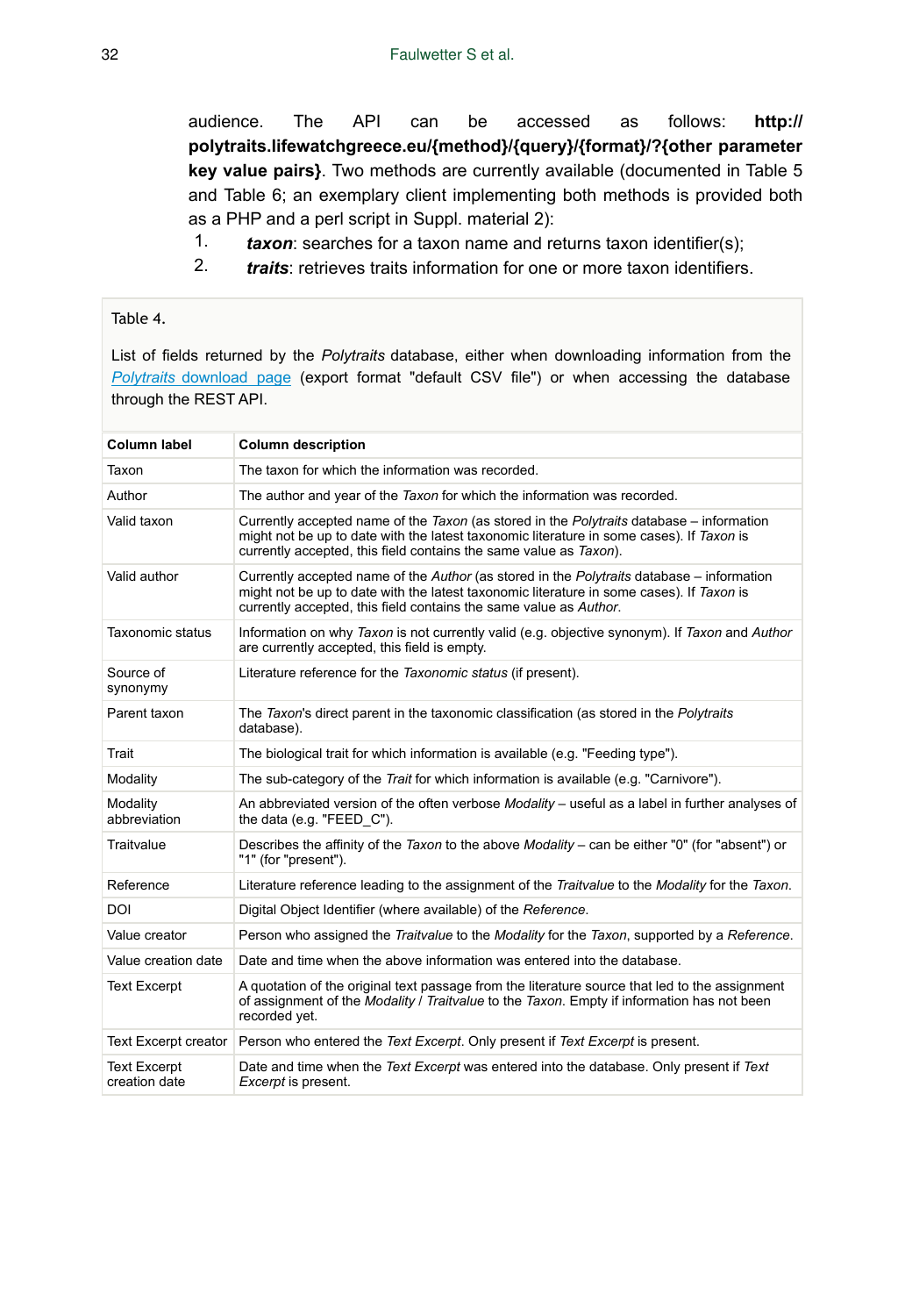### Table 5.

A method to search for taxa in the *Polytraits* database. Returns matching taxon identifiers.

URL: http://polytraits.lifewatchgreece.eu/taxon/{query}/{format}/?{*other parameter key value pairs*}

Example: Retrieve all taxon information about taxa starting with "*Syllis*" and return them as a numeric array:<http://polytraits.lifewatchgreece.eu/taxon/Syllis/json/?exact=0&verbose=1&assoc=0>

| <b>Parameter</b><br>name | data<br>type | allowed<br>values | default<br>value | <b>Parameter Note</b>                                  | Output                                                                                                                                                                                                                                  |
|--------------------------|--------------|-------------------|------------------|--------------------------------------------------------|-----------------------------------------------------------------------------------------------------------------------------------------------------------------------------------------------------------------------------------------|
| query                    | string       | any taxon<br>name |                  | spaces have to be<br>url-encoded, case-<br>insensitive |                                                                                                                                                                                                                                         |
| format                   | string       | json xml          | json             | Optional.<br>Currently only json<br>is implemented     |                                                                                                                                                                                                                                         |
| exact                    | boolean      | 1 0               | 1                | optional                                               | When true, returns only the exact match<br>for the query string. When false, returns all<br>matches beginning with the guery string.                                                                                                    |
| verbose                  | boolean      | 1 0               | $\mathbf 0$      | optional                                               | When true, returns per taxon: array (taxon<br>ID, taxon name, authority, valid taxon ID,<br>valid taxon name, valid authority, status,<br>source of synonymy, rank). When false,<br>returns per taxon: array (taxon ID, taxon<br>name). |
| assoc                    | boolean      | 1 0               | 0                | optional                                               | When true, an associative array is<br>returned with the taxon ID as keys. When<br>false, a numeric array is returned.                                                                                                                   |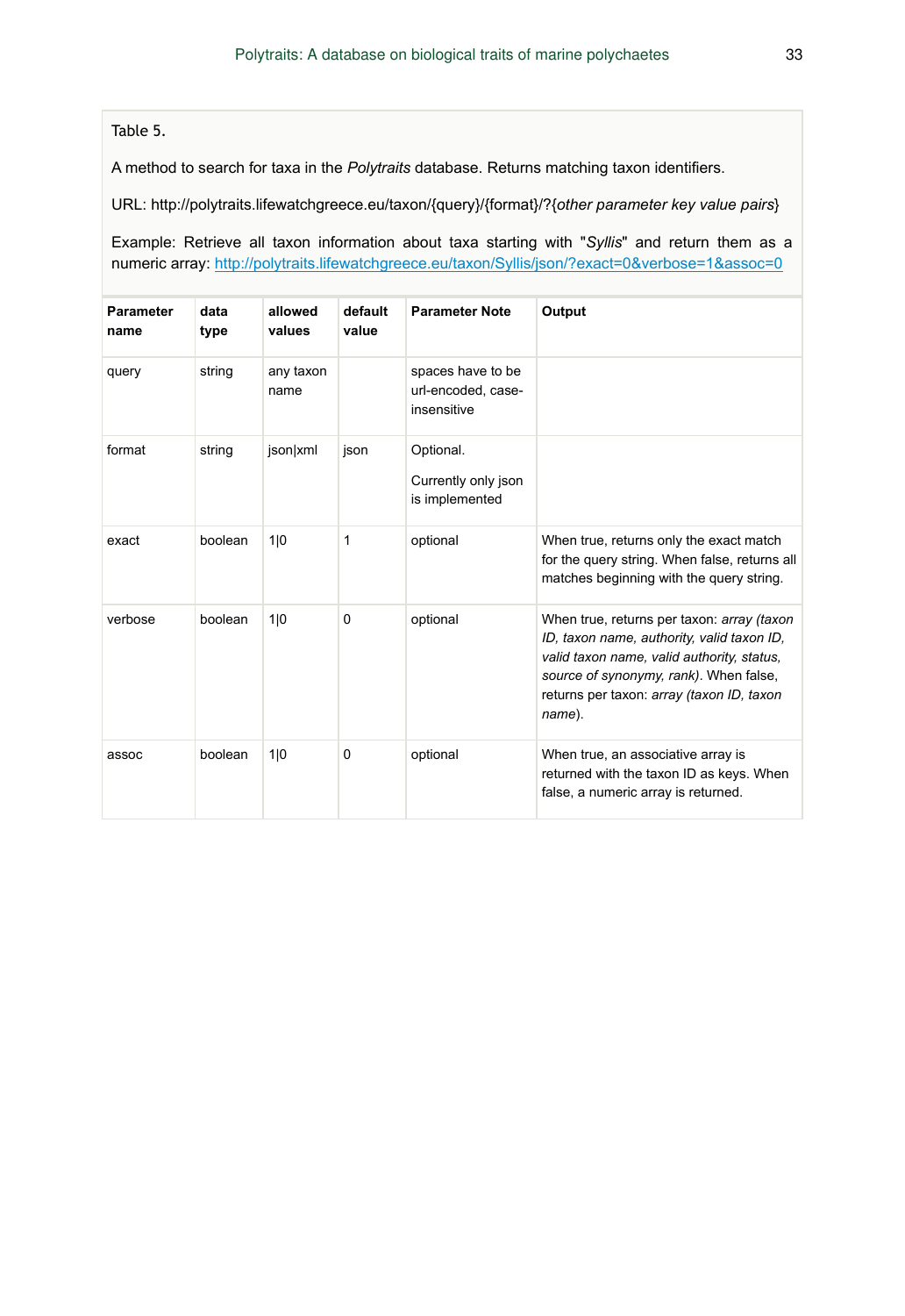Table 6.

A method to retrieve trait information for one or more taxon identifiers from the *Polytraits* database. Returns all trait information for the given IDs.

URL: http://polytraits.lifewatchgreece.eu/traits/{query}/{format}/?{*other parameter key value pairs*}

Example: Retrieve all trait information about the taxa with ID 1 and 2 and return them as an associative array with the taxon IDs as keys: *[http://polytraits.lifewatchgreece.eu/traits/1,2/json/?](http://polytraits.lifewatchgreece.eu/traits/1,2/json/?verbose=1&assoc=1) [verbose=1&assoc=1](http://polytraits.lifewatchgreece.eu/traits/1,2/json/?verbose=1&assoc=1)*

The output fields are documented in Table 4.

| Parameter<br>name | data type            | allowed values                                       | default<br>value | <b>Parameter Note</b>                                                              | Output                                                                                                                                      |
|-------------------|----------------------|------------------------------------------------------|------------------|------------------------------------------------------------------------------------|---------------------------------------------------------------------------------------------------------------------------------------------|
| query             | integer or<br>string | one or more taxon<br>identifiers,<br>comma-separated |                  | Use "taxon" method<br>to retrieve a list of<br>IDs.<br>Up to 10 lds are<br>allowed |                                                                                                                                             |
| format            | string               | json xml                                             | json             | Optional.<br>Currently only json<br>is implemented                                 |                                                                                                                                             |
| verbose           | boolean              | 1 0                                                  | 1                | Optional                                                                           | When true, returns per taxon the<br>fields documented in Table 4.<br>When false, returns per taxon:<br>array (trait, modality, traitvalue). |
| assoc             | boolean              | 1 0                                                  | 1                | optional                                                                           | When true, an associative array<br>is returned with the taxon ID as<br>keys. When false, a numeric<br>array is returned.                    |

Whereas data downloaded as csv files or accessed through the API always reflect the latest changes in the database, the MySQL export is provided as monthly snapshots. The data available through EOL are a one-time export and reflect the database contents as of November 6th, 2013.

| Column label             | <b>Column description</b>                                                                                                                                                                           |
|--------------------------|-----------------------------------------------------------------------------------------------------------------------------------------------------------------------------------------------------|
| scientificName           | The taxon for which the information was recorded.                                                                                                                                                   |
| scientificNameAuthorship | The author and year of the taxon for which the information was recorded.                                                                                                                            |
| acceptedNameUsage        | Currently accepted name and authorship of the scientificName (as stored<br>in the Polytraits database – information might not be up to date with the<br>latest taxonomic literature in some cases). |
| taxonomicStatus          | The status of the use of the scientificName (e.g. objective synonym,<br>subjective synonym) as stored in the Polytraits database. Empty if<br>scientificName is the currently accepted name.        |
| MeasurementOrFact        | Unique Resource Identifier pointing to the definition of a biological trait.                                                                                                                        |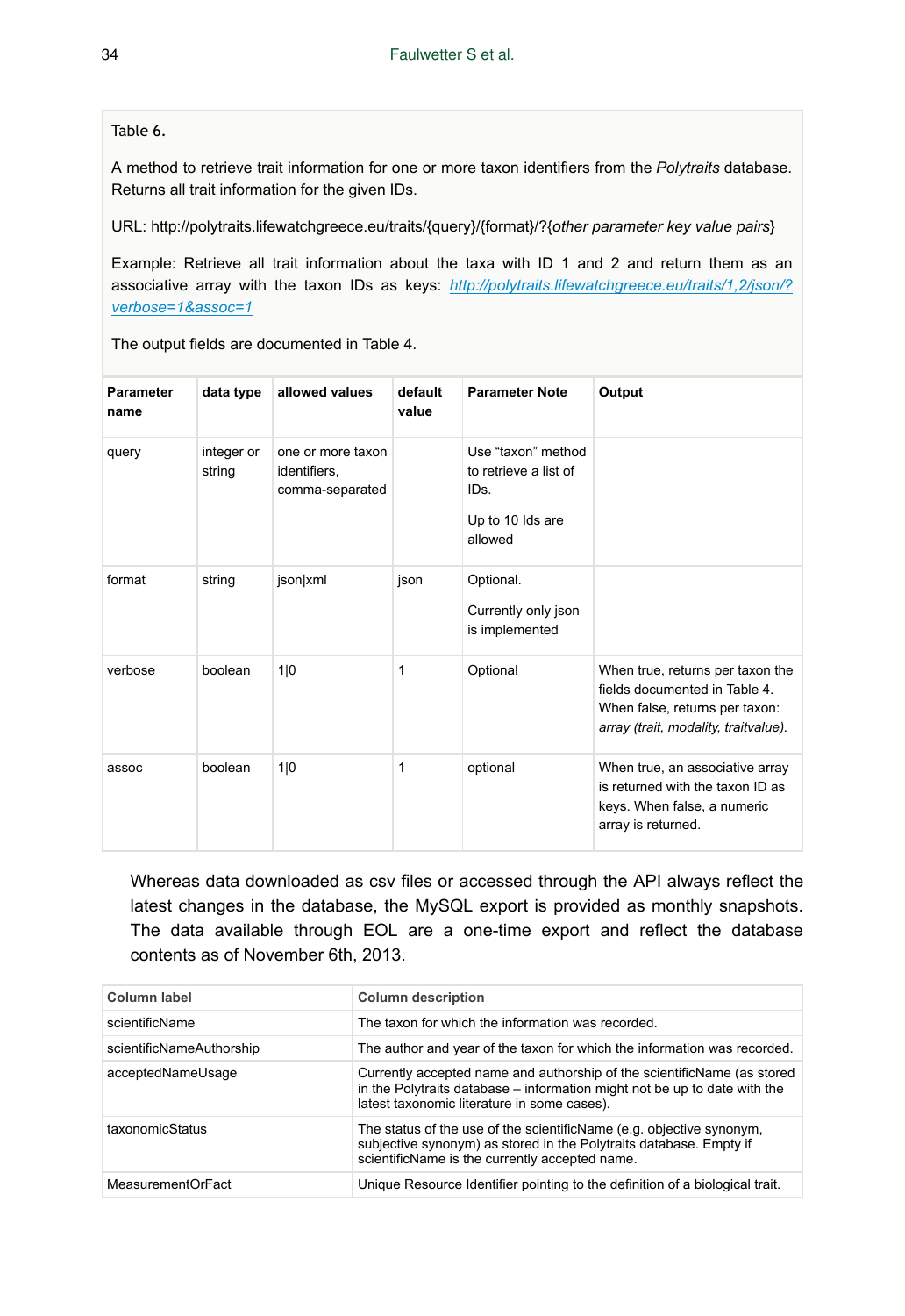| measurementValue              | Unique Resource Identifier pointing to the definition of a modality (trait<br>category) which is expressed by the current taxon.               |
|-------------------------------|------------------------------------------------------------------------------------------------------------------------------------------------|
| dcterms:bibliographicCitation | Full literature reference (including Digital Object Identifier (DOI) where<br>present) supporting the trait information for the current taxon. |
| measurementRemarks            | A quotation of the original text passage containing the trait information for<br>the current taxon.                                            |
| measurementDeterminedBy       | Person who entered the trait information for this taxon into the database.                                                                     |
| measurementDeterminedDate     | Date the trait information was entered into the database or last modified.                                                                     |

# **Additional information**

**Resource citation:** Polytraits Team (2013 –) *Polytraits*: A database on biological traits of polychaetes, 25034 data records, Contributors: Faulwetter S, Markantonatou V, Pavloudi C, Papageorgiou N, Keklikoglou K, Chatzinikolaou E, Pafilis E, Chatzigeorgiou G, Vasileiadou K, Dailianis T, Fanini L, Koulouri P, Arvanitidis C. Online at [http://](http://polytraits.lifewatchgreece.eu) [polytraits.lifewatchgreece.eu](http://polytraits.lifewatchgreece.eu). Version 1.0, last updated on: 2013-11-14.

# **Acknowledgements**

The authors thank Lyubomir Penev (Pensoft Publishers), Cynthia Parr and Jennifer Hammock (Encyclopedia of Life) for discussions on publishing and disseminating trait data and for publishing the *Polytraits* data through the Encyclopedia of Life. Simon Rycroft (NHM London) is thanked for support during the development of the Scratchpads module which allows the display of trait information in Scratchpads.

# **References**

- Almeida WD, Christoffersen ML, Amorim DD, Garaffoni AR, Silva GS (2003) Polychaeta, Annelida and Articulata are not monophyletic: articulating the Metameria (Metazoa, Coelomata). Revista Brasileira de Zoologia 20: 23‑57. DOI: [10.1590/S0101-81752003000100006](http://dx.doi.org/10.1590/S0101-81752003000100006)
- Arvanitidis C (1994) Συστηματική και βιονομική μελέτη των μακροβενθικών πολυχαίτων (Annelida, Polychaeta) του βορείου Αιγαίου. [Systematic and bionomic study of the macrobenthic Polychaetes (Annelida) on the northern Aegean]. Aristotelian University of Thessaloniki, Thessaloniki, 512 pp. [In Greek]. URL: [http://](http://phdtheses.ekt.gr/eadd/handle/10442/5045) [phdtheses.ekt.gr/eadd/handle/10442/5045](http://phdtheses.ekt.gr/eadd/handle/10442/5045)
- Ballesteros E (2006) Mediterranean coralligenous assemblages: a synthesis of present knowledge. Mediterranean coralligenous assemblages: a synthesis of present knowledge 44: 123-196.
- Bevilacqua S, Terlizzi A, Claudet J, Fraschetti S, Boero F (2012) Taxonomic relatedness does not matter for species surrogacy in the assessment of community responses to environmental drivers. Journal of Applied Ecology 49 (2): 357‑366. DOI: [10.1111/j.1365-2664.2011.02096.x](http://dx.doi.org/10.1111/j.1365-2664.2011.02096.x)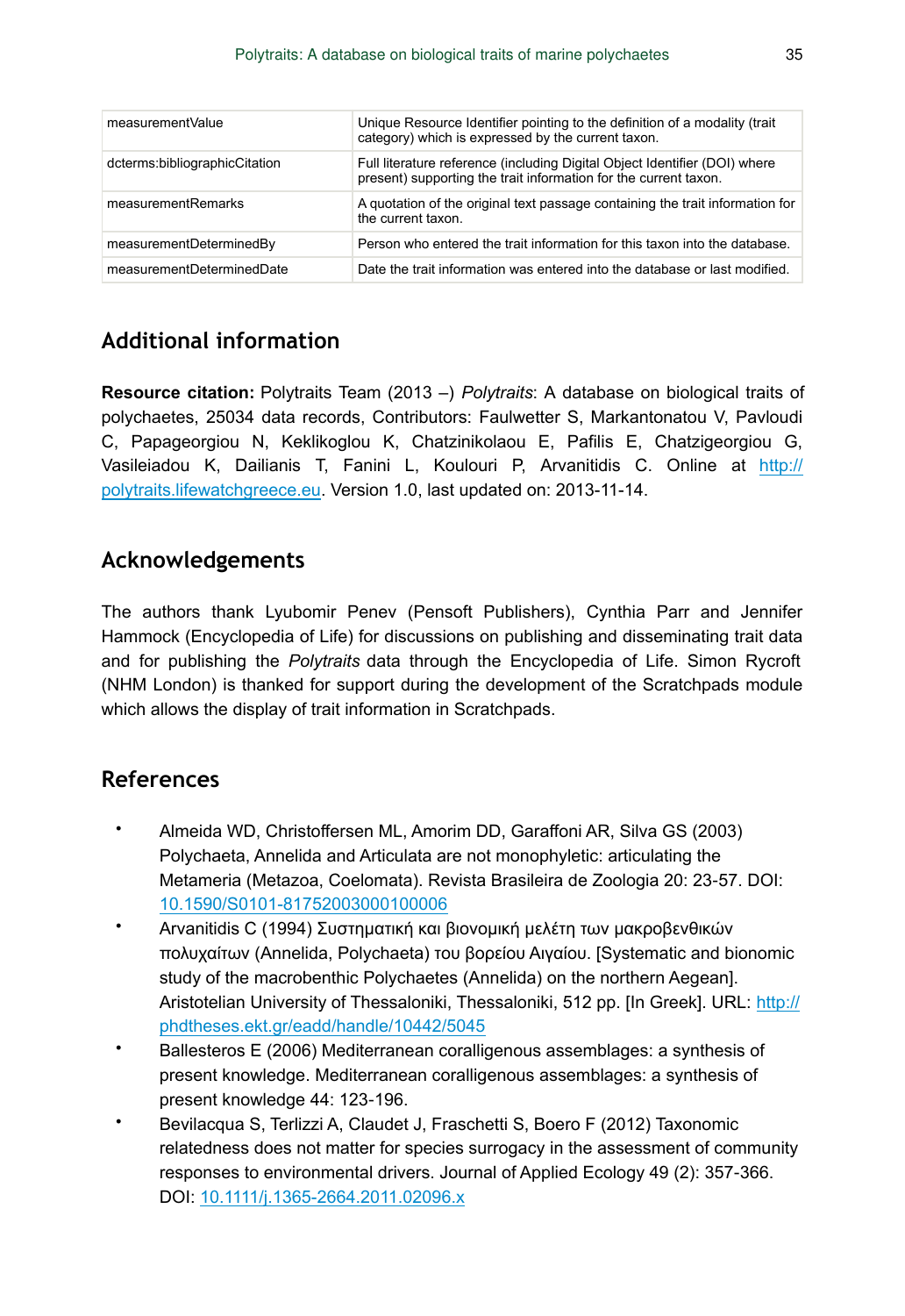- Birkett D, Maggs C, Dring M (1998) Maerl (volume V). An overview of dynamic and sensitivity characteristics for conservation management of marine SACs. Scottish Association for Marine Science (UK Marine SACs Project), 116 pp.
- Bishop CD, Erezyilmaz DF, Flatt T, Georgiou CD, Hadfield MG, Heyland A, Hodin J, Jacobs MW, Maslakova SA, Pires A, Reitzel AM, Santagata S, Tanaka K, Youson JH (2006) What is metamorphosis? Integrative and Comparative Biology 46 (6): 655‑661. DOI: [10.1093/icb/icl004](http://dx.doi.org/10.1093/icb/icl004)
- Blake J, Arnofsky P (1999) Reproduction and Larval Development of the Spioniform Polychaeta with Application to Systematics and Phylogeny. Hydrobiologia 402: 57‑106. DOI: [10.1023/A:1003784324125](http://dx.doi.org/10.1023/A:1003784324125)
- Borja A, Franco J, Pérez V (2000) A Marine Biotic Index to Establish the Ecological Quality of Soft-Bottom Benthos Within European Estuarine and Coastal Environments. Marine Pollution Bulletin 40 (12): 1100‑1114. DOI: [10.1016/](http://dx.doi.org/10.1016/S0025-326X(00)00061-8) [S0025-326X\(00\)00061-8](http://dx.doi.org/10.1016/S0025-326X(00)00061-8)
- Bremner J (2008) Species' traits and ecological functioning in marine conservation and management. Journal of Experimental Marine Biology and Ecology 366: 37‑47. DOI: [10.1016/j.jembe.2008.07.007](http://dx.doi.org/10.1016/j.jembe.2008.07.007)
- Bremner J, Rogers S, Frid C (2003) Assessing functional diversity in marine benthic ecosystems: a comparison of approaches. Marine Ecology Progress Series 254: 11‑25. DOI: [10.3354/meps254011](http://dx.doi.org/10.3354/meps254011)
- Carson HS, Hentschel BT (2006) Estimating the dispersal potential of polychaete species in the Southern California Bight: implications for designing marine reserves. Marine Ecology Progress Series 316: 105-133. DOI: [10.3354/](http://dx.doi.org/10.3354/meps316105) [meps316105](http://dx.doi.org/10.3354/meps316105)
- Cooper K, Barrio Froján CS, Defew E, Curtis M, Fleddum A, Brooks L, Paterson D (2008) Assessment of ecosystem function following marine aggregate dredging. Journal of Experimental Marine Biology and Ecology 366 (1): 82-91. DOI: [10.1016/](http://dx.doi.org/10.1016/j.jembe.2008.07.011) [j.jembe.2008.07.011](http://dx.doi.org/10.1016/j.jembe.2008.07.011)
- Dorresteijn AW, Westheide W (1999) Reproductive strategies and developmental patterns in annelids. 142. Springer, 328 pp. DOI: [10.1007/978-94-017-2887-4](http://dx.doi.org/10.1007/978-94-017-2887-4)
- Eckelbarger K (1983) Evolutionary radiation in polychaete ovaries and vitellogenic mechanisms: their possible role in life history patterns. Canadian Journal of Zoology 61 (3): 487‑504. DOI: [10.1139/z83-065](http://dx.doi.org/10.1139/z83-065)
- Eckelbarger KJ (2005) Oogenesis and Oocytes. Hydrobiologia 535/536: 179‑198. DOI: [10.1007/s10750-004-4397-y](http://dx.doi.org/10.1007/s10750-004-4397-y)
- Eleftheriou M (1997) Aqualex: a glossary of aquaculture terms. Wiley-Praxis Series in Aquaculture and Fisheries, 410 pp.
- Fauchald K, Jumars P (1979) The diet of worms: a study of polychaete feeding guilds. Oceanography and Marine Biology: An Annual Review 17: 193-284.
- Fauvel P (1927) Faune de France: Polychètes sédentaires. Lechevalier, Paris, 494 pp. [In French]. URL: [http://www.faunedefrance.org/bibliotheque/docs/P.FAUVEL](http://www.faunedefrance.org/bibliotheque/docs/P.FAUVEL(FdeFr16)Polychetes-sendentaires.pdf) [\(FdeFr16\)Polychetes-sendentaires.pdf](http://www.faunedefrance.org/bibliotheque/docs/P.FAUVEL(FdeFr16)Polychetes-sendentaires.pdf)
- George JD (1966) Reproduction and early development of the spionid polychaete, *Scolecolepides viridis* (Verrill). The Biological Bulletin 130 (1): 76‑93. DOI: [10.2307/1539954](http://dx.doi.org/10.2307/1539954)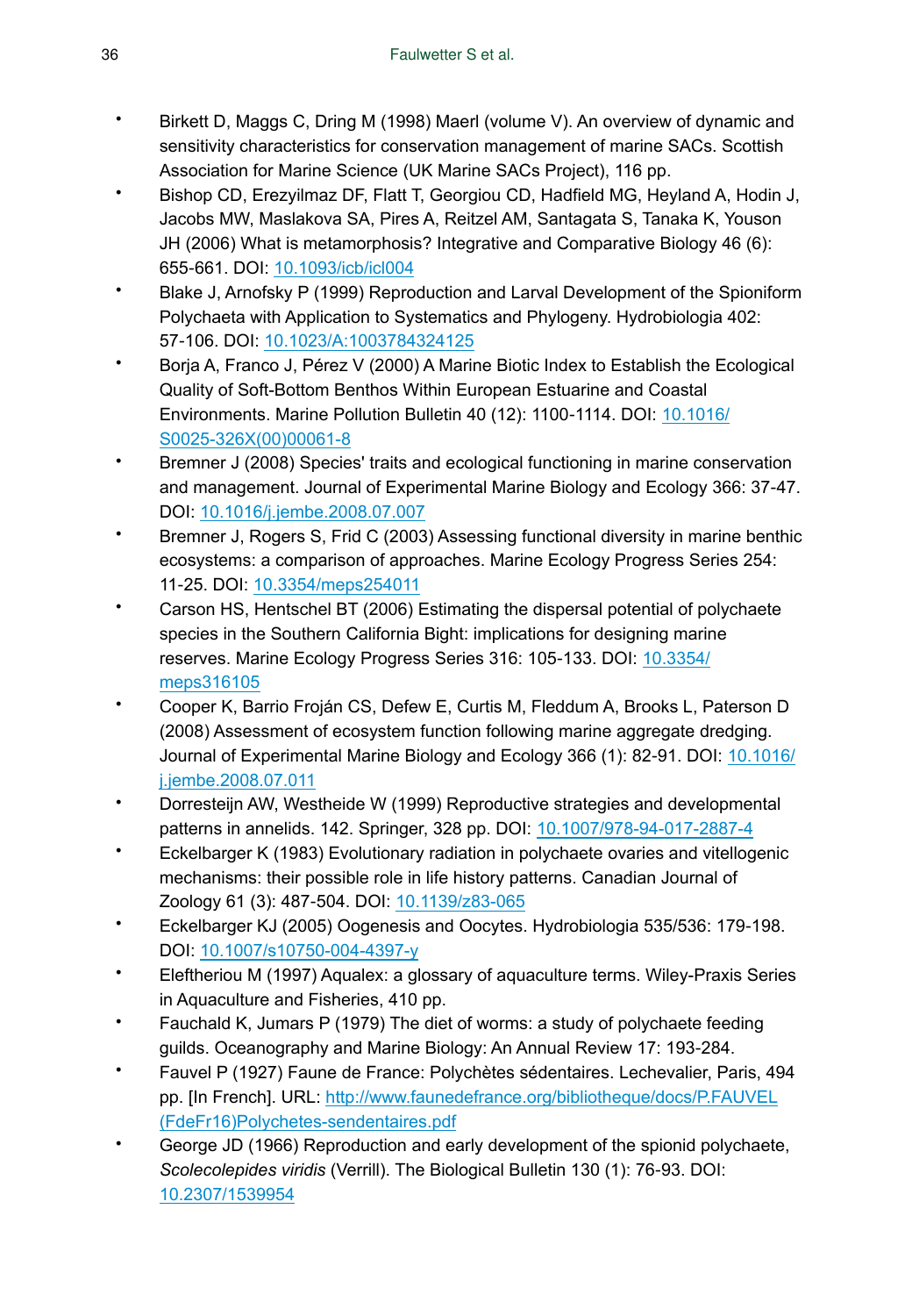- Hall B, Olson W (2003) Keywords and Concepts in Evolutionary Developmental Biology. Harvard University Press, Cambridge, 496 pp.
- Hartmann-Schröder G (1996) Annelida, Borstenwürmer, Polychaeta. Gustav Fischer Verlag, Jena, 648 pp. [In German].
- Holthe T (1986) Polychaeta Terebellomorpha. Marine Invertebrates of Scandinavia  $7: 1 - 194.$
- Holt T, Rees E, Hawkins S, Seed R (1998) Biogenic Reefs (volume IX). An overview of dynamic and sensitivity characteristics for conservation management of marine SACs. Scottish Association for Marine Science (UK Marine SACs Project), 170 pp.
- Jones C, Lawton J, Shachak M (1994) Organisms as ecosystem engineers. Oikos 69: 373‑386. DOI: [10.2307/3545850](http://dx.doi.org/10.2307/3545850)
- Klein K, Santamarina JC (2005) Soft Sediments: Wave-based Characterization. International Journal of Geomechanics 5: 147‑157. DOI: [10.1061/](http://dx.doi.org/10.1061/(ASCE)1532-3641(2005)5:2(147)) [\(ASCE\)1532-3641\(2005\)5:2\(147\)](http://dx.doi.org/10.1061/(ASCE)1532-3641(2005)5:2(147))
- Kristensen E, Penha-Lopes G, Delefosse M, Valdemarsen T, Quintana C, Banta G (2012) What is bioturbation? The need for a precise definition for fauna in aquatic sciences. Marine Ecology Progress Series 446: 285-302. DOI: [10.3354/meps09506](http://dx.doi.org/10.3354/meps09506)
- Kupriyanova EK, Nishi E, ten Hove HA, Rzhavsky AV (2001) A review of life history in serpulimorph polychaetes: ecological and evolutionary perspectives. Oceanography and Marine Biology: an Annual Review 39: 1‑101.
- Levin LA, Bridges TS (1995) Pattern and diversity in reproduction and development. In: McEdward L (Ed.) Ecology of Marine Invertebrate Larvae. CRC Press, Boca Raton, New York, London, Tokyo, 48 pp.
- Lincoln R, Boxshall G, Clark P (1998) A dictionary of ecology, evolution and systematics. 2nd. Cambridge University Press, Cambridge, 361 pp.
- MarLIN (2006) BIOTIC Biological Traits Information Catalogu. Cited: 08/11/2013. Marine Life Information Network. Plymouth: Marine Biological Association of the United Kingdom. URL: [www.marlin.ac.uk/biotic](http://www.marlin.ac.uk/biotic)
- MarLIN (2013) Marine Life Information Network. cited:05/11/2013. Plymouth: Marine Biological Association of the United Kingdom. URL: [www.marlin.ac.uk](http://www.marlin.ac.uk)
- Mayr E, Ashlock PD (1991) Principles of Systematic Zoology. 2nd. McGraw-Hill, New York, 475 pp.
- McEdward L (1995) Ecology of Marine Invertebrate Larvae. CRC Press, Boca Raton, New York, London, Tokyo, 464 pp.
- McHugh D, Fong P (2002) Do life history traits account for diversity of polychaete annelids? Invertebrate Biology 121 (4): 325‑338. DOI: [10.1111/](http://dx.doi.org/10.1111/j.1744-7410.2002.tb00133.x) [j.1744-7410.2002.tb00133.x](http://dx.doi.org/10.1111/j.1744-7410.2002.tb00133.x)
- Mouillot D, Mason WHN, Dumay O, Wilson JB (2005) Functional regularity: a neglected aspect of functional diversity. Oecologia 142 (3): 353‑359. DOI: [10.1007/](http://dx.doi.org/10.1007/s00442-004-1744-7) [s00442-004-1744-7](http://dx.doi.org/10.1007/s00442-004-1744-7)
- Nielsen C (2000) The origin of metamorphosis. Evolution and Development 2 (3): 127‑129. DOI: [10.1046/j.1525-142x.2000.00057.x](http://dx.doi.org/10.1046/j.1525-142x.2000.00057.x)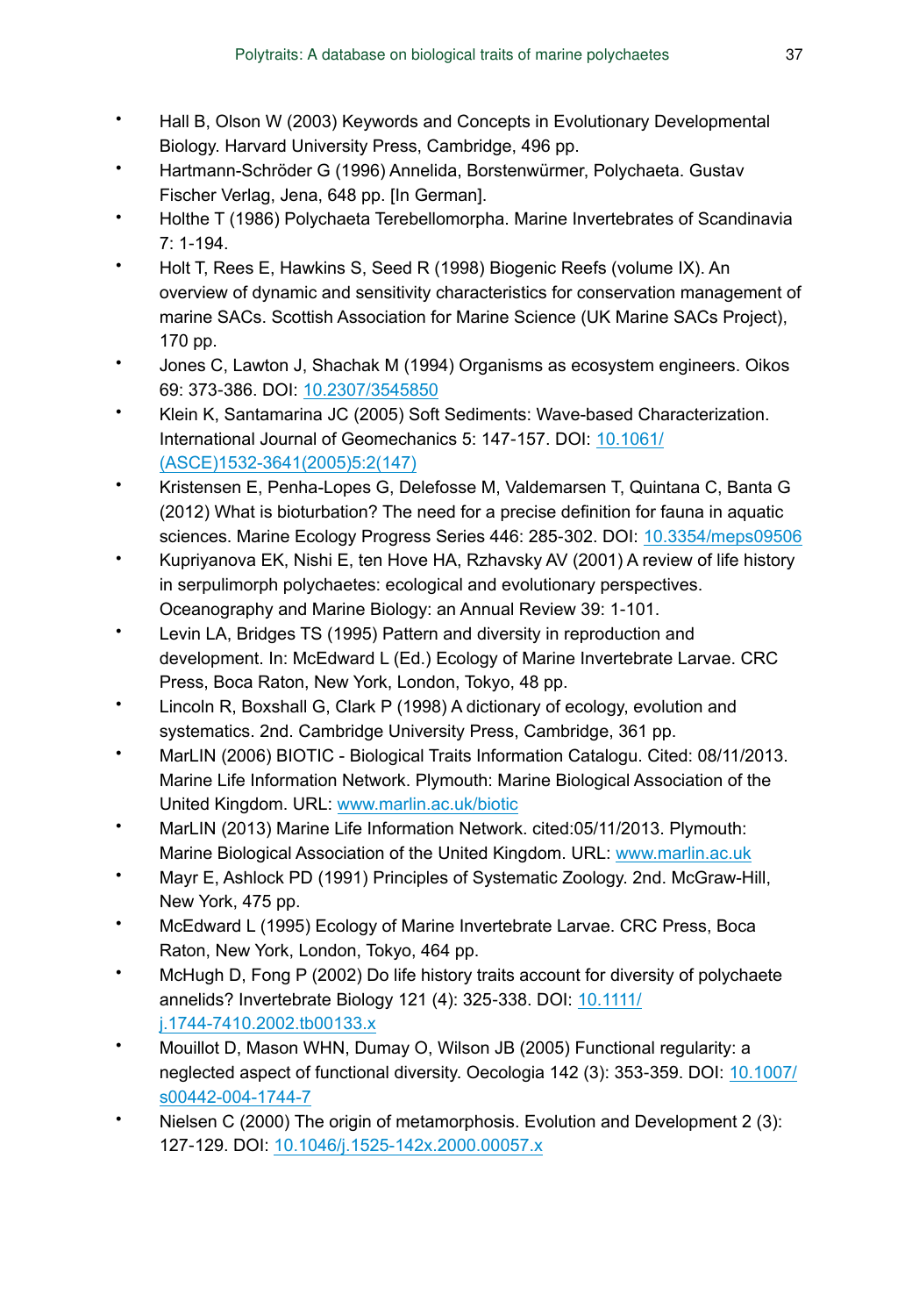- Nielsen C (2009) How Did Indirect Development With Planktotrophic Larvae Evolve? Biological Bulletin 216: 203‑215. URL: [http://www.biolbull.org/](http://www.biolbull.org/content/216/3/203.short) [content/216/3/203.short](http://www.biolbull.org/content/216/3/203.short)
- Paganelli D, Marchini A, Occhipinti-Ambrogi A (2012) Functional structure of marine benthic assemblages using Biological Traits Analysis (BTA): A study along the Emilia-Romagna coastline (Italy, North-West Adriatic Sea). Estuarine, Coastal and Shelf Science 96: 245‑256. DOI: [10.1016/j.ecss.2011.11.014](http://dx.doi.org/10.1016/j.ecss.2011.11.014)
- Qian P, Dahms H (2006) Larval ecology of the Annelida. In: Jamieson BG (Ed.) Reproductive Biology and Phylogeny of Annelida. CRC Press, 698 pp.
- Read G (2006) Annelid Resources. URL: <http://www.annelida.net>
- Rouse G (2005) Annelid Sperm and Fertilization Biology. Hydrobiologia 535/536: 167‑178. DOI: [10.1007/s10750-004-4390-5](http://dx.doi.org/10.1007/s10750-004-4390-5)
- Rouse G, Jamieson BM (1987) An ultrastructural study of the spermatozoa of the polychaetes Eurythoe complanata (Amphinomidae), Clymenella sp. and Micromaldane sp. Journal of Submicroscopical Cytology 19: 573-584.
- Rouse GW, Pleijel F (2001) Polychaetes. Oxford University Press, Oxford, 354 pp.
- Rouse GW, Pleijel F (Ed.) (2006) Reproductive Biology and Phylogeny of Annelida. Science Publishers, New Hampshire, 688 pp.
- Ryan F (2011) Metamorphosis: Unmasking the mystery of how life transforms. Oneworld Publications, 320 pp.
- San Martín G (2003) Annelida Polychaeta II: Syllidae. Museo Nacional de Ciencias Naturales, Madrid, 554 pp. [In Spanish].
- Schleuter D, Daufresne M, Massol F, Argillier C (2010) A user's guide to functional diversity indices. Ecological Monographs 80 (3): 469‑484. DOI: [10.1890/08-2225.1](http://dx.doi.org/10.1890/08-2225.1)
- Smiseth P, Kölliker M, Royle N (2012) What is parental care? In: Royle NJ, Smiseth PT, Kölliker M (Eds) The evolution of parental care. Oxford University Press DOI: [10.1093/acprof:oso/9780199692576.003.0001](http://dx.doi.org/10.1093/acprof:oso/9780199692576.003.0001)
- Smith V, Rycroft S, Harman K, Scott B, Roberts D (2009) Scratchpads: a datapublishing framework to build, share and manage information on the diversity of life. BMC Bioinformatics 10: S6. DOI: [10.1186/1471-2105-10-S14-S6](http://dx.doi.org/10.1186/1471-2105-10-S14-S6)
- Sunamura T (1992) Geomorphology of rocky coasts (Coastal Morphology and Research Series). John Wiley & Sons, Chichester; New York, 302 pp.
- Tyler EM, Somerfield P, Berghe EV, Bremner J, Jackson E, Langmead O, Palomares M, Webb T (2012) Extensive gaps and biases in our knowledge of a well-known fauna: implications for integrating biological traits into macroecology. Global Ecology and Biogeography 21 (9): 922‑934. DOI: [10.1111/](http://dx.doi.org/10.1111/j.1466-8238.2011.00726.x) [j.1466-8238.2011.00726.x](http://dx.doi.org/10.1111/j.1466-8238.2011.00726.x)
- Tzetlin A, Purschke G (2005) Pharynx and intestine. Hydrobiologia 535-536 (1): 199‑225. DOI: [10.1007/s10750-004-1431-z](http://dx.doi.org/10.1007/s10750-004-1431-z)
- Usseglio-Polatera P, Bournaud M, Richoux P, Tachet H (2000) Biomonitoring through biological traits of benthic macroinvertebrates: how to use species trait databases. Hydrobiologia 422/423: 153‑162. DOI: [10.1007/978-94-011-4164-2\\_12](http://dx.doi.org/10.1007/978-94-011-4164-2_12)
- Vieitez J, Alos C, Parapar J, Besteiro C, Moreira J, Núñez J, Laborda A, San Martín G (2004) Fauna Iberica, Vol. 25. Annelida Polychaeta I. Museo Nacional de Ciencias Naturales, Madrid, 530 pp. [In Spanish].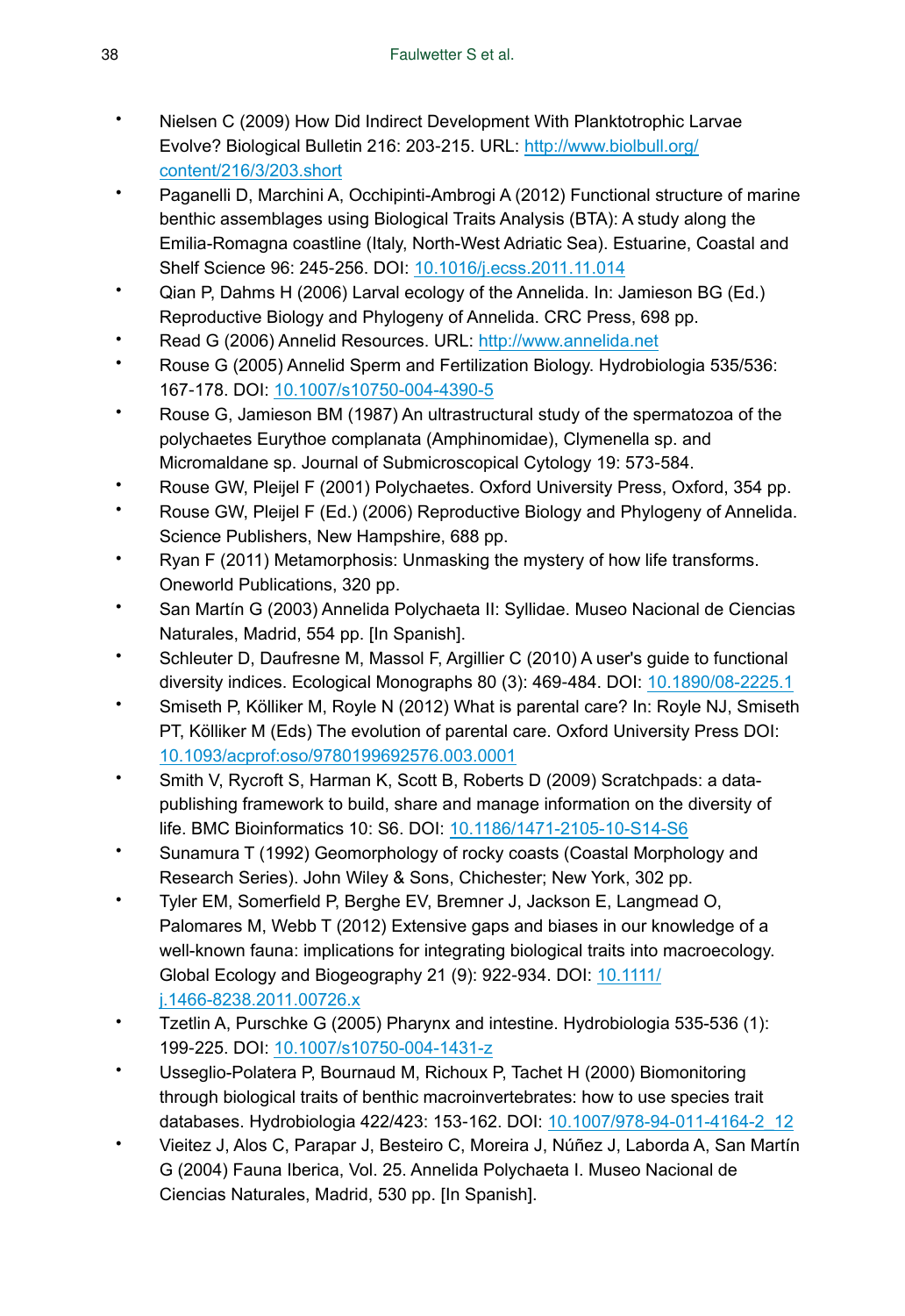- Wilson WH (1991) Sexual reproductive modes in polychaetes:classification and diversity. Bulletin of Marine Science 48: 500‑516. URL: [http://](http://www.ingentaconnect.com/content/umrsmas/bullmar/1991/00000048/00000002/art00037) [www.ingentaconnect.com/content/umrsmas/bullmar/1991/00000048/00000002/](http://www.ingentaconnect.com/content/umrsmas/bullmar/1991/00000048/00000002/art00037) [art00037](http://www.ingentaconnect.com/content/umrsmas/bullmar/1991/00000048/00000002/art00037)
- Wolff WJ (1973) The estuary as a habitat: an analysis of data on the soft-bottom macrofauna of the estuarine area of the Rivers Rhine, Meuse, and Scheldt. Rijksuniversiteit te Leiden, Leiden, 242 pp.

## **Supplementary materials**

### **Suppl. material 1: Database documentation**

**Authors:** Sarah Faulwetter

**Data type:** pdf document

**Brief description:** Document describing all database tables that are made available to the user for download through the *Polytraits* website. Contains both a detailed description of all database fields as well as a diagram of the tables' relationships.

**Filename:** polytraits\_db\_documentation\_2013-11-05.pdf - [Download file](http://pwt.pensoft.net//getfile.php?filename=oo_5039.pdf) (945.44 kb)

### **Suppl. material 2: Polytraits REST API**

**Authors:** Sarah Faulwetter

**Data type:** php / perl script (zipped)

**Brief description:** Exemplary PHP and perl client demonstrating the two data retrieval methods currently implemented by the *Polytraits* database.

**Filename:** polytraits client.php.zip - [Download file](http://pwt.pensoft.net//getfile.php?filename=oo_4990.zip) (2.34 kb)

### **Suppl. material 3: Full list of literature references**

**Authors:** Sarah Faulwetter

**Data type:** csv file with literature references

**Brief description:** Full list of all literature references from which data for the *Polytraits* database were collected.

**Filename:** polytraitsReferences13-10-15.csv - [Download file](http://pwt.pensoft.net//getfile.php?filename=oo_4755.csv) (468.95 kb)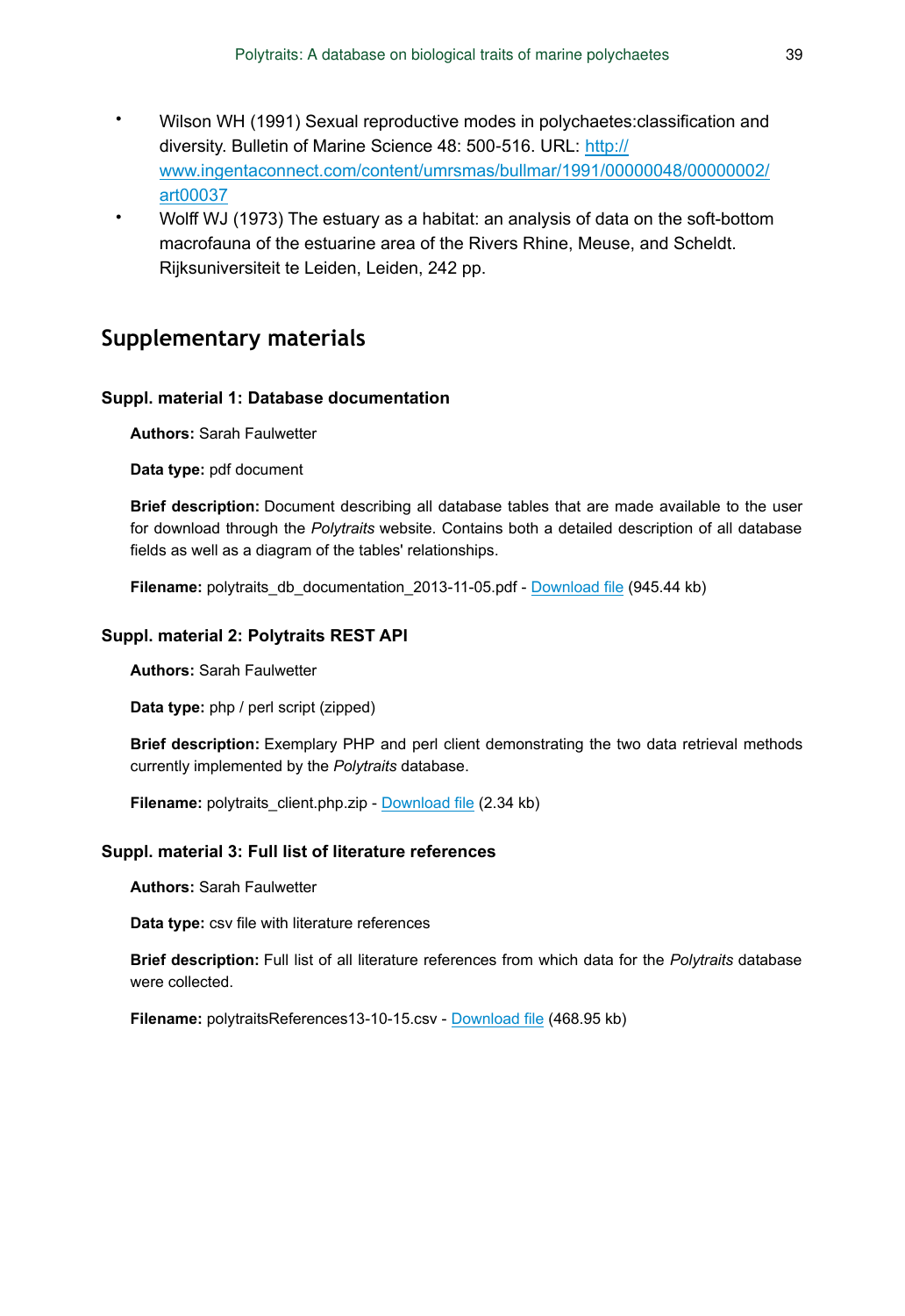### **Suppl. material 4: Literature sources used.**

**Authors:** Sarah Faulwetter

**Data type:** Excel file with summarized data from database

**Brief description:** Types of literature sources used in the *Polytraits* database.

**Filename:** figure\_2a.xls - [Download file](http://pwt.pensoft.net//getfile.php?filename=oo_5155.xls) (6.00 kb)

#### **Suppl. material 5: Origin of trait information**

**Authors:** Sarah Faulwetter

**Data type:** Sarah Faulwetter

**Brief description:** Origin (literature type) of the traits information in the database.

**Filename:** figure\_2b.xls - [Download file](http://pwt.pensoft.net//getfile.php?filename=oo_5157.xls) (6.00 kb)

#### **Suppl. material 6: Taxon ranks and status**

**Authors:** Sarah Faulwetter

**Data type:** Excel file with summarized data from database

**Brief description:** Taxonomic rank and status of taxa in the *Polytraits* database.

**Filename:** figure 4.xls - [Download file](http://pwt.pensoft.net//getfile.php?filename=oo_5156.xls) (7.00 kb)

### **Suppl. material 7: Number of species**

**Authors:** Sarah Faulwetter

**Data type:** Excel file with summarized data from database

**Brief description:** Number of valid species contained in the *Polytraits* database, per family.

**Filename:** figure 5.xls - [Download file](http://pwt.pensoft.net//getfile.php?filename=oo_5158.xls) (20.00 kb)

#### **Suppl. material 8: Number of records**

**Authors:** Sarah Faulwetter

**Data type:** Excel file with summarized data from database

**Brief description:** Number of taxon-modality-value records on family, genus and species level, per family.

**Filename:** figure 6.xls - [Download file](http://pwt.pensoft.net//getfile.php?filename=oo_5159.xls) (18.00 kb)